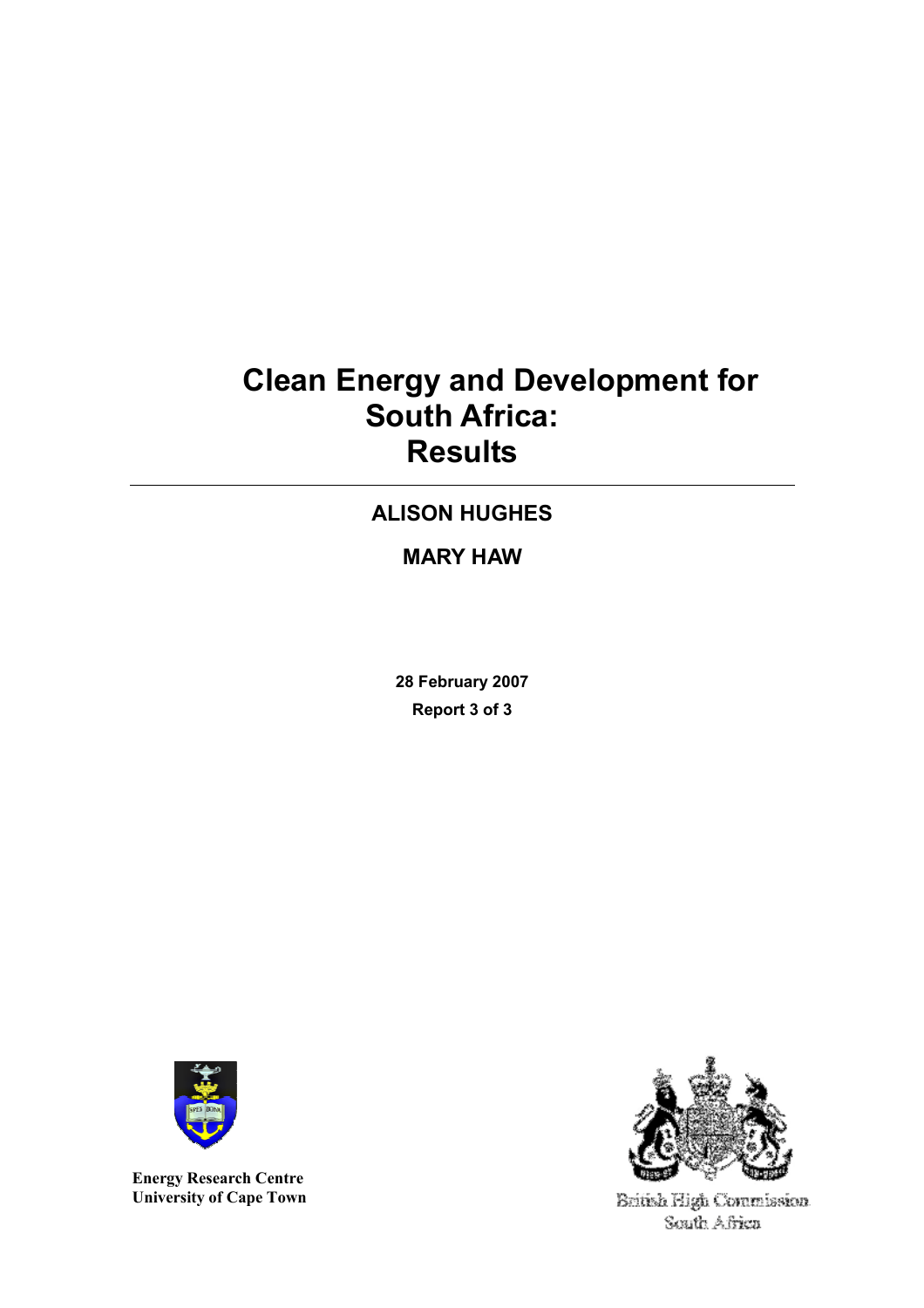# **Contents**

| 1. | <b>Introduction</b>      |                                                                     |    |  |  |  |
|----|--------------------------|---------------------------------------------------------------------|----|--|--|--|
| 2. | <b>Base Case Results</b> |                                                                     |    |  |  |  |
|    | 2.1                      | Base case sustainability indicators                                 | 7  |  |  |  |
| 3. |                          | <b>Energy efficiency scenario</b>                                   | 8  |  |  |  |
|    | 3.1                      | Energy efficiency in the commercial sector                          | 8  |  |  |  |
|    | 3.2                      | Energy efficiency in the industrial sector                          | 10 |  |  |  |
|    | 3.3                      | Energy efficiency in the residential sector                         | 11 |  |  |  |
|    | 3.4                      | Energy efficiency in the Transport sector                           | 14 |  |  |  |
|    | 3.5                      | Combined energy efficiency scenario                                 |    |  |  |  |
|    | 3.6                      | <b>Technology Learning</b>                                          |    |  |  |  |
|    | 3.7                      | Tax on $CO2$                                                        | 21 |  |  |  |
|    | 3.8                      | Forced penetration of renewable electricity generating technologies | 24 |  |  |  |
|    | 3.9                      | Forced penetration of nuclear electricity generating technologies   | 27 |  |  |  |
|    | 3.10                     | Low GDP growth                                                      | 29 |  |  |  |
|    | 3.11                     | Exchange rate                                                       | 32 |  |  |  |
| 4. |                          | <b>Scenario comparisons</b>                                         | 33 |  |  |  |
| 5. |                          | <b>Conclusions and Recommendations</b>                              | 35 |  |  |  |

# List of figures

| Figure 1: Fuel consumption by major energy demand sector                              | 2  |
|---------------------------------------------------------------------------------------|----|
| Figure 2: Projected electricity demand by sector                                      | 3  |
| Figure 3: Electricity generation capacity by plant type                               | 3  |
| Figure 4: Refinery capacity by plant type                                             | 4  |
| Figure 5: Fuel demand in each sector                                                  | 5  |
| Figure 6: Total $CO_2$ emissions and $CO_2$ emissions from electricity generation     | 6  |
| Figure 7: Total $CO_2$ emissions and $CO_2$ emissions from electricity generation     | 6  |
| Figure 8: Local air pollutants in the Residential Sector                              | 7  |
| Figure 9: South African base case sustainability indicators                           | 7  |
| Figure 10: Savings through energy efficiency measures in the Commercial sector        | 8  |
| Figure 11: Savings by fuel in the Commercial sector                                   | 9  |
| Figure 12: Final energy demand by end use in the base and energy efficiency scenarios | 9  |
| Figure 13: $CO2$ emissions reduction in the commercial energy efficiency scenario     | 10 |
| Figure 14: Savings through energy efficiency measures in the Industrial sector        | 10 |
| Figure 15: Savings by fuel in the Industrial sector                                   | 11 |
| Figure 16: $CO2$ emissions reduction in the industrial energy efficiency scenario     | 11 |
| Figure 17: Savings through energy efficiency measures in the Residential sector       | 12 |
| Figure 18: Savings by fuel in the residential sector                                  | 12 |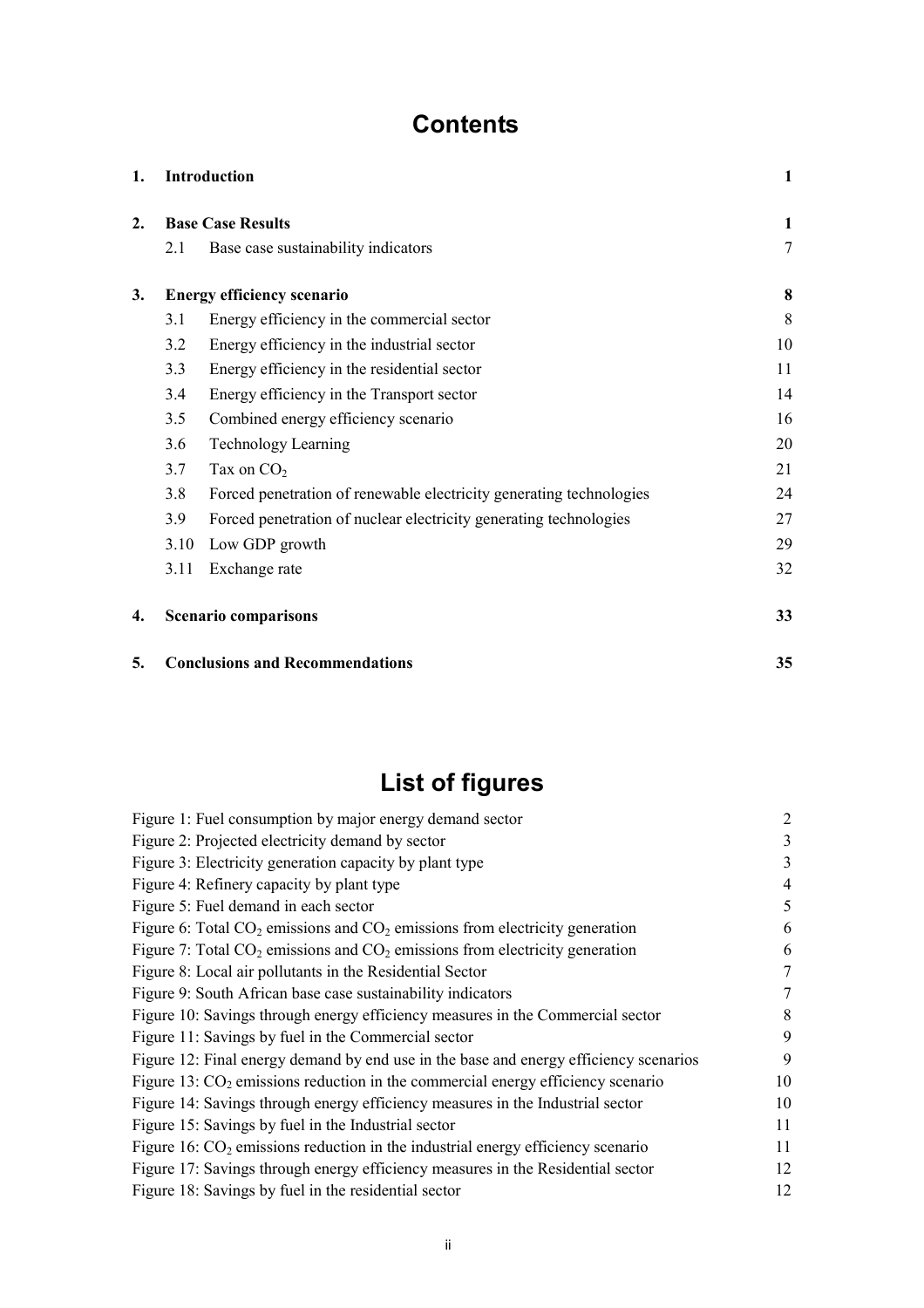| Figure 19: Final energy demand by end use in the base and energy efficiency scenarios               | 13 |
|-----------------------------------------------------------------------------------------------------|----|
| Figure 20: $CO2$ emissions reduction in the residential energy efficiency scenario                  | 13 |
| Figure 21:TSPS emissions in the residential sector                                                  | 14 |
| Figure 22: Sum of savings in the transport energy efficiency scenario                               | 14 |
| Figure 23: Sum of savings in the transport energy efficiency scenario                               | 15 |
| Figure 24: Sum of savings in the transport energy efficiency scenario                               | 15 |
| Figure 25: Emissions reduction in the transport energy efficiency scenario                          | 16 |
| Figure 26: Combined energy efficiency savings over the period                                       | 16 |
| Figure 27: Greenhouse Gas emissions in the Base and summed Energy Efficiency Scenario               | 17 |
| Figure 28: Electricity generation capacity by plant type in the combined energy efficiency scenario |    |
|                                                                                                     | 17 |
| Figure 29: Refinery output by plant type in the energy efficiency scenario.                         | 18 |
| Figure 30: Snowflake representation of the energy efficiency sustainability indicators              | 19 |
| Figure 31: Electricity generating capacity by plant type with technology learning                   | 20 |
| Figure 32: Energy generating capacity by plant type: $CO_2$ tax of R100/ton $CO_2$                  | 21 |
| Figure 33: Energy generating capacity by plant type: $CO_2$ tax of R150/ton $CO_2$                  | 22 |
| Figure 34: Reduction in $CO2$ levels with $CO2$ tax                                                 | 23 |
| Figure 35: Reduction in power sector $CO2$ emissions                                                | 24 |
| Figure 36: Electricity generating capacity by plant type: forced renewables                         | 24 |
| Figure 37: $CO2$ emissions in the Base and Renewable energy scenarios                               | 26 |
| Figure 38: Electricity generating capacity by generation type (GW): Nuclear scenario                | 27 |
| Figure 39: Reduction in $CO2$ levels in the nuclear scenario                                        | 28 |
| Figure 40: Fuel consumption by major energy demand sectors: low GDP                                 | 30 |
| Figure 41: Projected electricity demand by sector: low GDP                                          | 30 |
| Figure 42: Electricity generating capacity by plant type: low GDP                                   | 31 |
| Figure 43: Reduction in CO2 levels with lower GDP                                                   | 32 |
| Figure 44: Electricity generating technology by plant type with changing exchange rate.             | 32 |
| Figure 45: Total CO2 emissions reduction for all major scenarios                                    | 34 |
| Figure 46: CO2 emissions from the power sector for all major scenarios                              | 34 |

#### List of tables

| Table 1: Fuel consumption by major energy demand sector and percentage growth                | 2              |
|----------------------------------------------------------------------------------------------|----------------|
| Table 3: Electricity generating capacity by generation type                                  | $\overline{4}$ |
| Table 4: Renewable and Non-renewable fractions of Electricity and Total Energy supply        | 6              |
| Table 5: Base case sustainability indicators                                                 | 8              |
| Table 6: Renewable and Non-renewable fractions of Electricity and Total Energy supply in the |                |
| energy efficiency scenario                                                                   | 18             |
| Table 7: Comparison of sustainability indicators in the base and energy efficiency scenario  | 19             |
| Table 8: Electricity generating capacity by generation type (GW)                             | 20             |
| Table 9: Comparison of generation technology capacity at R100 and R150/ton $CO2$             | 22             |
| Table 10: Electricity generating capacity by generation type (GW): Renewable energy scenario | 25             |
| Table 11: Sustainability indicators for the renewable energy scenario                        | 26             |
| Table 12: Electricity generating capacity by generation type (GW): Nuclear scenario          | 28             |
| Table 13: Sustainability indicators for the nuclear scenario                                 | 29             |
| Table 14: Summary of sustainability indicators                                               | 33             |
| Table 15: Summary of energy and financial savings in the energy efficiency scenario          | 35             |
| Table 16: Summary of total additional costs for each scenario                                | 35             |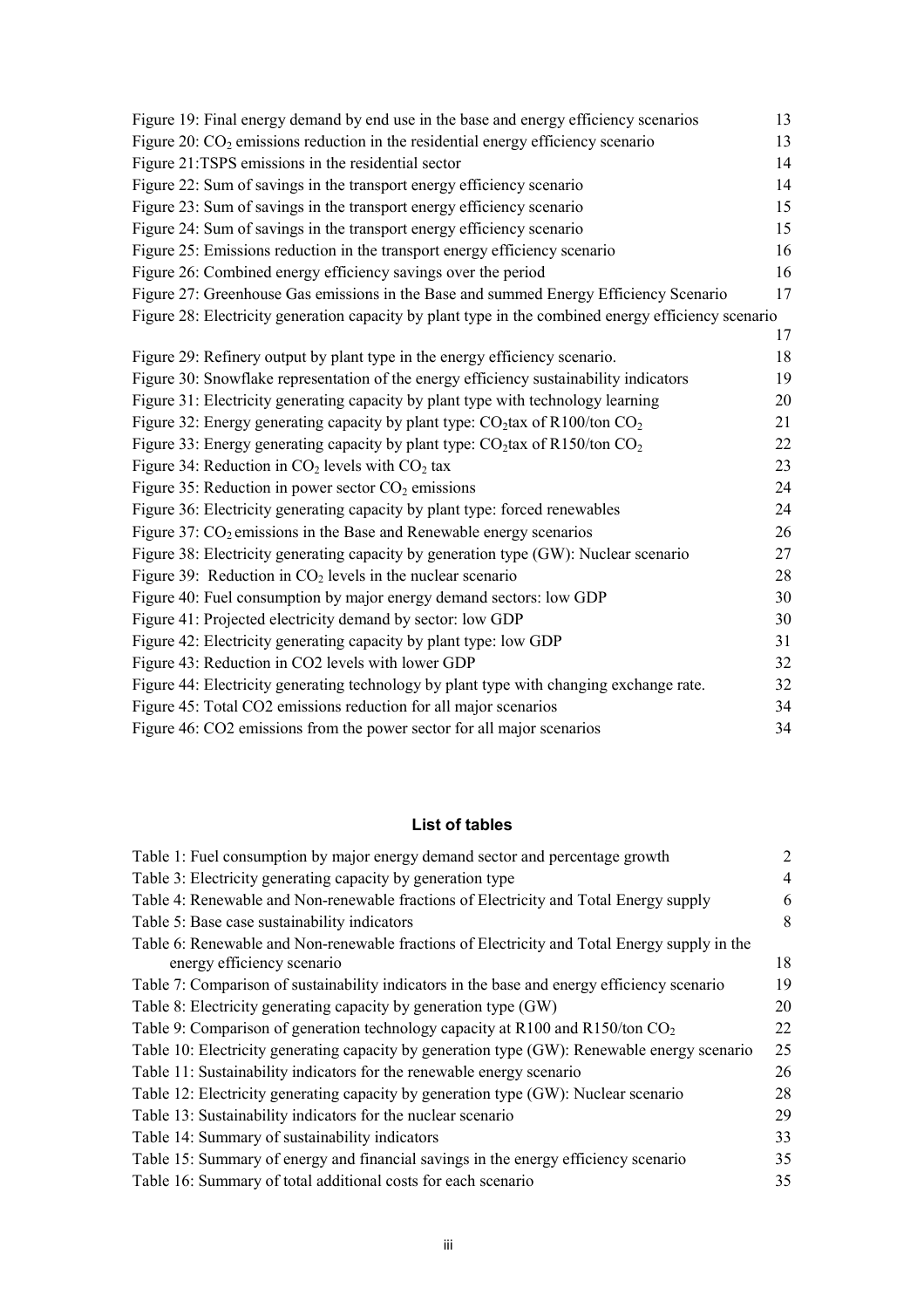# Abbreviations and acronyms used

| <b>CCGT</b>           | Combined Cycle Gas Turbine                      |
|-----------------------|-------------------------------------------------|
| CO <sub>2</sub>       | Carbon dioxide                                  |
| CO                    | Carbon monoxide                                 |
| <b>DEAT</b>           | Department of Environmental Affairs and Tourism |
| DME                   | Department of Minerals and Energy               |
| EE                    | Energy Efficiency (used in naming conventions)  |
| ERC                   | <b>Energy Research Centre</b>                   |
| <b>FBC</b>            | <b>Fluidised Bed Combustion</b>                 |
| FCO                   | Foreign Commonwealth Office                     |
| FGD                   | Flue Gas Desulphurisation                       |
| <b>GDP</b>            | <b>Gross Domestic Product</b>                   |
| <b>GHG</b>            | Greenhouse Gas                                  |
| IEP                   | <b>Integrated Energy Plan</b>                   |
| IEP <sub>2</sub>      | Second Integrated Energy Plan                   |
| <b>IGCC</b>           | Integrated Gasified Combined Cycle              |
| <b>IPP</b>            | <b>Independent Power Producer</b>               |
| <b>LEAP</b>           | Long-range Energy Alternatives Planning         |
| <b>LTMS</b>           | Long-Term Mitigation Scenarios                  |
| <b>MARKAL</b>         | Market Allocation model                         |
| <b>NER</b>            | National Energy Regulator                       |
| <b>NO<sub>x</sub></b> | Oxides of nitrogen                              |
| <b>NRE</b>            | Non-Renewable Energy                            |
| <b>OCGT</b>           | Open Cycle Gas Turbine                          |
| <b>PBMR</b>           | Pebble-Bed Modular Reactor                      |
| PF                    | <b>Pulverised Fuel</b>                          |
| <b>PPP</b>            | <b>Purchasing Power Parity</b>                  |
| <b>PWR</b>            | <b>Pressure Water Reactor</b>                   |
| <b>PV</b>             | Photo Voltaic                                   |
| <b>RDP</b>            | Reconstruction and Development Program          |
| RE                    | Renewable Energy                                |
| <b>RES</b>            | Reference Energy System                         |
| SO <sub>2</sub>       | <b>Sulphur Dioxide</b>                          |
| <b>StatsSA</b>        | <b>Statistics South Africa</b>                  |
| <b>SWH</b>            | Solar Water Heater                              |
| Toe                   | Tons of Oil Equivalent                          |
| <b>TPES</b>           | <b>Total Primary Energy Supply</b>              |
| <b>UCT</b>            | University of Cape Town                         |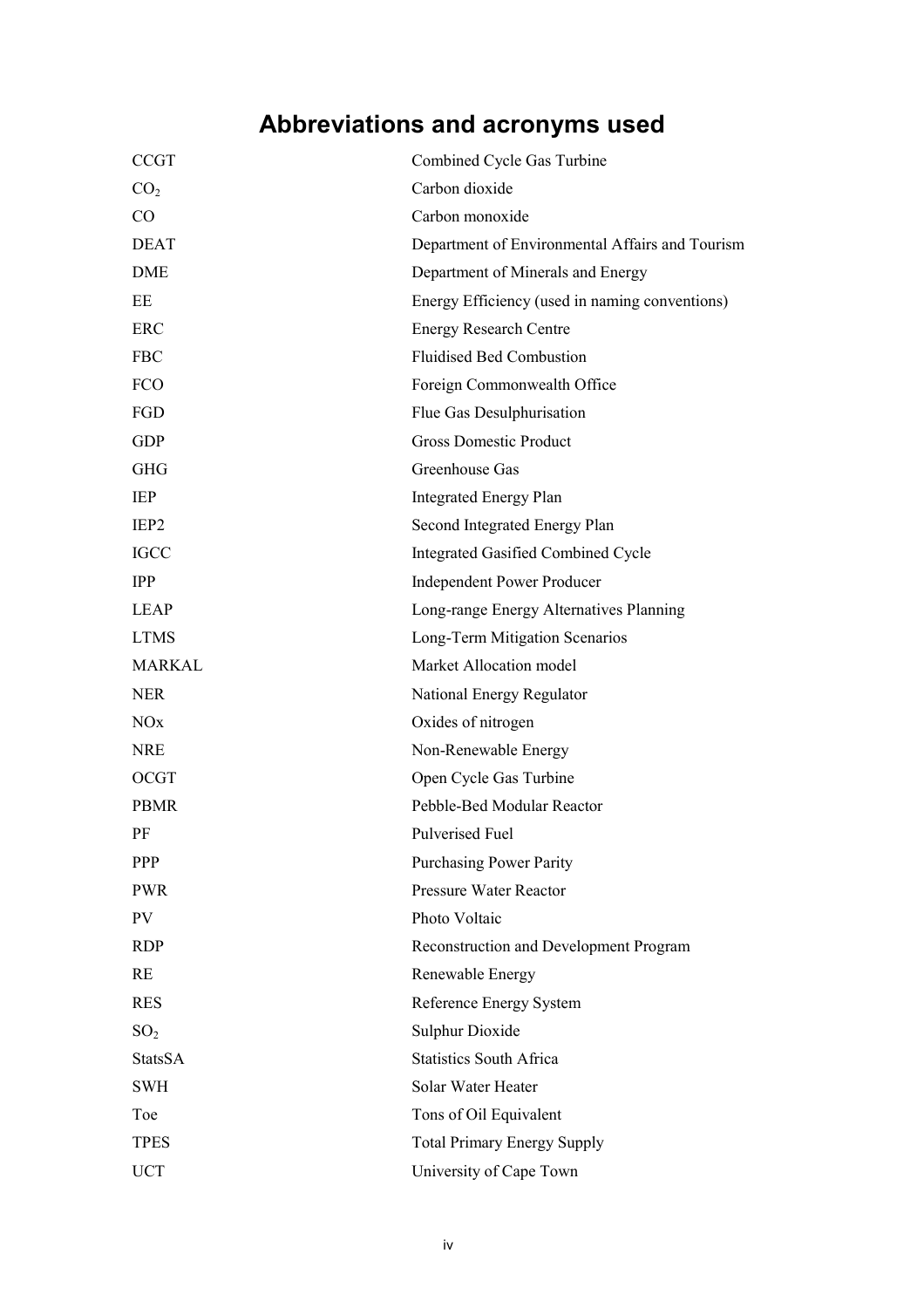| <b>Energy Units</b> |                                                                      |
|---------------------|----------------------------------------------------------------------|
| Power               |                                                                      |
| MegaWatt (MW)       | Unit of power (rate of energy consumption)                           |
|                     | $1MW = 1000 000Watts$                                                |
| GigaWatt (GW)       | $1$ GW = $1000$ MW                                                   |
| <b>Energy</b>       |                                                                      |
| KiloWatt hour (kWh) | Unit of energy consumption (used in domestic electricity<br>billing) |
| GigaWatt hour (GWh) | $1$ GWh = 1000MWh = 1000 000kWh                                      |
| TeraWatt hour (TWh) | $1TWh = 1000GWh = 3.6 PJ$                                            |
| PetaJoule (PJ)      | The Joule is the basic unit of energy                                |
|                     | $1PI = 10^{15}$ Joules                                               |
|                     |                                                                      |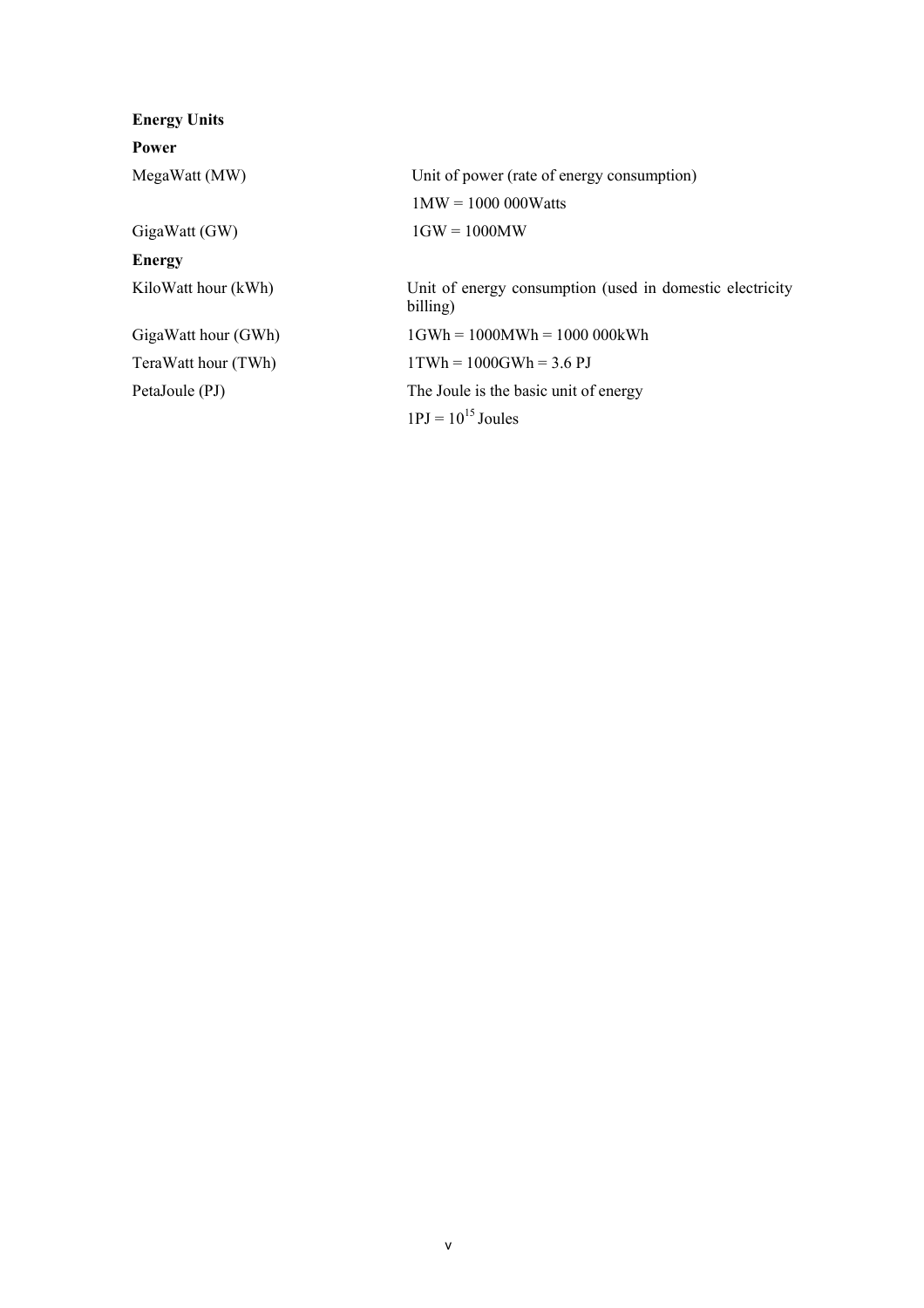# 1. Introduction

This report is the third and final report for the project entitled Clean Energy and Development for South Africa funded by the British Foreign Commonwealth office.

The study has three main objectives, firstly to update both the national LEAP and MARKAL models and the data developed and captured during the first integrated energy planning process. Secondly to project future scenarios for the South African energy system and determine how these developments compare with current sustainability indicators and thirdly to develop additional capacity for energy modelling in South Africa and in particular within the Department of Minerals and Energy (DME).

The objective of this document is to report on the scenarios considered and compare the costs and social impacts using the sustainability indicators. The scenarios reported on are the energy efficiency improvements in the commercial, industrial, transport and residential sector, an increased penetration of biofuels and renewables and increased use of nuclear energy. The scenarios contain alternative fuel and appliance choices. Deviations from the base case are introduced in order to determine the effect specific policies or actions will have on the final energy demand and related emissions and costs of the system.

In addition to the scenarios the study includes a base case sensitivity analysis with a lower GDP growth rate and another with technology learning on electricity generation technologies. The first report entitled Background Data makes reference to the attempt to include the effect exchange rate would have on technology choices that rely on large foreign input, such as future power stations. It has been estimated that a large portion of investment into generation capacity may not be spent locally unless there is investment in local capacity. At the onset, the aim was to include a gradual increase in the exchange rate in the base case which was applied to the investment costs of power stations. This was aborted however, as it was felt results were unrealistic. For demonstration purposes the results of the base case with the increased cost of generation technologies due to the increase in exchange rate are included in the third report.

This report has four sections, the first includes all base case results and sustainability indicators needed for the analysis. The second covers the energy efficiency scenarios. The third covers the scenarios that relate to alternative policies for generation technologies, the last section reports on the sensitivity analyses. Finally there are conclusions and recommendations.

# 2. Base Case Results

The base case represents a business as usual growth in energy demand in South Africa. It includes all current development plans being implemented, but does not include the aggressive policies needed to reach the targets set out in the energy efficiency strategy and the renewable energy policy. The background data and assumptions used to model the base case are discussed in detail in the first report entitled *Background* data.

The base case shows a steady upward trend of energy consumption dominated by the industrial sector. This is illustrated in Figure 1 which shows the growth in final energy demand of each sector between 2001 and 2030. Table 1 includes the percentage growth in demand of each sector between 2001 and 2030. Demand grows from 2 209 PJ in 2001 to 6 655PJ in 2030. This is a 300 percent increase in demand over the period.

Although the base case does include a change in the composition of sectors, the technologies meeting demand and the percentage of demand required by each end use remain largely the same over the period.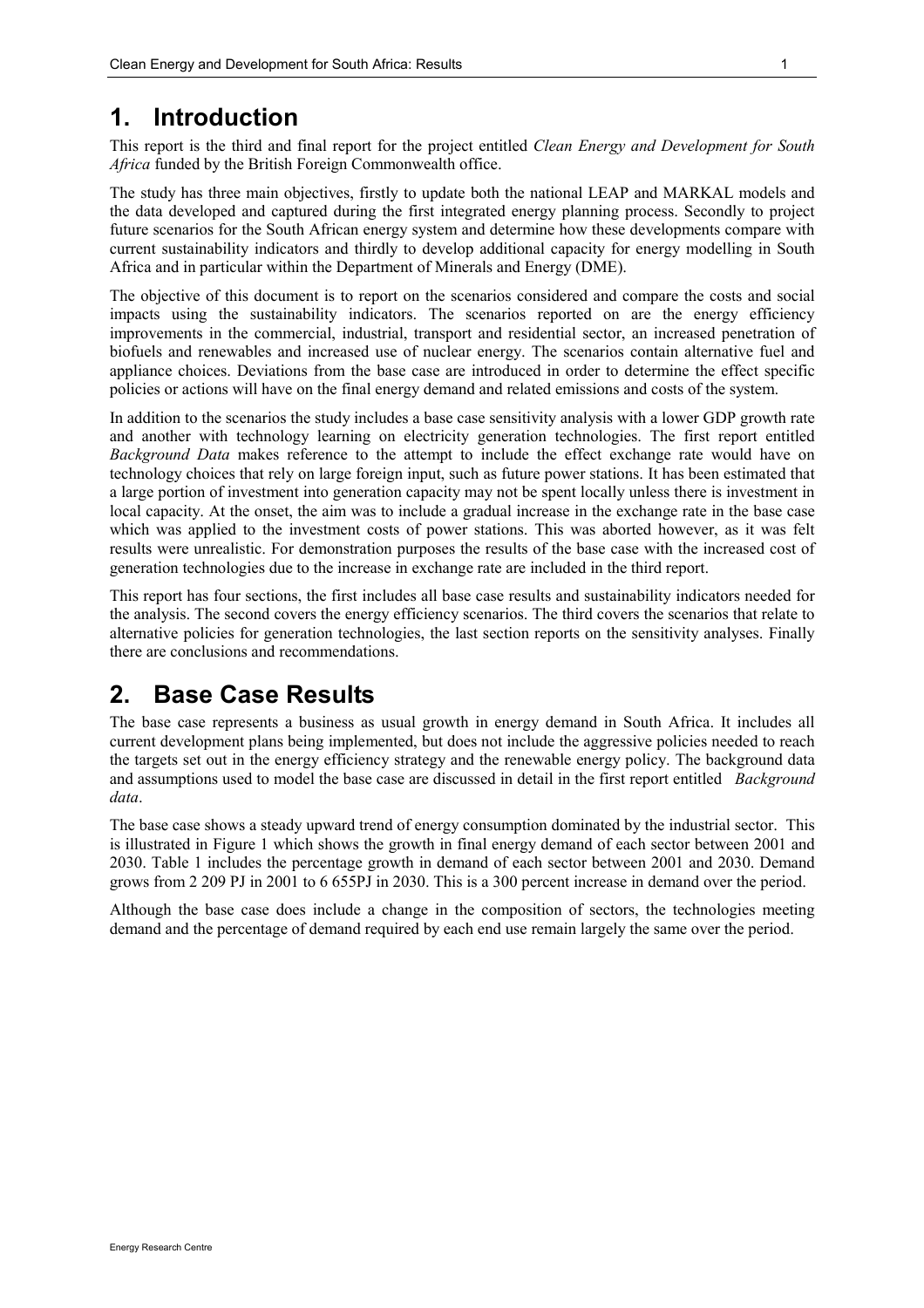

Figure 1: Fuel consumption by major energy demand sector

|             | 2001  | 2005  | 2010  | 2015  | 2020  | 2025  | 2030  | Percentage<br>increase |
|-------------|-------|-------|-------|-------|-------|-------|-------|------------------------|
| Industry    | 1,206 | 1,387 | 1,639 | 1,962 | 2,408 | 3,014 | 3,765 | 312.27%                |
| Transport   | 634   | 720   | 882   | 1,112 | 1,407 | 1,783 | 2,218 | 349.83%                |
| Agriculture | 73    | 76    | 82    | 93    | 109   | 129   | 153   | 210.56%                |
| Commerce    | 100   | 112   | 132   | 156   | 186   | 222   | 262   | 262.48%                |
| Residential | 197   | 209   | 221   | 231   | 240   | 249   | 257   | 130.49%                |
| Total       | 2,209 | 2,504 | 2,956 | 3,555 | 4,350 | 5,397 | 6,655 |                        |

Table 1: Fuel consumption by major energy demand sector and percentage growth

The growth in demand in each of the sectors differs significantly over the period. Industry and transport are the sectors in which we anticipate the most significant growth in demand. The small growth in demand in the residential sector is due to the slowing down of population growth and the continued electrification of households allowing a shift from fuels and appliances that are used at lower efficiencies and therefore demand more final energy.

The anticipated increase in electricity demand is shown in Figure 2. The increase in electricity demand over the period is in line with that of the high growth rate scenario considered in NIRP2 (NER, 2004). Demand for electricity increases the most in the industrial sector, although all sectors see electricity demand double over the period. Electricity demand in the agricultural and commercial sectors goes up by 144% and in the industrial and commercial sectors demand increases by 200% over the period.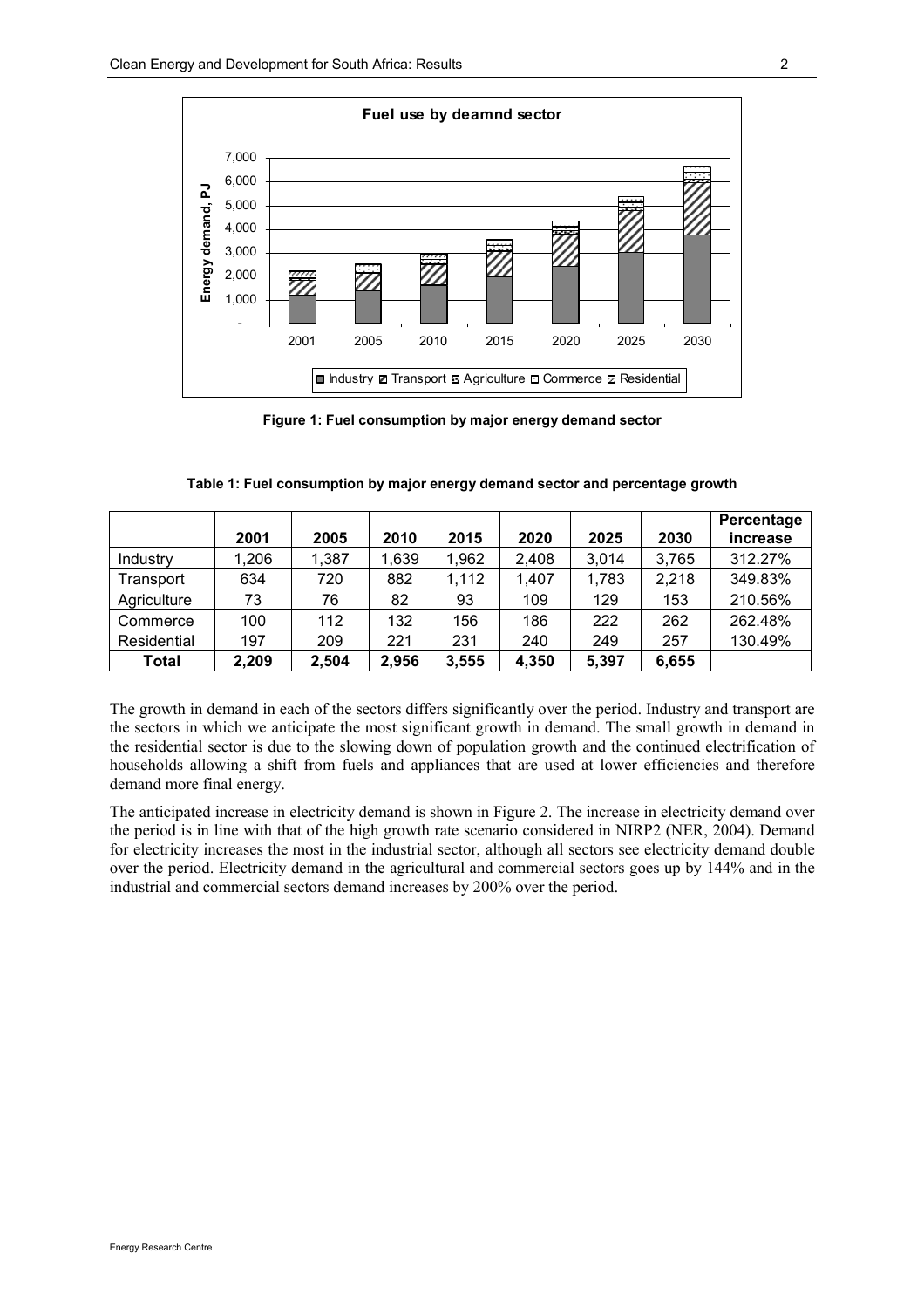

Figure 2: Projected electricity demand by sector

The expansion of generating capacity needed to meet the demand, given our base case assumptions, is shown in Figure 3. There is a loss of generating capacity of existing coal plants during the period and an introduction of new pulverised fuel coal plants, supercritical coal plants, landfill gas, OCGT's, CCGT's and the mothballed coal stations

It is worth noting here that due to the limited number of periods within the model, the peak and baseload demand can not be very accurately represented and whilst this gives a flavour of the type of plant needed and when, models such as TIMES and EAGES which allow more accurate representation of the load curve within the model would improve the reliability of the outcome.



Figure 3: Electricity generation capacity by plant type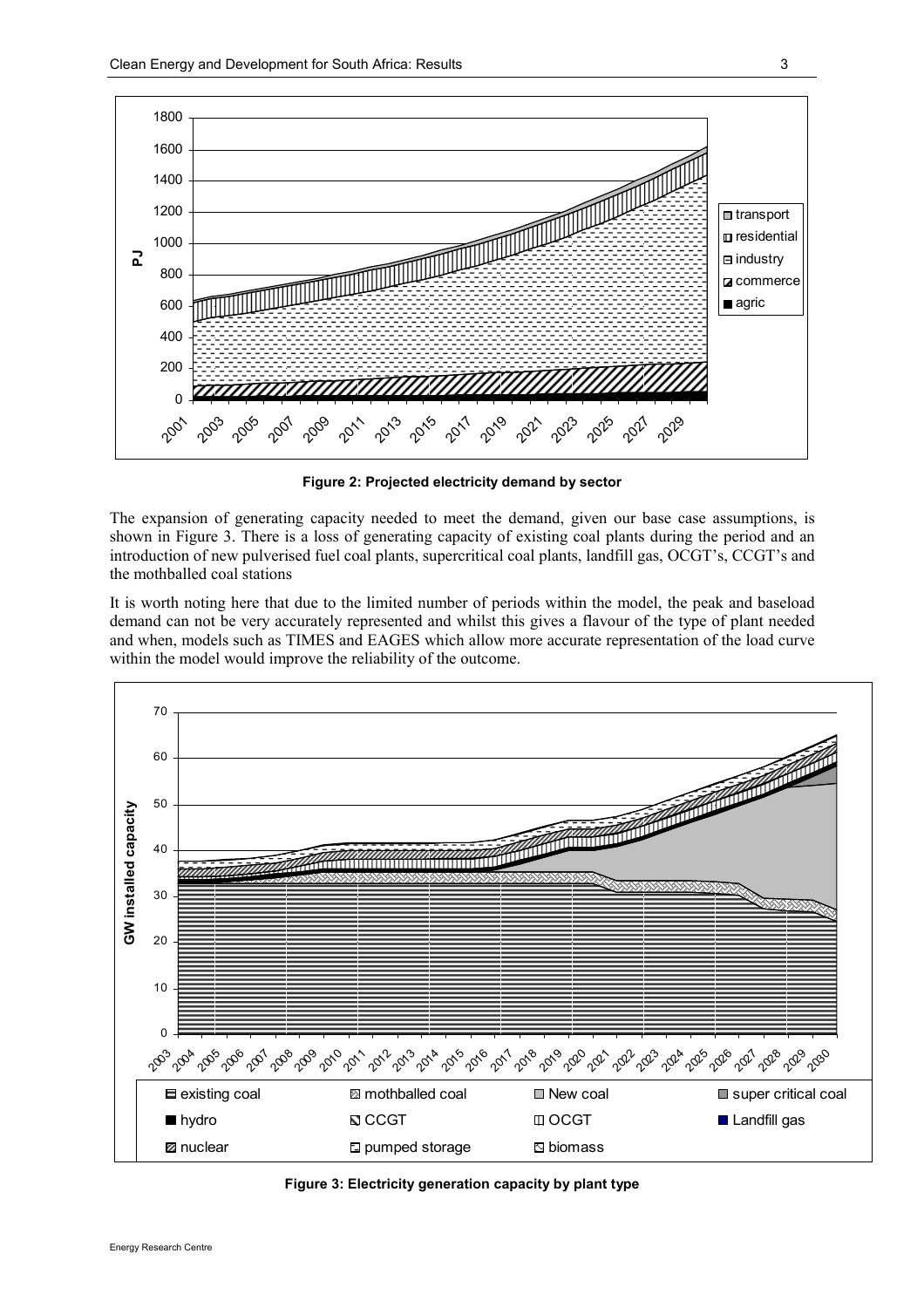The capacity of the plant types invested in is shown below in Table 2. By the end of the period the capacity has not yet doubled. This is less than was expected, but is probably due to the assumption that less peaking plant will be required by the end of the period. This is modelled by lowering the reserve margin, which decreases the capacity needed, and therefore the ratio of capacity to demand is slightly less at the end of the period.

|                        | 2003             | 2005         | 2015             | 2020         | 2025     | 2030           |
|------------------------|------------------|--------------|------------------|--------------|----------|----------------|
| Existing coal stations | 32.8             | 32.8         | 32.8             | 32.8         | 30.6     | 24.6           |
| Mothballed coal        | $\theta$         | 0.38         | 2.49             | 2.49         | 2.49     | 2.49           |
| New coal stations      | $\theta$         | $\Omega$     | $\theta$         | 4.65         | 14.7     | 27.48          |
| Super Critical coal    | $\boldsymbol{0}$ | $\mathbf{0}$ | $\theta$         | $\theta$     | $\theta$ | 3.85           |
| <b>FBC</b>             | $\boldsymbol{0}$ | $\mathbf{0}$ | $\theta$         | $\mathbf{0}$ | $\Omega$ | $\theta$       |
| <b>CCGT</b>            | $\mathbf{0}$     | $\theta$     | $\theta$         | 0.01         | 0.02     | 0.02           |
| <b>OCGT</b>            | 0.64             | 0.64         | 2.16             | 2.16         | 2.16     | 2.16           |
| Nuclear (PWR)          | 1.8              | 1.8          | 1.8              | 1.8          | 1.8      | 1.8            |
| Nuclear (PBMR)         | $\overline{0}$   | $\theta$     | $\theta$         | $\theta$     | $\theta$ | $\overline{0}$ |
| Pumped storage         | 1.58             | 1.58         | 1.58             | 1.84         | 1.8      | 1.8            |
| Landfill gas           | $\theta$         | $\theta$     | 0.07             | 0.07         | 0.07     | 0.07           |
| Hydro                  | 0.73             | 0.73         | 0.73             | 0.73         | 0.73     | 0.73           |
| Solar PT               | $\boldsymbol{0}$ | $\Omega$     | $\boldsymbol{0}$ | $\Omega$     | $\Omega$ | $\overline{0}$ |
| Solar Parabolic        | $\mathbf{0}$     | $\Omega$     | $\theta$         | $\Omega$     | $\Omega$ | $\mathbf{0}$   |
| Wind                   | $\mathbf{0}$     | $\theta$     | $\mathbf{0}$     | $\theta$     | $\Omega$ | $\theta$       |
| <b>Biomass</b>         | 0.08             | 0.08         | 0.08             | 0.08         | 0.08     | 0.08           |
| Total                  | 37.6             | 38.0         | 41.7             | 47           | 54       | 65             |

Table 2: Electricity generating capacity by generation type

Due to rapid growth in the transport sector, and an upper limit of 15% of demand set on all imports of petrol and diesel, there is a need to invest in additional refining capacity. In the base case the investment is firstly into Sasol type coal to liquid plants, which is capped at a maximum investment of 3 additional plants of that type during the period. There is also the introduction of smaller scale biodeisel and bioethanol plants. They are introduced to meet the additional demand required for biofuels due to the assumed E4 B2 fuel blends. There is no additional investment or move towards biofuels in the base case due to their increased cost. Towards the end of the period, there is a need to invest in additional crude oil refining capacity.



Figure 4: Refinery capacity by plant type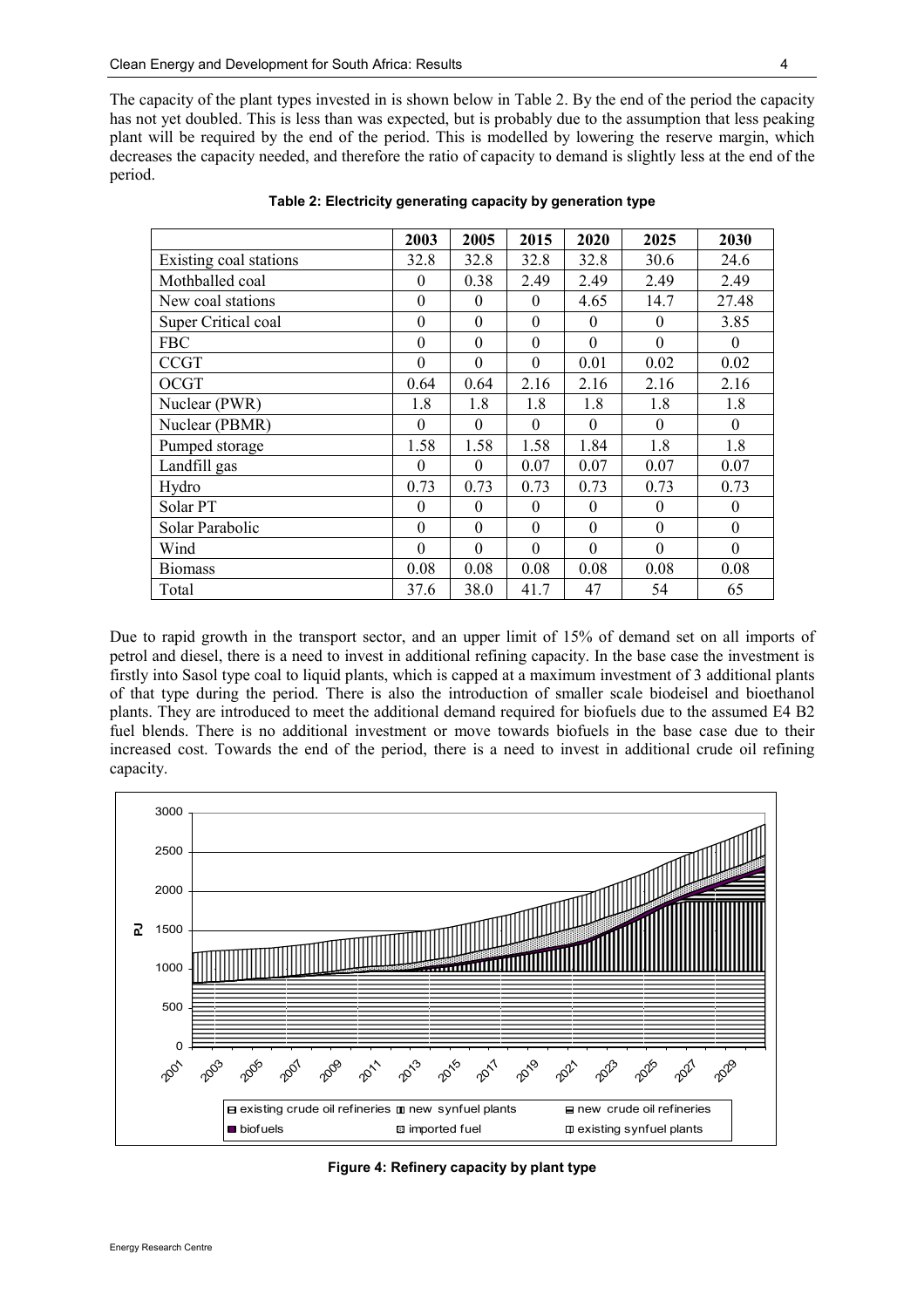

The increase in fuel demand by type by sector is shown in Figure 5. There is increased use of all fuels in all sectors in the base case, the notable exception is the use of coal in the residential sector.



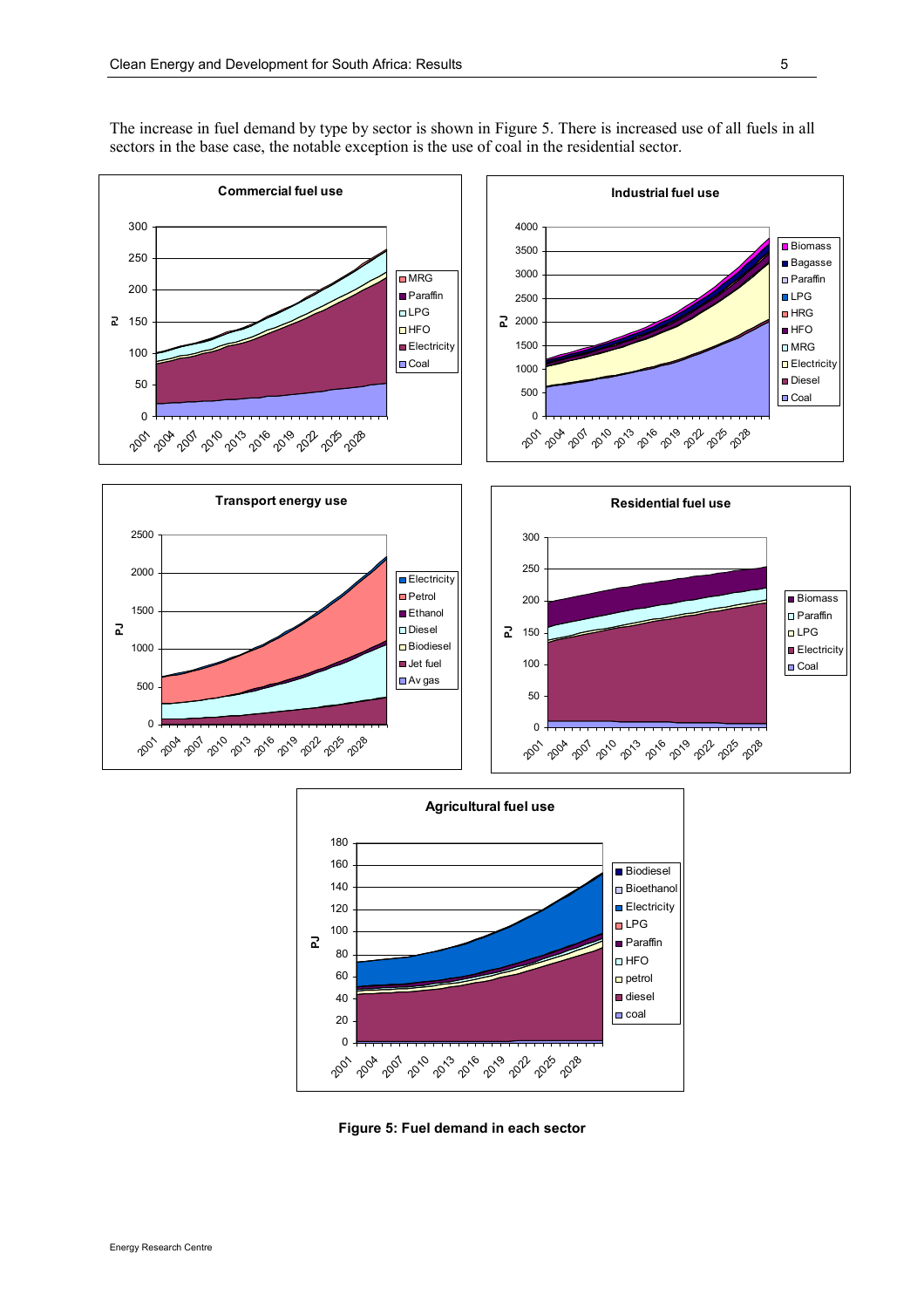The contribution of renewables and non -renewables to electricity supply and energy supply in South Africa between 2001 and 2030 is shown in Table 3. The contribution of renewables to total energy supply increases over the period, whilst the contribution of renewables to electricity generation decreases after peaking in 2004 with the addition of land fill gas generating capacity.

| Electricity                | shares        | 2001   | 2005     | 2010   | 2015     | 2020   | 2025   | 2030   |
|----------------------------|---------------|--------|----------|--------|----------|--------|--------|--------|
|                            | non-renewable | 99.63% | 99.67%   | 99.72% | 99.56%   | 99.61% | 99.65% | 99.71% |
|                            | renewable     | 0.37%  | $0.33\%$ | 0.28%  | $0.44\%$ | 0.39%  | 0.35%  | 0.29%  |
| <b>Total Energy Supply</b> |               |        |          |        |          |        |        |        |
|                            | non-renewable | 97.4%  | 97.4%    | 97.2%  | 96.7%    | 96.5%  | 96.5%  | 96.4%  |
|                            | renewable     | 2.6%   | 2.6%     | 2.8%   | 3.3%     | 3.5%   | 3.5%   | 3.6%   |

Table 3: Renewable and Non-renewable fractions of Electricity and Total Energy supply

Total Carbon dioxide emissions and carbon dioxide emissions from electricity generation are shown below in Figure 6. The increasing difference between total  $CO<sub>2</sub>$  emissions and emissions from power stations is due to the rapid increase in fuel demand in the transport sector.



Figure 6: Total  $CO<sub>2</sub>$  emissions and  $CO<sub>2</sub>$  emissions from electricity generation

An index of GDP, total primary energy supply (TPES) and greenhouse has emissions (GHG emissions) is shown below in Figure 7. Here it is evident that emissions are rising more rapidly than TPES.



Figure 7: Total  $CO<sub>2</sub>$  emissions and  $CO<sub>2</sub>$  emissions from electricity generation

Figure 8 shows the local air pollutants in the residential sector. With the large-scale electrification program that has been assumed in the base case, we can see a very noticeable downward trend in local air pollutants.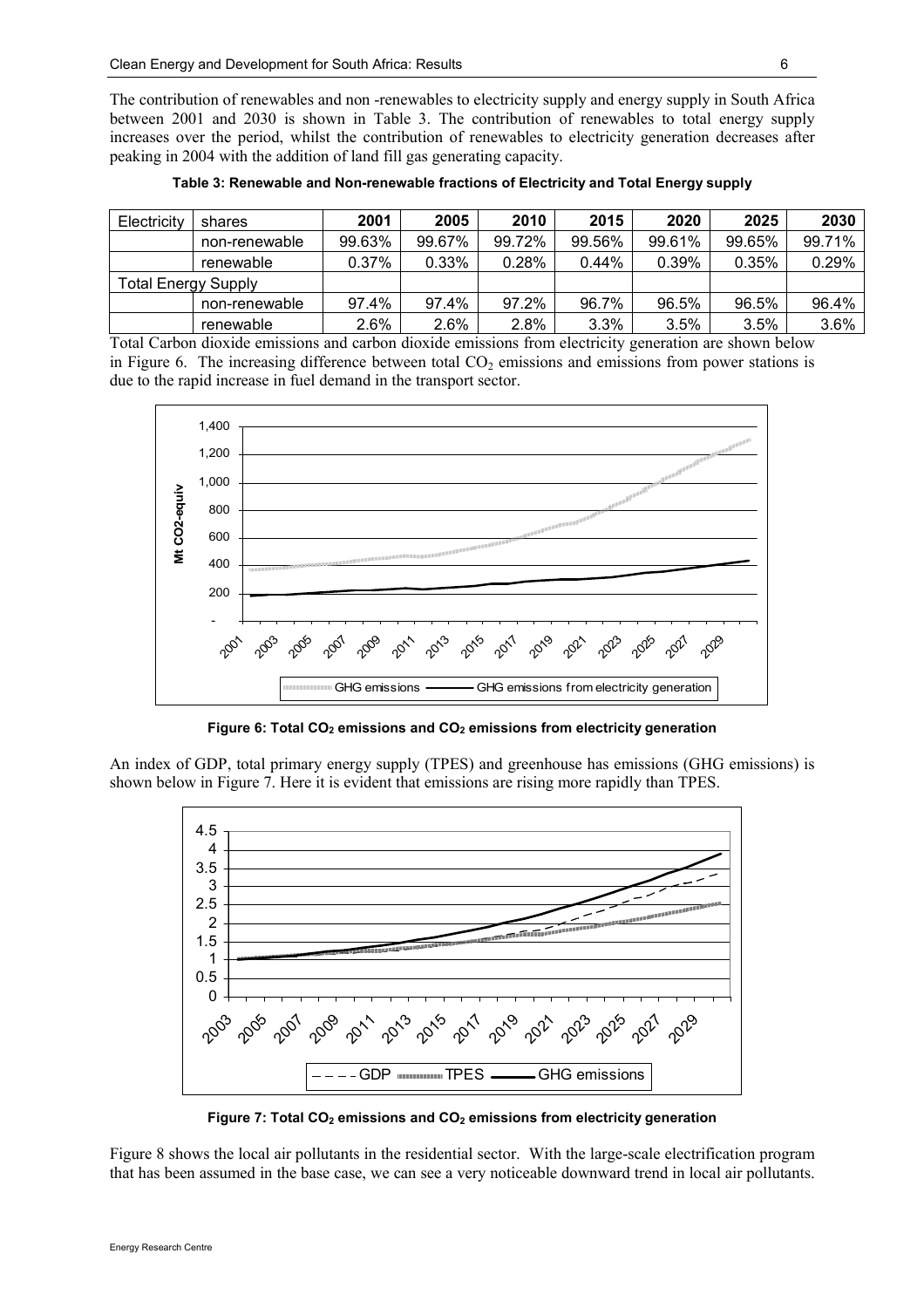Local air pollutants are not restricted to this sector but this is the sector in which they have the most noticeable impact on health.



Figure 8: Local air pollutants in the Residential Sector

#### 2.1 Base case sustainability indicators

South Africa's base case sustainability indicator "Snowflakes" for 2001 and 2030 are shown on the following page in Figure 9. The calculated value of the sustainability indicators are given in Table 4. There is an improvement in the indicators for local air pollutants and households with access to electricity (although it should be noted that this indicator refers to pollutants in the residential sector only). The improvement is largely due to the assumption that the electrification of households will continue and that households electrified will want to switch from other fuels to electricity. Households here are switching away from coal and paraffin. Biomass use tends to continue after electrification due to the low cost of the fuel and this is seen in the model.

There is a move away from sustainability in terms of energy use per capita and energy intensity. This may be due to the large increase in demand for transport fuels, which is seen in two places; firstly in increased demand for coal in coal to liquid plants, where only about one third of the energy is transferred to the liquid fuels, and in the simultaneous increase in the quantities of liquid fuels required by the transport sector. There is also increased industry and commercial activity towards the end of the period, whilst population according to the ASSA projection flattens off accompanied by an increase in per capita GDP.



Figure 9: South African base case sustainability indicators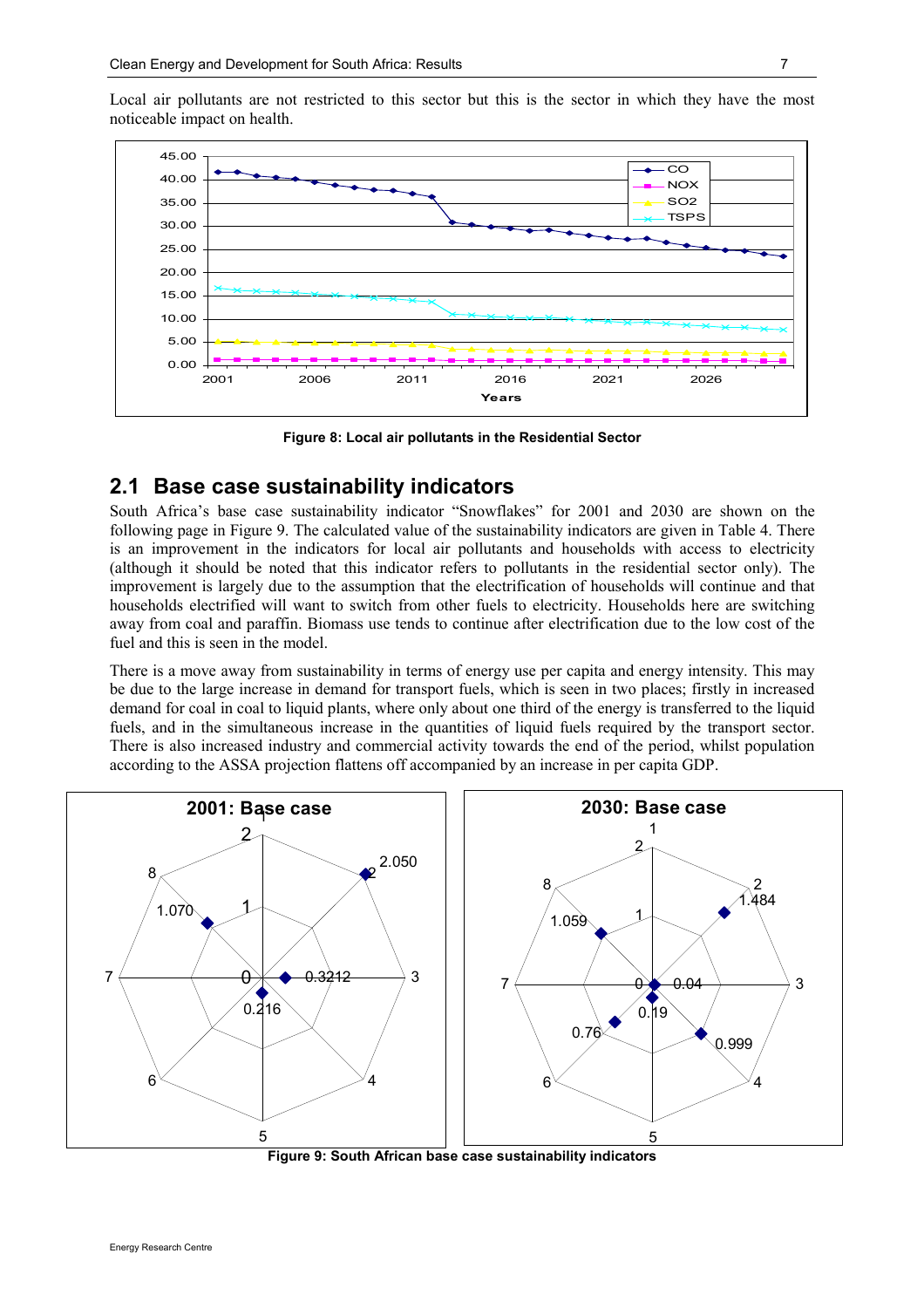| <b>Indicator</b> | <b>Description</b>                        | 2000<br>(literature) | 2001   | 2030  |
|------------------|-------------------------------------------|----------------------|--------|-------|
|                  | Global impacts: energy C/capita           | 2.35                 | 2.35   | 8.29  |
| $\overline{2}$   | Local impacts: local energy<br>lpollutant | 0.85                 | 2.050  | 1.484 |
| 3                | Households with access to<br>electricity  | 0.34                 | 0.3212 | 0.04  |
| 4                | Investment in clean energy                | 0.99                 |        | 0.999 |
| 5                | Resilience to trade impacts               | 0.21                 | 0.216  | 0.19  |
| 6                | Public investments in NRE                 | 0.05                 |        | 0.76  |
|                  | Energy intensity                          | 2.19                 | 5.51   | 3.49  |
| 8                | RE as a share of total energy<br>supply   | 1.05                 | 1.070  | 1.059 |

| Table 4: Base case sustainability indicators |
|----------------------------------------------|
|----------------------------------------------|

# 3. Energy efficiency scenario

Energy efficiency scenarios were run for each sector and then combined into one scenario. The agricultural sector which is a small user of energy was not included. The results for the scenarios are presented for each sector and sustainability indicators are presented for the combined scenario.

## 3.1 Energy efficiency in the commercial sector

Energy efficiency improvements in the commercial sector are seen mainly in lighting, HVAC systems and the reduction in demand for cooling resulting from improvements in the thermal design of buildings. There is an increase in the savings in water heating in 2015 to achieve the energy efficiency target, Variable speed drives (VSD's) are introduced around this time as well. The target saving of 15% is not achieved in this scenario with the suite of efficiency measures offered, although it is possible to achieve the target soon after 2015. Figure 10 represents an 11% savings in 2015. Without the forced penetration of efficiency measures the efficiency improvements are lower. This indicates that some measures are not initially attractive, although over the time period as new investments in generation capacity are needed and the marginal price of electricity increases, this changes and all measures are adopted.



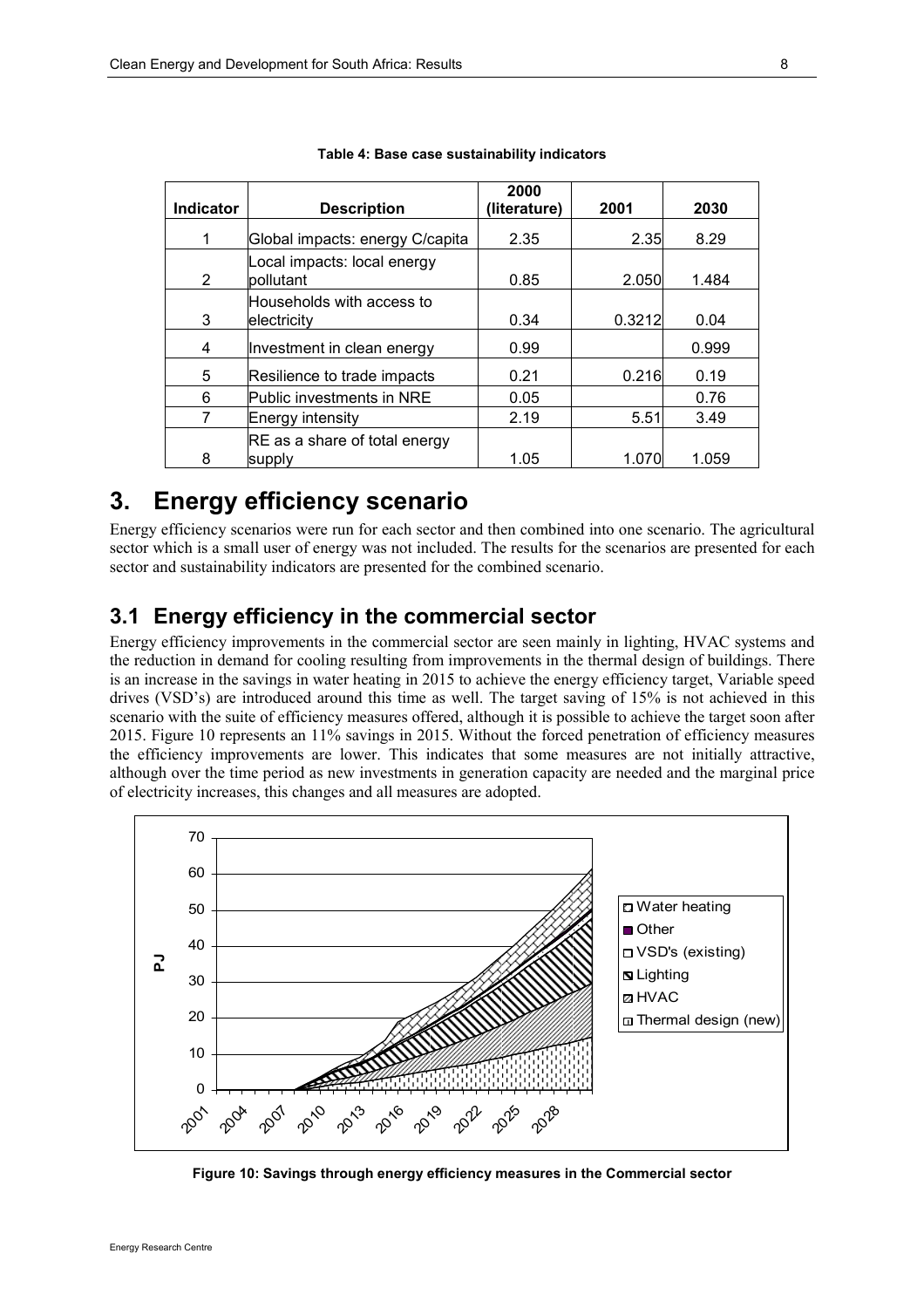

The fuel savings achieved through the measures are shown in Figure 11 below.

Figure 11: Savings by fuel in the Commercial sector

There are savings in all fuels except LPG and gas (methane rich and hydrogen rich gas). This is due to the relaxing of constraints in the scenario around the type of appliances and fuels that can be used to meet demand. There is also an increased use of solar water heating which is included in the savings.

The final demand in the base and commercial energy efficiency scenario for each end use is shown below in Figure 12.



Figure 12: Final energy demand by end use in the base and energy efficiency scenarios

There is a reduction in  $CO<sub>2</sub>$  in 2030 of 1.5 million tons, the cumulative reduction is 19 million tons over the period. The reduction in  $CO<sub>2</sub>$  of the scenario versus that of the base case can be seen in Figure 13 below. These emissions represent total CO2 emissions from non-electricity energy carriers used in the commercial sector. These energy carriers include coal, paraffin, Heavy Fuel Oil, natural gas and LPG. The emissions saved by electricity savings are not represented in this graph as the emissions occur at the power station which is de-coupled from the commercial sector itself.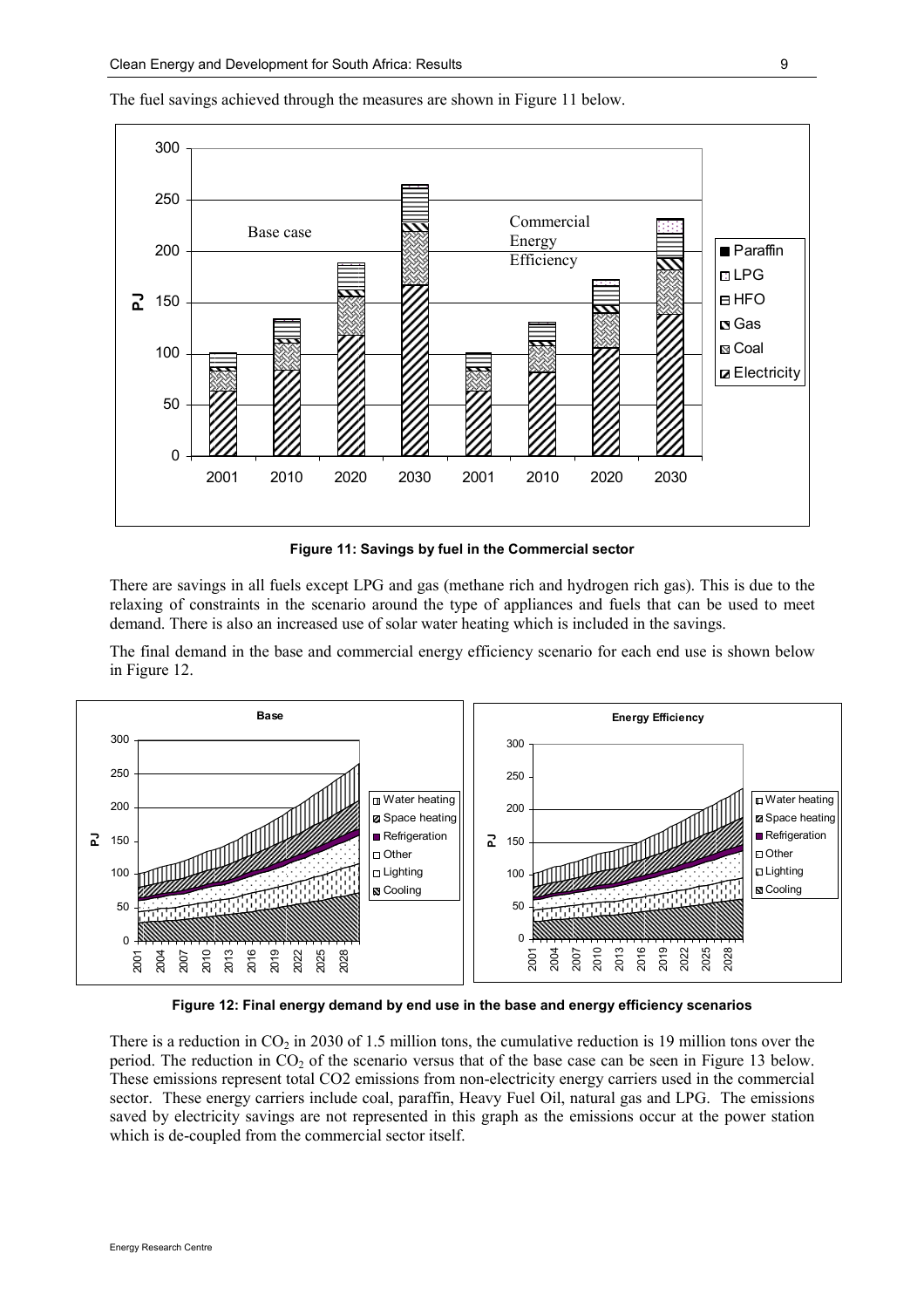

Figure 13: CO<sub>2</sub> emissions reduction in the commercial energy efficiency scenario

### 3.2 Energy efficiency in the industrial sector

Energy efficiency improvements in the Industrial sector are seen mainly in improved boiler efficiency and a reduction in the use of coal. Within electricity demand they are seen mainly in improved motor efficiency and the introduction of VSD's. Savings rise rapidly to meet the target of 15% savings in 2015, but similar to the commercial sector, the assumed penetration rates of savings over that period do not allow the target to be met. Again it is possible to meet the target a few years thereafter. A 13% savings is possible by 2015 in this scenario with the options available. It is worth noting that the savings in boiler fuel are achieved both through improvements in the steam system and use as well as improvements in boiler management.



Figure 14: Savings through energy efficiency measures in the Industrial sector

The largest fuel savings in the industrial sector are seen in coal and electricity. This is not surprising as these are the fuels with the largest demand in this sector. The total savings in 2030 for the sector are 685 PJ. There is also a noticeable reduction in  $CO<sub>2</sub>$  emissions from this sector which can be seen in Figure 16.  $CO<sub>2</sub>$ reductions begin in 2008 and increase dramatically to reach the target in 2015. The sudden decrease in  $CO<sub>2</sub>$ levels between 2013 and 2015 is due to savings in boiler fuel. All CO2 emissions over the entire energy system are accounted for (boiler fuels as well as fuel for power stations), however reductions in emissions are due only to changes in the industrial sector.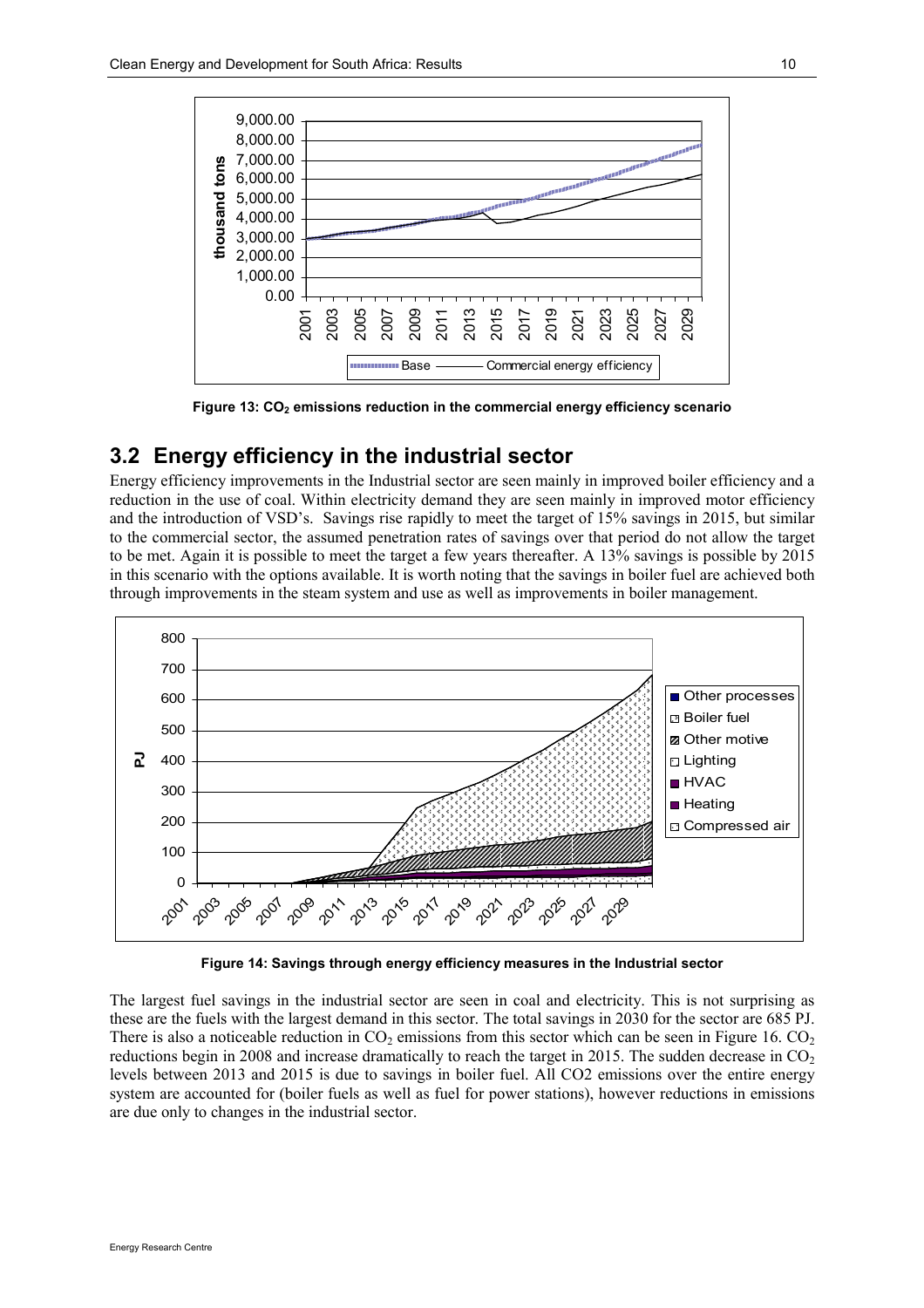

Figure 15: Savings by fuel in the Industrial sector

The emissions reduction in the industrial sector in 2030 is 45 million tonnes of  $CO<sub>2</sub>$ , the cumulative reduction in CO<sub>2</sub> between 2008 and 2030 is 486 million tonnes. The CO2 emissions represented here are from all non-electricity energy carriers used in the industrial sector. These include coal, diesel, HFO, HRG, natural gas, LPG and paraffin. Emissions reductions from electricity savings are not represented in this graph since emissions occur at the power station and are not associated with the sector itself.



Figure 16: CO<sub>2</sub> emissions reduction in the industrial energy efficiency scenario

## 3.3 Energy efficiency in the residential sector

Energy efficiency improvements in the Residential sector are seen mainly in improvements in demand for water heating, lighting and cooking. Water heating gives the largest savings and occurs through the introduction of solar water heaters as well as the use of additional insulation on geysers. No savings are seen in space heating, as here there is a movement towards fuels that are less efficient most notably wood in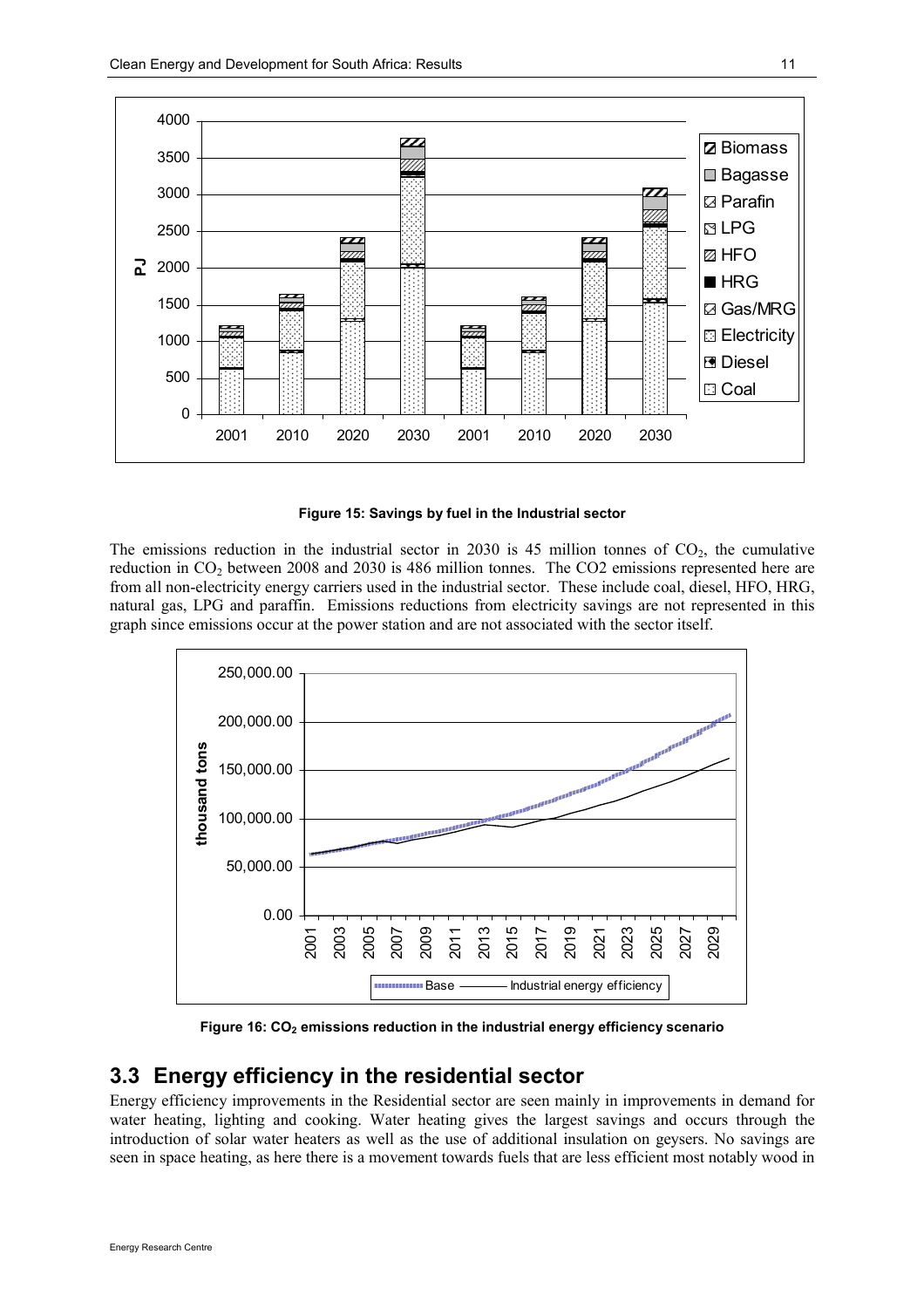higher income households, which offsets savings through additional insulation of households in the lower income groups.

The target savings in the residential energy efficiency scenario of 10% in 2015, is achieved. If the target savings had been set at a higher level towards the end of the period, savings in space heating would be introduced.



Figure 17 shows the savings achieved in water heating, lighting and cooking during the period.

Figure 17: Savings through energy efficiency measures in the Residential sector

Although the use of gel fuel is introduced in the scenario for both lighting and cooking, it is not taken up. This is due to it being more costly than other fuels. It also does not have an efficiency advantage over other fuels. The largest savings are in electricity and biomass, even though there is a shift towards the use of biomass for space heating in higher income households. There is increased use of LPG, Solar for water heating and Paraffin over the period. The increased use of paraffin occurs largely in low income households and is seen mainly in the increased use of paraffin for water heating and space heating requirements in these households. Figure 18 shows the reduction in fuel use over the period. Solar is shown in this figure although there is no demand for fuel by solar water heaters. The energy saving in 2030 is 32PJ.



Figure 18: Savings by fuel in the residential sector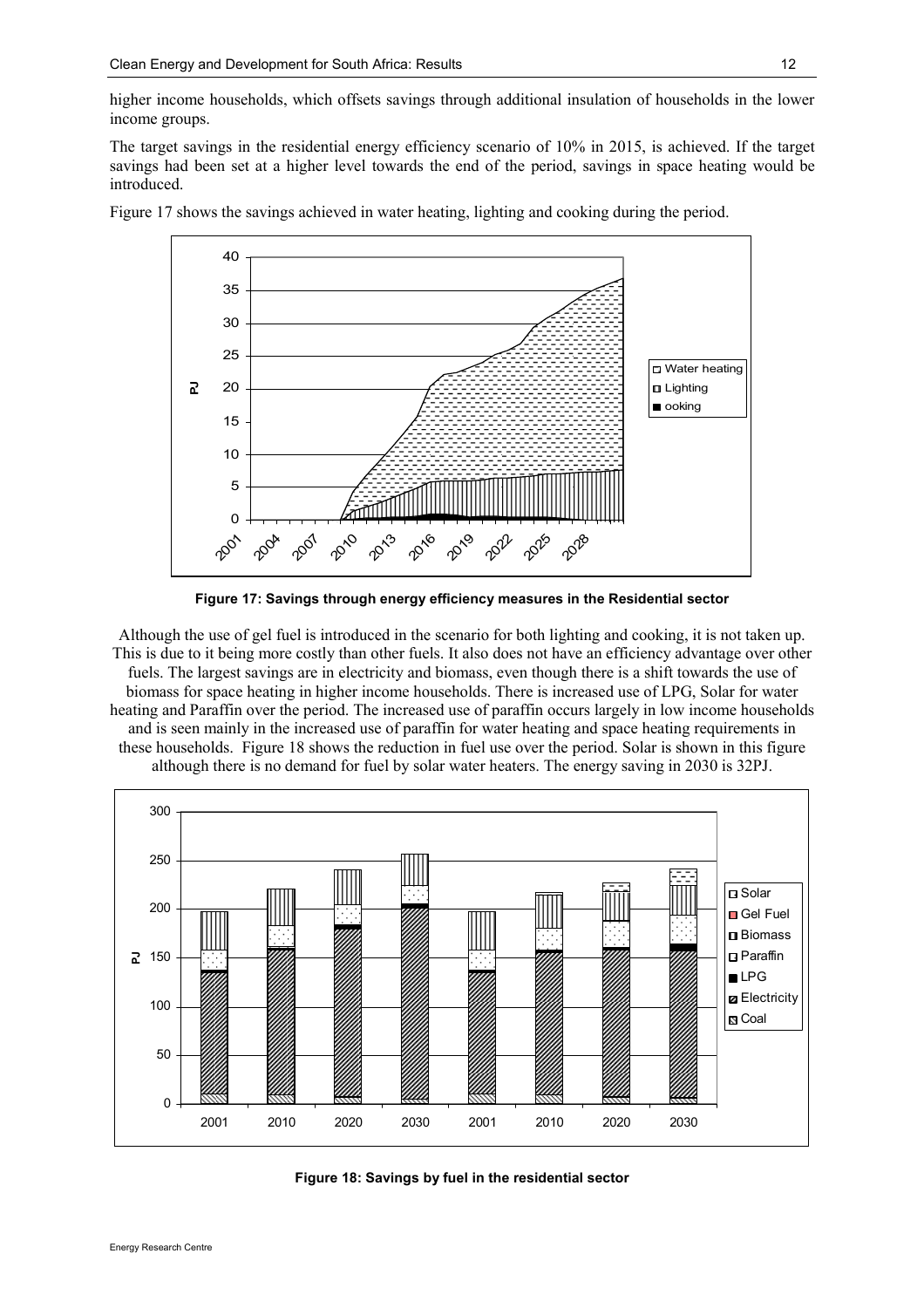The final demand in the base case and efficiency case in the residential sector is shown below in Figure 19. Again it should be noted that other savings are possible, but to meet the target set, only the savings in water heating, lighting and cooking are needed.



Figure 19: Final energy demand by end use in the base and energy efficiency scenarios

The savings in  $CO<sub>2</sub>$  emissions and indoor particulate emissions seen through measures in the residential sector are shown in Figure 20 and Figure 21. The emissions presented are all emissions from non-electricity energy carriers used in the residential sector. There is a reduction in  $CO<sub>2</sub>$  emissions initially and then an increase towards the end of the period. While this may seem counter-intuitive, it is important to remember that the model is a least-optimizing model and in this case, more fuels such as paraffin are used later in the period, thus causing greater CO2 emissions. This may be an important point to note for future domestic fuel policies: Pricing and availability of domestic fuels is important in CO2 emissions reduction. It is also important to note that these reductions of CO2 do not represent emissions reduction due to electricity savings.



Figure 20:  $CO<sub>2</sub>$  emissions reduction in the residential energy efficiency scenario

There is a dramatic reduction in TSPS emissions in both the base case and the energy efficiency case. This is largely due to the assumption that the current electrification programme will continue. Even though the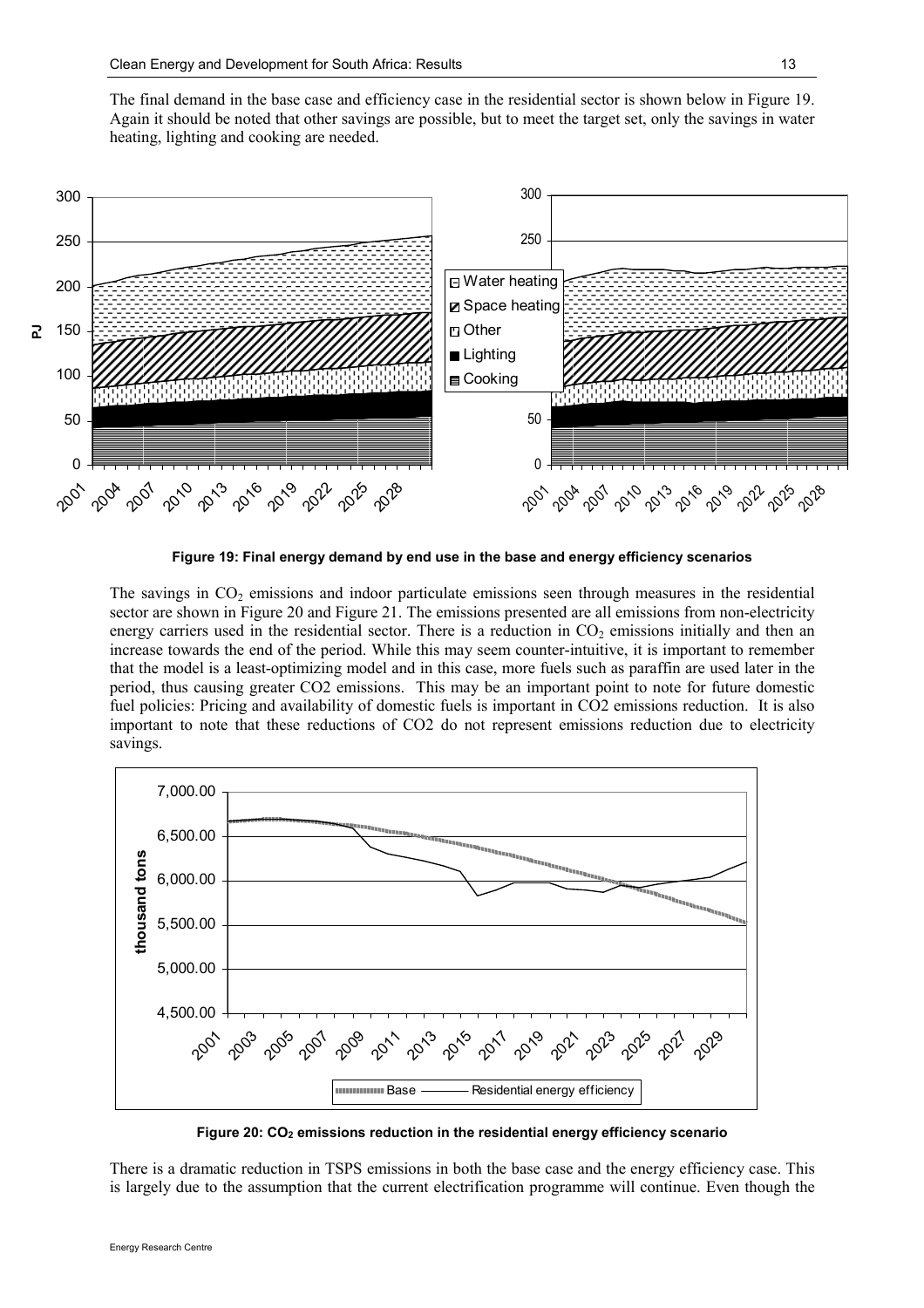base case emissions reduce over the period, there is still benefit to be gained from adopting further energy efficiency policies in the residential sector.



Figure 21:TSPS emissions in the residential sector

### 3.4 Energy efficiency in the Transport sector

The transport sector is a difficult sector to analyse as there are many factors at play within the scenario. There is a shift towards alternative fuels, a modal shift towards public transport both rail, bus and taxi, the use of more efficient cars such as hybrid vehicles, and the assumption that the number of passengers per vehicle-km will increase from 2.1 to 2.2.

The sudden decrease in demand in 2008 seen in Figure 22 is largely due to the assumption that the passenger occupancy per car will increase. The total savings in 2030 is 322.08PJ, i.e. the graph represents the sum of savings and not the savings of each individual technology or, said more simply, diesel busses do not save 264PJ in 2030 on their own, the saving comes from the combined savings of Taxis, lower SUV penetration, and the reduced demand for diesel buses. This is offset by the increased demand for Hybrid vehicles, diesel cars and passenger rail which have increased fuel use over the period and therefore savings are negative.



Figure 22: Sum of savings in the transport energy efficiency scenario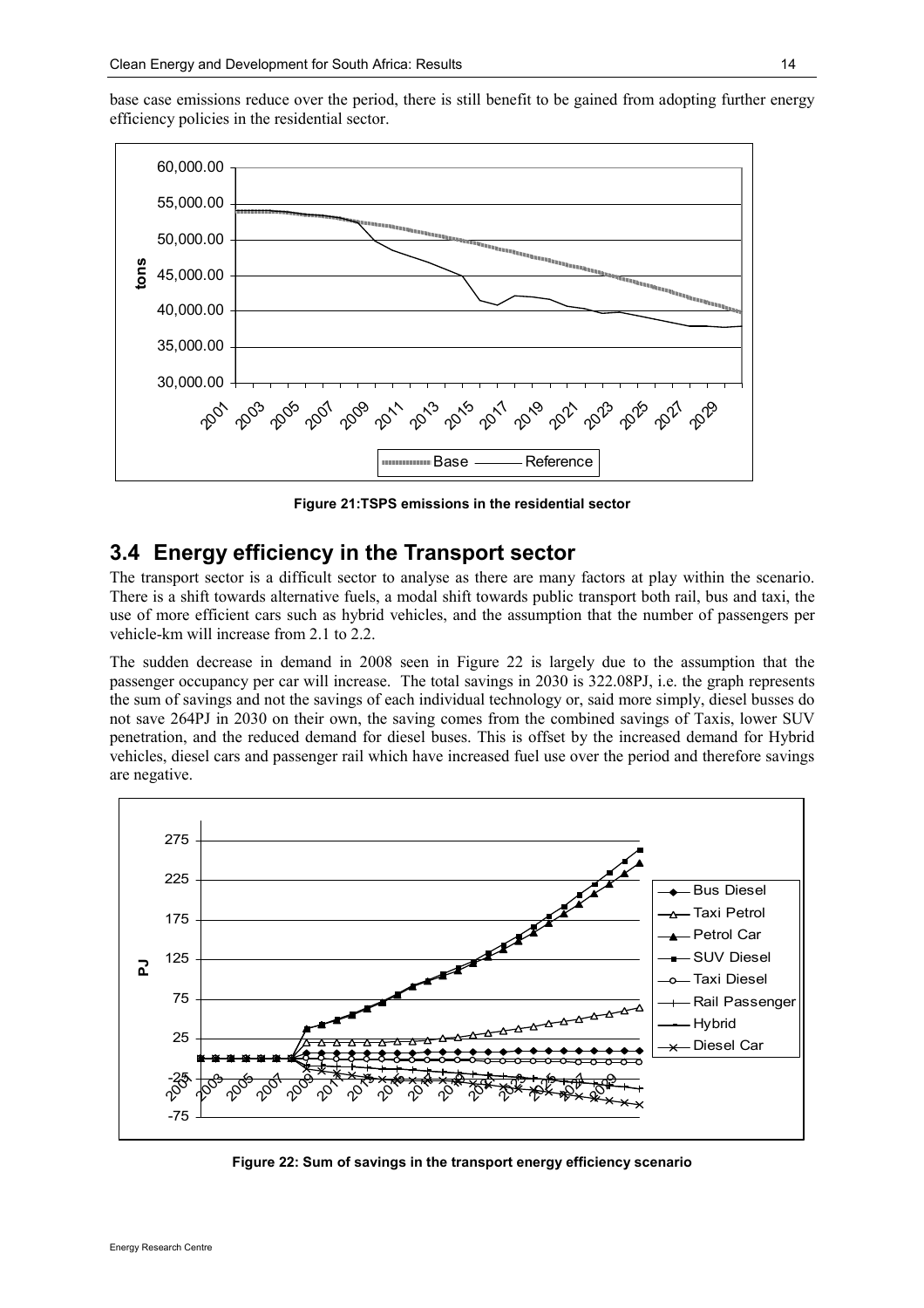In freight the demand for heavy commercial vehicles which use diesel increases, but there is a reduction in energy use by the light commercial vehicles and in rail. This is anticipated as there are no measures in place which improve the efficiency of heavy commercial vehicles.



Figure 23: Sum of savings in the transport energy efficiency scenario

The change in demand by fuel can be seen below in Figure 24. Overall there is a large decrease in demand over the period, although it appears small it is a large saving in fuel use when you consider that it is almost half of our current fuel requirement. The saving in 2030 is 240PJ.



Figure 24: Sum of savings in the transport energy efficiency scenario

The reduction in  $CO<sub>2</sub>$  levels emitted by the transport sector are shown in Figure 25 on the following page. The emission reduction in 2030 is 20.6 million tonnes. Between 2013 and 2030, the cumulative reduction in  $CO<sub>2</sub>$  is 234 million tonnes.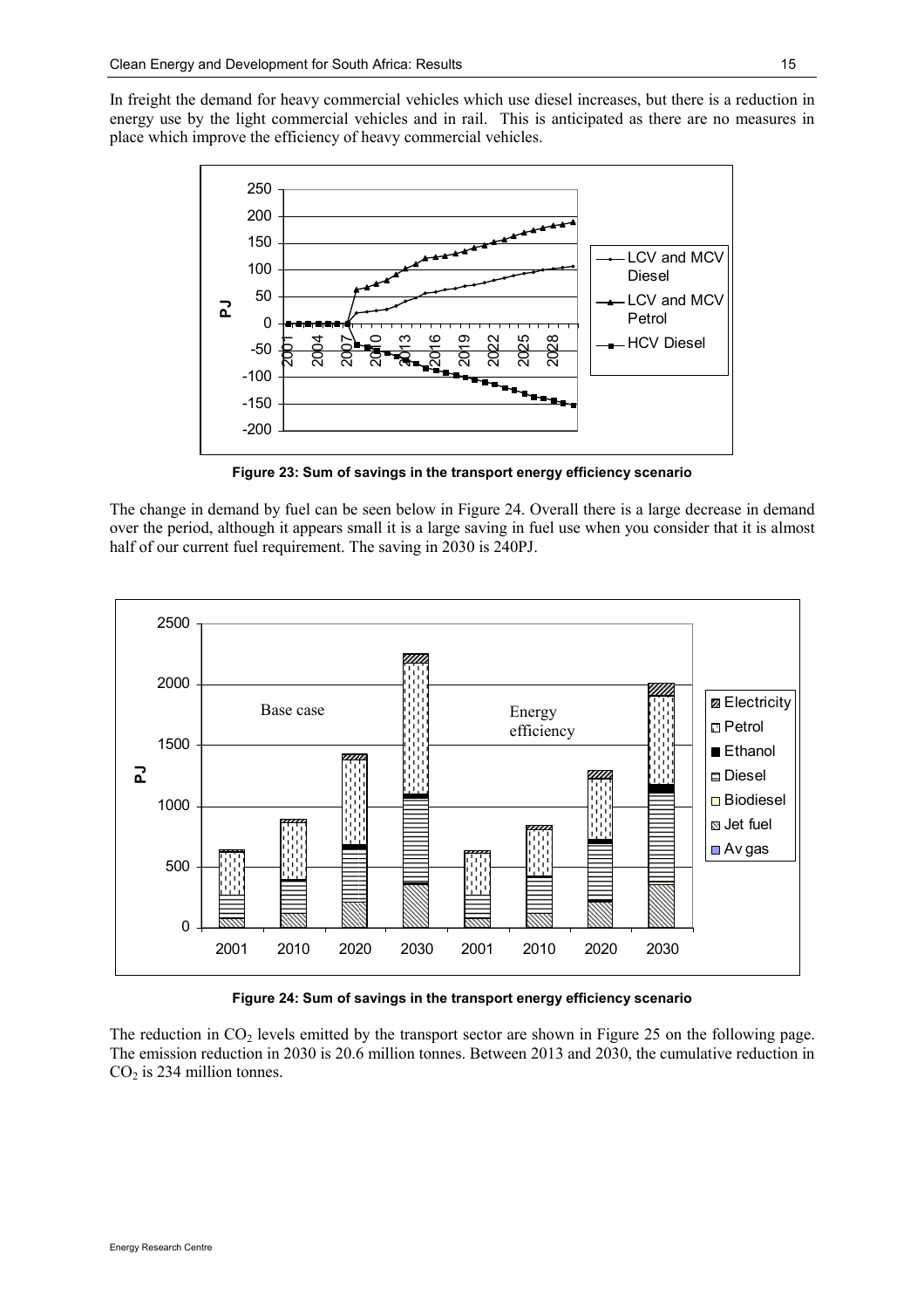

Figure 25: Emissions reduction in the transport energy efficiency scenario

#### 3.5 Combined energy efficiency scenario

It was decided to combine the transport, industry, commercial and residential energy efficiency scenarios sectors into a single case study and examine the effect on the overall primary energy supply and sustainability indicators. These results are presented in this section. The combined savings are shown below in Figure 26. The effect that these savings have on green house gas emissions and the sustainability indicators can be seen in Figure 27 and Table 6.

The largest savings are in the industrial sector, which has a savings target of 15% in 2030, transport shows the second largest savings. Again it should be noted that industrial savings are optimised by the model whereas the energy savings in the transport sector are simulated or forced in and are therefore not necessarily least cost options.



Figure 26: Combined energy efficiency savings over the period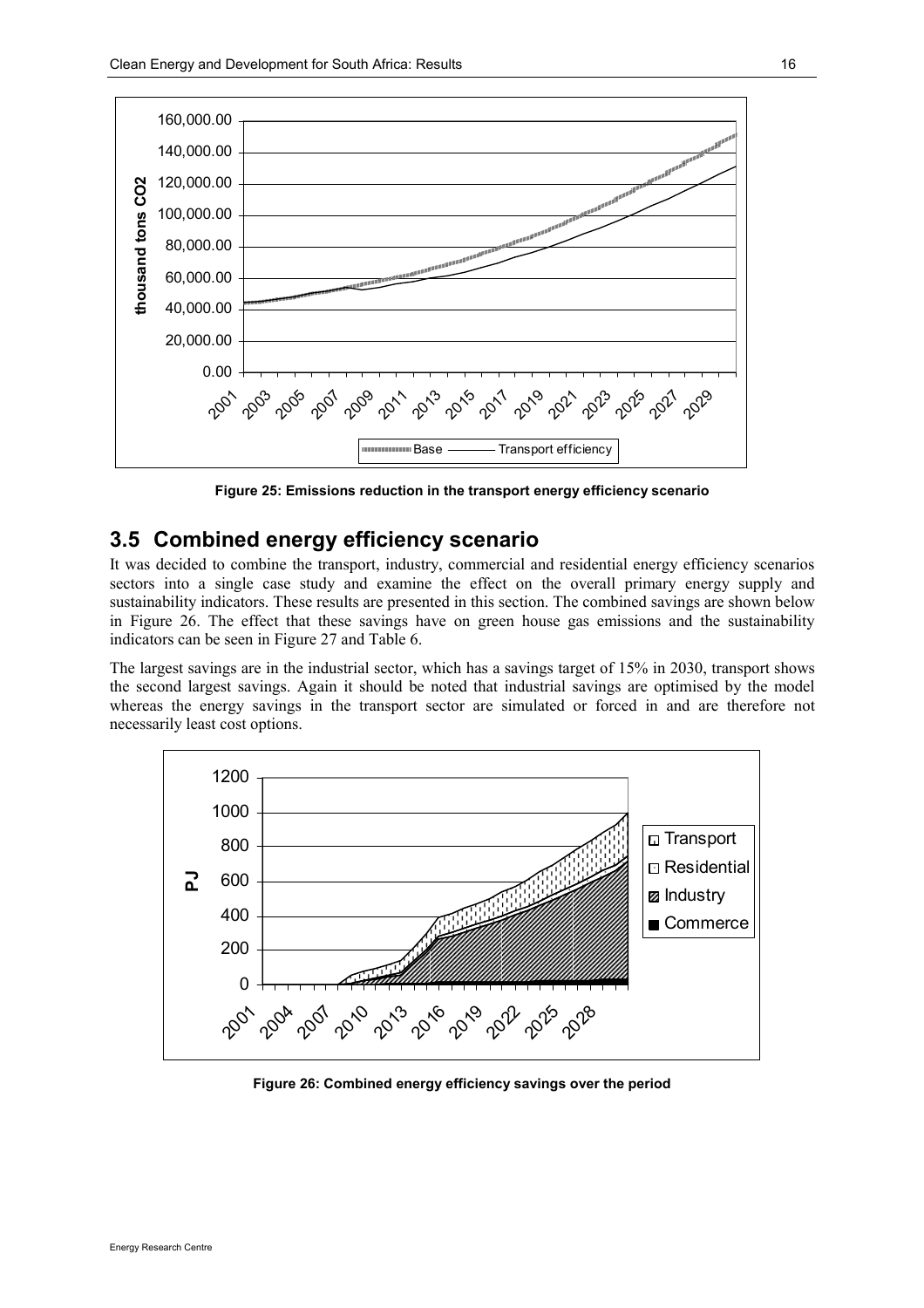

Figure 27: Greenhouse Gas emissions in the Base and summed Energy Efficiency Scenario

The generation capacity required in this study is shown in Figure 28. There is a clear delay in investment in new capacity when energy efficiency is introduced. In the base case additional coal capacity is commissioned in 2016, in the energy efficiency scenario, additional coal capacity is commissioned in 2021.



Figure 28: Electricity generation capacity by plant type in the combined energy efficiency scenario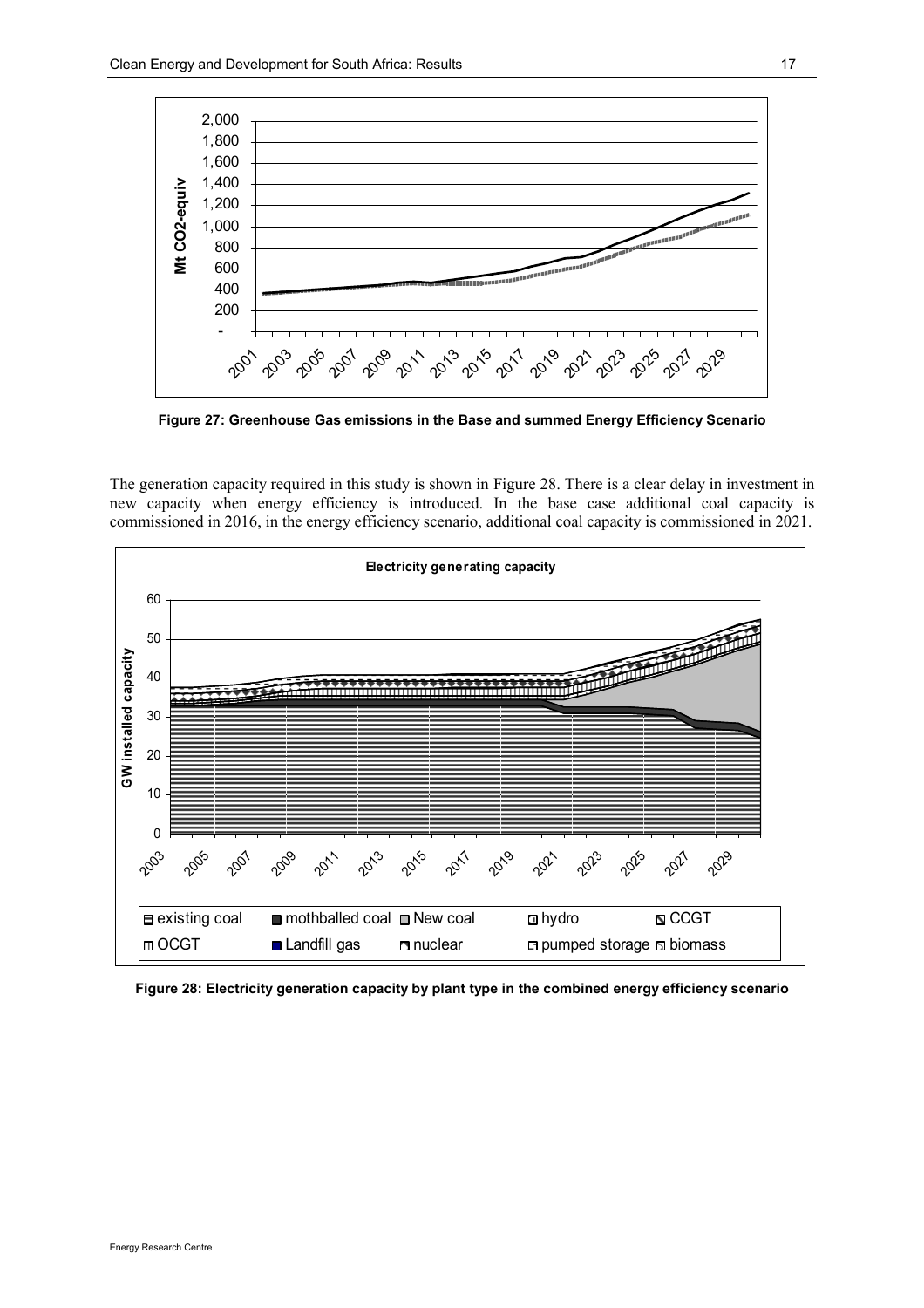|                        | 2003             | 2005             | 2010             | 2015         | 2020           | 2025     | 2030             |
|------------------------|------------------|------------------|------------------|--------------|----------------|----------|------------------|
| Existing coal stations | 32.8             | 32.8             | 32.8             | 32.8         | 32.8           | 30.6     | 24.6             |
| Mothballed coal        | $\theta$         | 0.22             | 1.73             | 1.73         | 1.73           | 1.73     | 1.73             |
| New coal stations      | $\mathbf{0}$     | $\mathbf{0}$     | $\overline{0}$   | $\mathbf{0}$ | $\mathbf{0}$   | 7.79     | 22.22            |
| Super Critical coal    | $\mathbf{0}$     | $\overline{0}$   | $\overline{0}$   | $\mathbf{0}$ | $\mathbf{0}$   | $\theta$ | $\boldsymbol{0}$ |
| <b>FBC</b>             | $\mathbf{0}$     | $\boldsymbol{0}$ | $\boldsymbol{0}$ | $\mathbf{0}$ | $\overline{0}$ | $\theta$ | $\theta$         |
| <b>CCGT</b>            | $\mathbf{0}$     | $\mathbf{0}$     | $\mathbf{0}$     | $\mathbf{0}$ | 0.02           | 0.02     | 0.02             |
| OCGT                   | 0.64             | 0.64             | 2.16             | 2.16         | 2.16           | 2.16     | 2.16             |
| Nuclear (PWR)          | 1.8              | 1.8              | 1.8              | 1.8          | 1.8            | 1.8      | 1.8              |
| Nuclear (PBMR)         | $\mathbf{0}$     | $\mathbf{0}$     | $\theta$         | $\Omega$     | $\Omega$       | $\Omega$ | $\Omega$         |
| Pumped storage         | 1.58             | 1.58             | 1.58             | 1.58         | 1.8            | 1.66     | 1.66             |
| Landfill gas           | $\theta$         | $\Omega$         | $\mathbf{0}$     | $\mathbf{0}$ | 0.07           | 0.07     | 0.07             |
| Hydro                  | 0.73             | 0.73             | 0.73             | 0.73         | 0.73           | 0.73     | 0.73             |
| Solar PT               | $\boldsymbol{0}$ | $\boldsymbol{0}$ | $\boldsymbol{0}$ | $\theta$     | $\theta$       | $\theta$ | $\mathbf{0}$     |
| Solar Parabolic        | $\mathbf{0}$     | $\mathbf{0}$     | $\overline{0}$   | $\mathbf{0}$ | $\theta$       | $\theta$ | $\theta$         |
| Wind                   | $\mathbf{0}$     | $\mathbf{0}$     | $\overline{0}$   | $\mathbf{0}$ | $\Omega$       | $\Omega$ | $\theta$         |
| <b>Biomass</b>         | 0.08             | 0.08             | 0.08             | 0.08         | 0.08           | 0.08     | 0.08             |
| Total                  | 37.6             | 37.8             | 40.9             | 40.9         | 41             | 47       | 55               |

Table 5: Renewable and Non-renewable fractions of Electricity and Total Energy supply in the energy efficiency scenario

In liquid fuels, a reduction in the amount of imported fuels is seen in the energy efficiency scenario. The additional refining output needed to meet demand in this scenario is shown in Figure 29 below. Refining output in the scenario is higher than that of the base case. In this scenario large quantities of petrol are exported due to the increasing demand for diesel. An alternative would be to import additional diesel. In the model diesel imports were capped at 15% of diesel demand. New crude oil refineries have a petrol to diesel ratio of 32:34 versus existing crude oil refineries which have a petrol diesel ratio of 24:36, and coal to liquid plants which have a petrol diesel ratio of 57:20.



Figure 29: Refinery output by plant type in the energy efficiency scenario.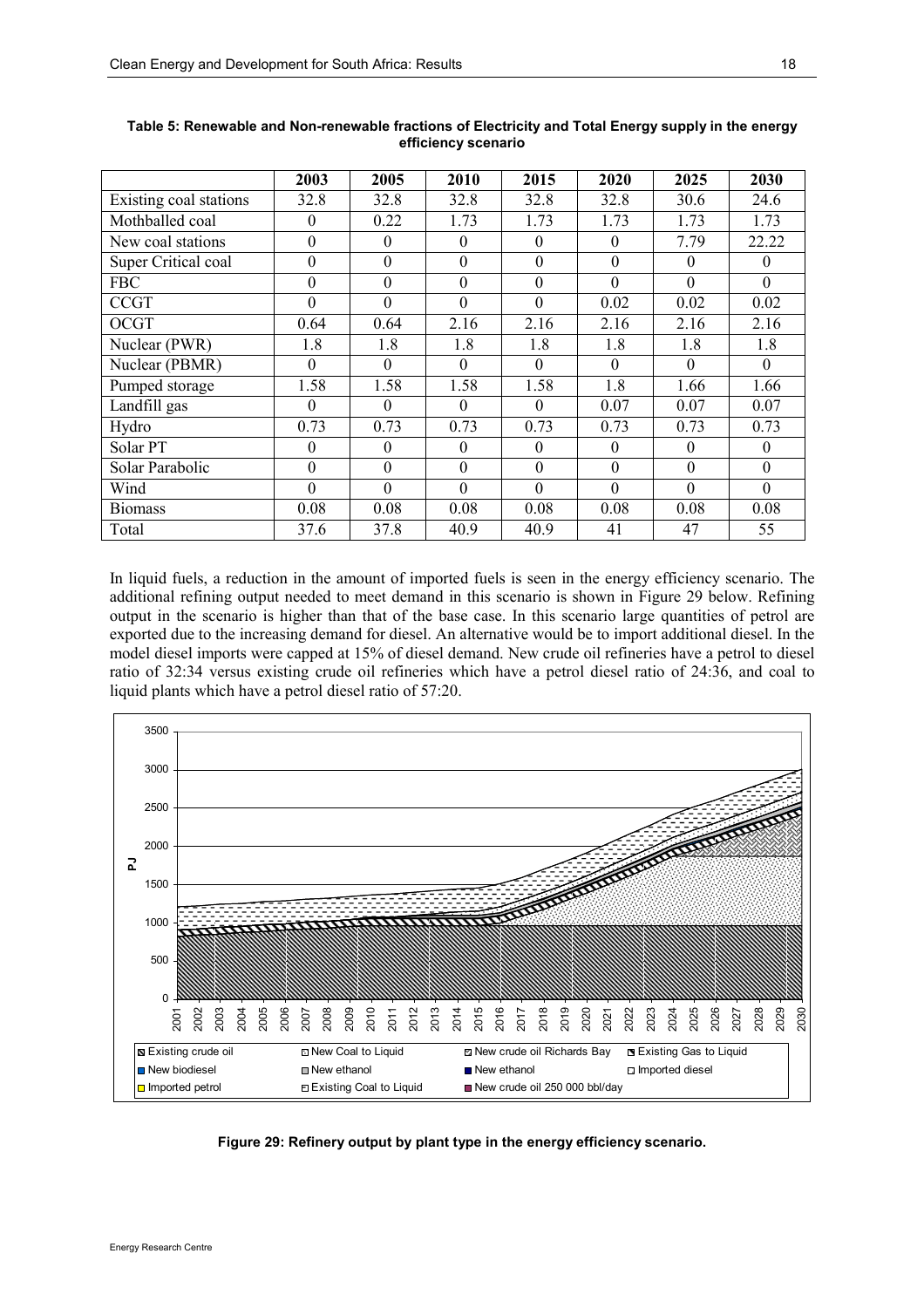Energy efficiency provides a means of moving towards sustainability objectives, although it would seem that the energy efficiency measures examined in this study cannot on their own provide all that is needed to reduce the energy intensity of the economy. It also does not significantly contribute towards a move towards renewable energy or provide sufficient reduction in local energy pollutants. This indicator is a measure of the most significant local air pollutant (Total Suspended Particulate Solids in this case) from domestic energy use.

In the residential sector, using least cost optimisation, there is a move towards some of the less efficient and dirtier fuels to supply space heating. This is something that requires further investigation, as it may be that policies are required to address this as energy efficiency alone does not achieve the required reduction in pollutant levels.

The "snowflake" representation of the sustainability indicators for the energy efficiency case is presented in Figure 30.

|                                       | 2001             |      | 2030      |
|---------------------------------------|------------------|------|-----------|
|                                       |                  | Base | Reference |
| Description                           | <b>Base Case</b> | Case | Case      |
| Global impacts: energy C/capita       | 2.34             | 8.29 | 6.94      |
| Local impacts: local energy pollutant | 2.05             | 1.48 | 1.38      |
| Households with access to electricity | 0.32             | 0.04 | 0.04      |
| Investment in clean energy            |                  | 1.00 | 1.00      |
| Resilience to trade impacts           | 0.22             | 0.19 | 0.22      |
| Public investments in NRE             |                  | 0.76 | 0.76      |
| Energy intensity                      | 5.50             | 3.49 | 3.12      |
| RE as a share of total energy supply  | 1.07             | 1.06 | 1.05      |

Table 6: Comparison of sustainability indicators in the base and energy efficiency scenario

#### Figure 30: Snowflake representation of the energy efficiency sustainability indicators

#### South Africa's snowflake for 2030: Energy Efficiency

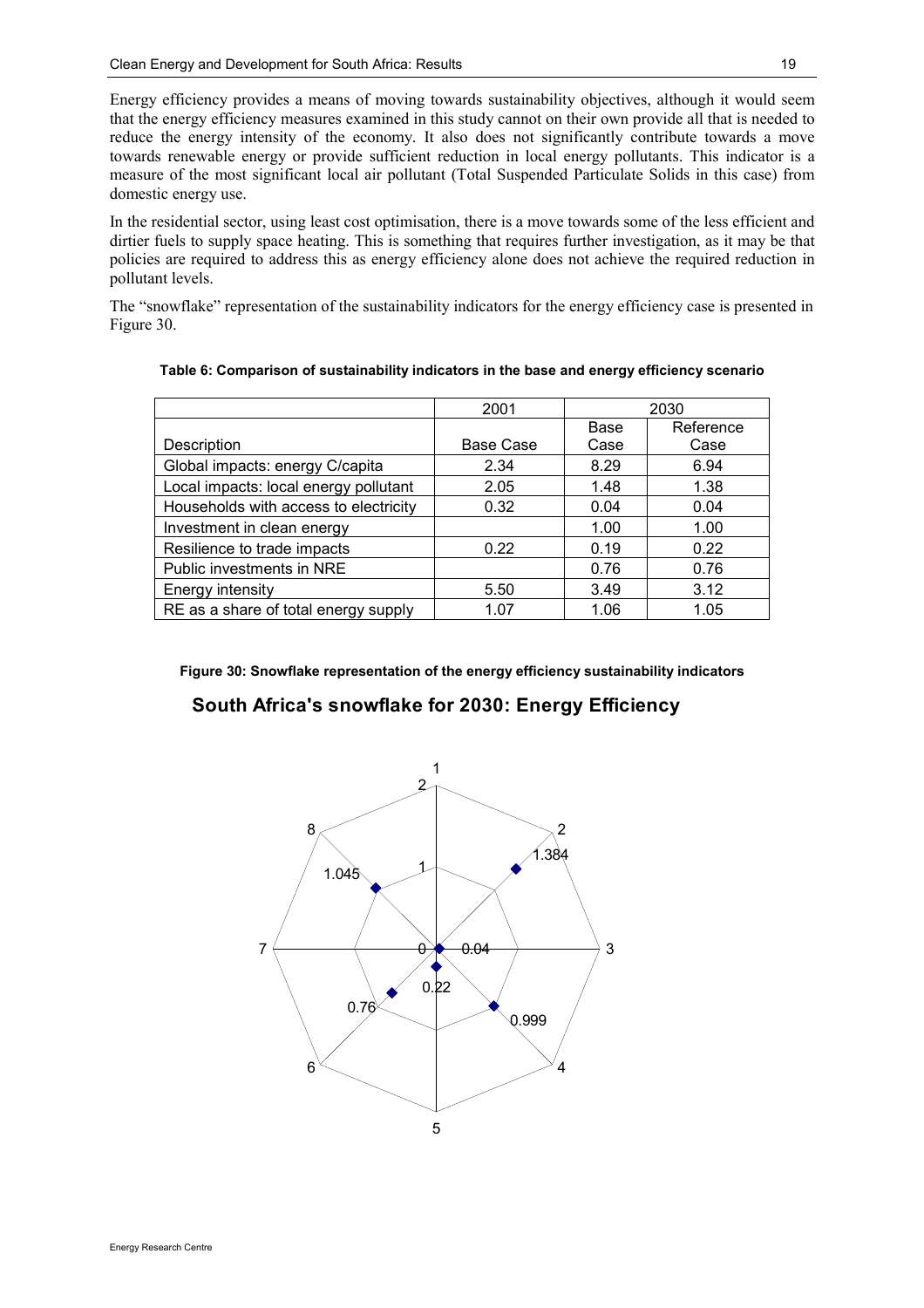## 3.6 Technology Learning

The reduction of investment costs of power stations due to technology learning plays an important role in the types of electricity generating capacity chosen by the model. As a sensitivity analysis on our base case assumptions, a scenario without technology learning was run to determine the impact that this assumption has on the outcome of the model. Figure 31 shows the results of this run.

There noticeable difference between this scenario and the base case is the solar power tower technology introduced towards the end of the period. Previous studies have seen an introduction in wind, with the rates of technology learning used here wind is only introduced in 2033, with parabolic trough coming in around 2037. What is noticeable is that around 2030 the renewable options become cheaper than the clean coal options and are included in the generation mix.

Due to the small increase in the use of renewables there is no marked difference in the level of greenhouse gas emissions in this scenario. And very minor changes to the sustainability indicators.



Figure 31: Electricity generating capacity by plant type with technology learning

Although it looks as if the investment towards the end of the period in the solar technology is large, 4GW, it translates to a much smaller reduction in the amount of new pulverised fuel capacity built. This is due to the lower availability factors of the solar technologies. Care was taken in this study to match availability of renewable technologies to their cost, although there are few studies with conclusive reporting in this area and fewer in areas with solar radiation levels as high as those in South Africa. This is an area where further research would benefit South Africa.

|                        | 2001 | 2005 | 2010 | 2015 | 2020 | 2025  | 2030  |
|------------------------|------|------|------|------|------|-------|-------|
| Existing coal stations | 32.8 | 32.8 | 32.8 | 32.8 | 32.8 | 30.6  | 24.6  |
| Mothballed coal        |      | 0.38 | 2.49 | 2.49 | 2.49 | 2.49  | 2.49  |
| New coal stations      |      |      |      |      | 4.65 | 14.55 | 28.61 |
| Super Critical coal    |      |      |      |      |      |       |       |
| <b>FBC</b>             |      |      |      |      |      |       |       |
| <b>CCGT</b>            |      |      |      |      | 0.01 | 0.02  | 0.02  |

Table 7: Electricity generating capacity by generation type (GW)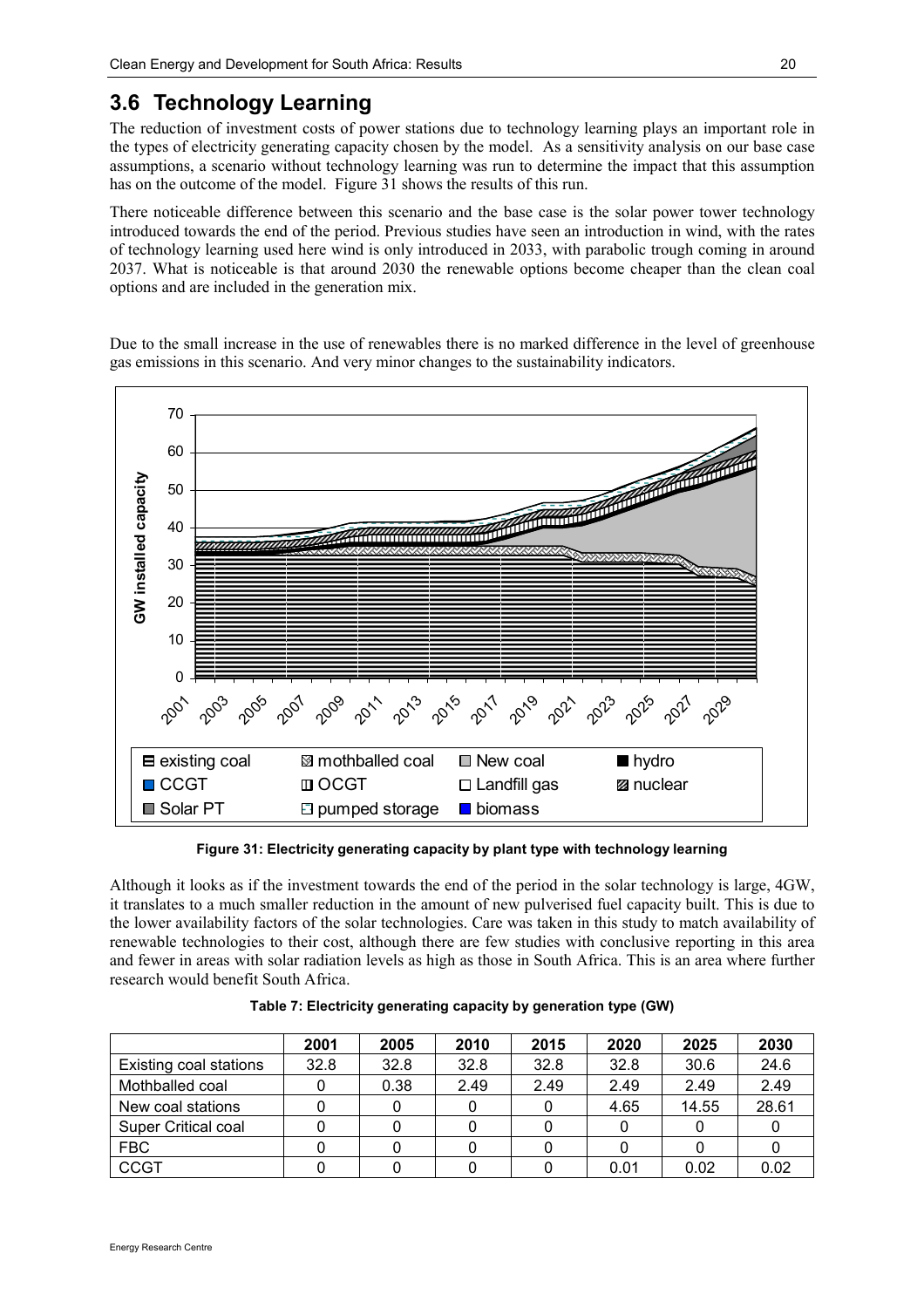| <b>OCGT</b>     | 0.64     | 0.64         | 2.16     | 2.16     | 2.16     | 2.16     | 2.16     |
|-----------------|----------|--------------|----------|----------|----------|----------|----------|
| Nuclear (PWR)   | 1.8      | 1.8          | 1.8      | 1.8      | 1.8      | 1.8      | 1.8      |
| Nuclear (PBMR)  | $\Omega$ | 0            | 0        | $\Omega$ | 0        | $\Omega$ | $\Omega$ |
| Pumped storage  | 1.58     | 1.58         | 1.58     | 1.58     | 1.84     | 1.94     | 1.94     |
| Landfill gas    | 0        | $\mathbf{0}$ | 0        | 0.07     | 0.07     | 0.07     | 0.07     |
| Hydro           | 0.73     | 0.73         | 0.73     | 0.73     | 0.73     | 0.73     | 0.73     |
| Solar PT        | 0        | 0            | 0        | 0        | 0        | 0        | 4        |
| Solar Parabolic | $\Omega$ | $\mathbf{0}$ | 0        | 0        | $\Omega$ | $\Omega$ | $\Omega$ |
| Wind            | $\Omega$ | $\Omega$     | $\Omega$ | $\Omega$ | $\Omega$ | $\Omega$ | $\Omega$ |
| <b>Biomass</b>  | 0.08     | 0.08         | 0.08     | 0.08     | 0.08     | 0.08     | 0.08     |
| Total           | 37.6     | 38.0         | 41.6     | 41.7     | 47       | 54       | 67       |

## 3.7 Tax on  $CO<sub>2</sub>$

Results are presented here for cases in which a R100/ton and R150/ton  $CO<sub>2</sub>$  tax is placed on emissions from power stations. The tax is not applied to emissions from other sectors. It should be noted that emissions from refineries and coal to liquid plants (excluding emissions from the transformation process, i.e. the emissions released in gasification) are represented within industry and are thus not taxed in this scenario.

When the  $CO<sub>2</sub>$  tax is applied at R100/ton to emissions from power stations new FBC, CCGT (with natural gas as fuel), nuclear and towards the end of the period, supercritical coal are introduced. These are brought in before the pulverised fuel coal fired stations that come in immediately in the base case. Noticeable here is that the PBMR is introduced before additional PWR capacity. Again bounds on technology choices result in the uptake of capacity of one type until the bound is reached before alternative capacity is introduced.



Figure 32: Energy generating capacity by plant type:  $CO_2$ tax of R100/ton  $CO_2$ 

When the R150/ton tax is applied, new nuclear, FBC and CCGT plants are brought in as alternatives to new pulverised coal plants seen in the base case. Towards the end of the period, the first PBMR units are commissioned. A tax at this level is still not does not appear to encourage the introduction of renewable technologies. Results from this case study are shown in Figure 33 on the following page.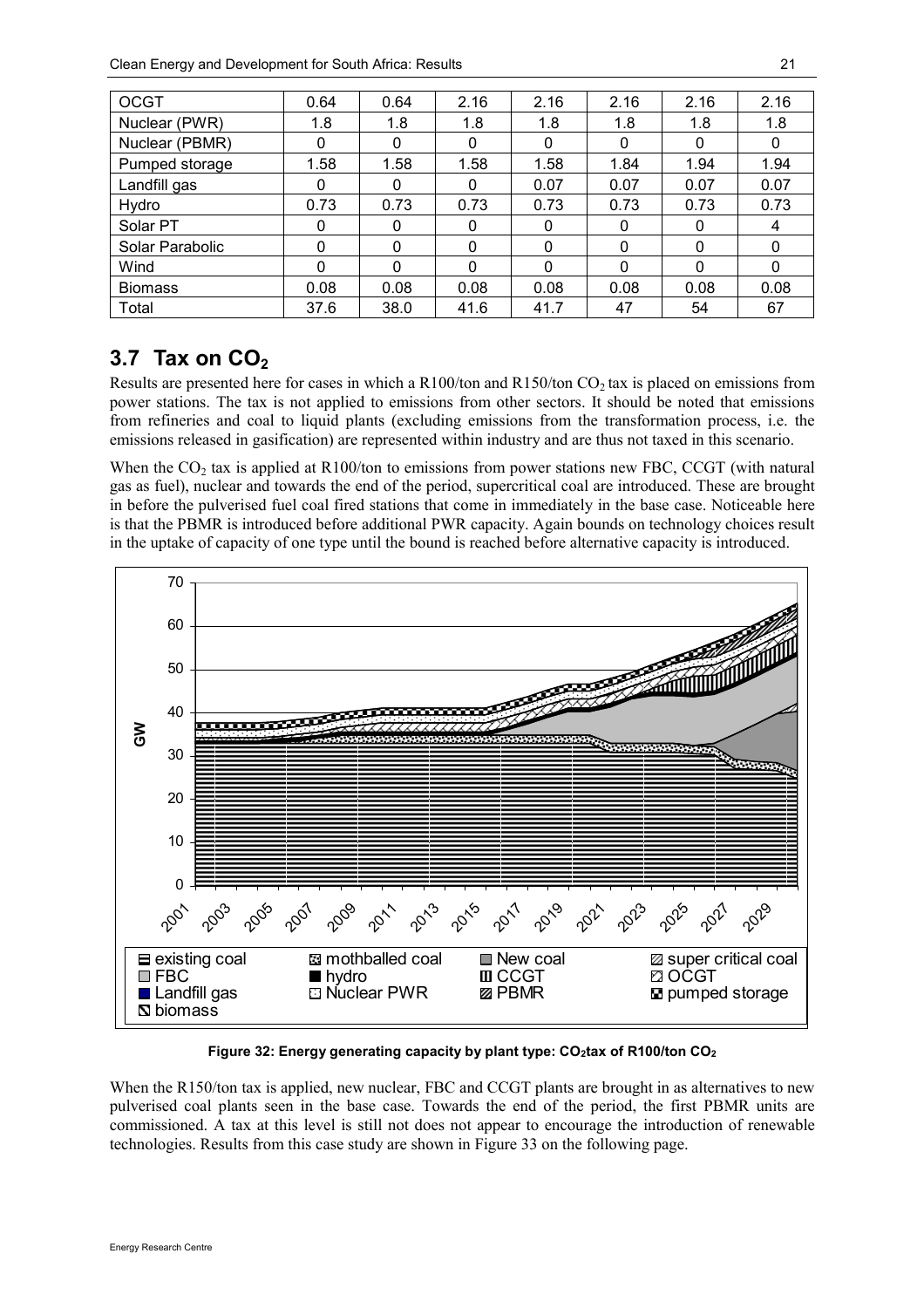

Figure 33: Energy generating capacity by plant type:  $CO<sub>2</sub>$ tax of R150/ton  $CO<sub>2</sub>$ 

A comparison of two tax levels is included in Table 8. The share of generating capacity of each type does not change much between the scenarios before 2030. One noticeable difference is that when the R150 tax is applied mothballed coal stations are not brought back to the full extent of the available capacity.

| Electricity generating capacity by generation type (GW) at a R100/ton $CO2$ tax |          |          |                |          |              |          |          |  |  |
|---------------------------------------------------------------------------------|----------|----------|----------------|----------|--------------|----------|----------|--|--|
|                                                                                 | 2003     | 2005     | 2010           | 2015     | 2020         | 2025     | 2030     |  |  |
| Existing coal stations                                                          | 32.8     | 32.8     | 32.8           | 32.8     | 32.8         | 30.6     | 24.6     |  |  |
| Mothballed coal                                                                 | 0        | 0.38     | 1.89           | 1.89     | 1.89         | 1.89     | 1.89     |  |  |
| New coal stations                                                               | 0        | 0        | 0              | 0        | $\mathbf{0}$ | 0        | 13.85    |  |  |
| <b>Super Critical coal</b>                                                      | 0        | 0        | 0              | 0        | 0            | 0        | 1.72     |  |  |
| <b>FBC</b>                                                                      | 0        | 0        | 0              | 0.02     | 5.58         | 11.18    | 11.18    |  |  |
| <b>CCGT</b>                                                                     | 0        | 0        | 0              | 0        | 0.01         | 3.89     | 3.89     |  |  |
| <b>OCGT</b>                                                                     | 0.64     | 0.64     | 2.16           | 2.16     | 2.16         | 2.16     | 2.16     |  |  |
| Nuclear (PWR)                                                                   | 1.8      | 1.8      | 1.8            | 1.8      | 1.8          | 1.8      | 1.8      |  |  |
| Nuclear (PBMR)                                                                  | $\Omega$ | $\Omega$ | $\Omega$       | $\Omega$ | $\Omega$     | 0.64     | 1.98     |  |  |
| Pumped storage                                                                  | 1.58     | 1.58     | 1.58           | 1.58     | 1.58         | 1.4      | 1.4      |  |  |
| Landfill gas                                                                    | 0        | 0        | 0.07           | 0.07     | 0.07         | 0.07     | 0.07     |  |  |
| Hydro                                                                           | 0.73     | 0.73     | 0.73           | 0.73     | 0.73         | 0.73     | 0.73     |  |  |
| Solar PT                                                                        | 0        | 0        | 0              | 0        | $\mathbf{0}$ | 0        | 0        |  |  |
| Solar Parabolic                                                                 | 0        | 0        | $\overline{0}$ | 0        | $\mathbf 0$  | 0        | 0        |  |  |
| Wind                                                                            | 0        | 0        | $\overline{0}$ | $\Omega$ | 0            | $\Omega$ | $\Omega$ |  |  |
| <b>Biomass</b>                                                                  | 0.08     | 0.08     | 0.08           | 0.08     | 0.08         | 0.08     | 0.08     |  |  |
| Total                                                                           | 37.6     | 38.0     | 41.1           | 41.1     | 47           | 54       | 65       |  |  |
|                                                                                 |          |          |                |          |              |          |          |  |  |
|                                                                                 | 2003     | 2005     | 2010           | 2015     | 2020         | 2025     | 2030     |  |  |
| Share of coal                                                                   | 87%      | 87%      | 84%            | 84%      | 86%          | 80%      | 81%      |  |  |
| Share of nuclear                                                                | 5%       | 5%       | 4%             | 4%       | 4%           | 4%       | 6%       |  |  |

Table 8: Comparison of generation technology capacity at R100 and R150/ton CO<sub>2</sub>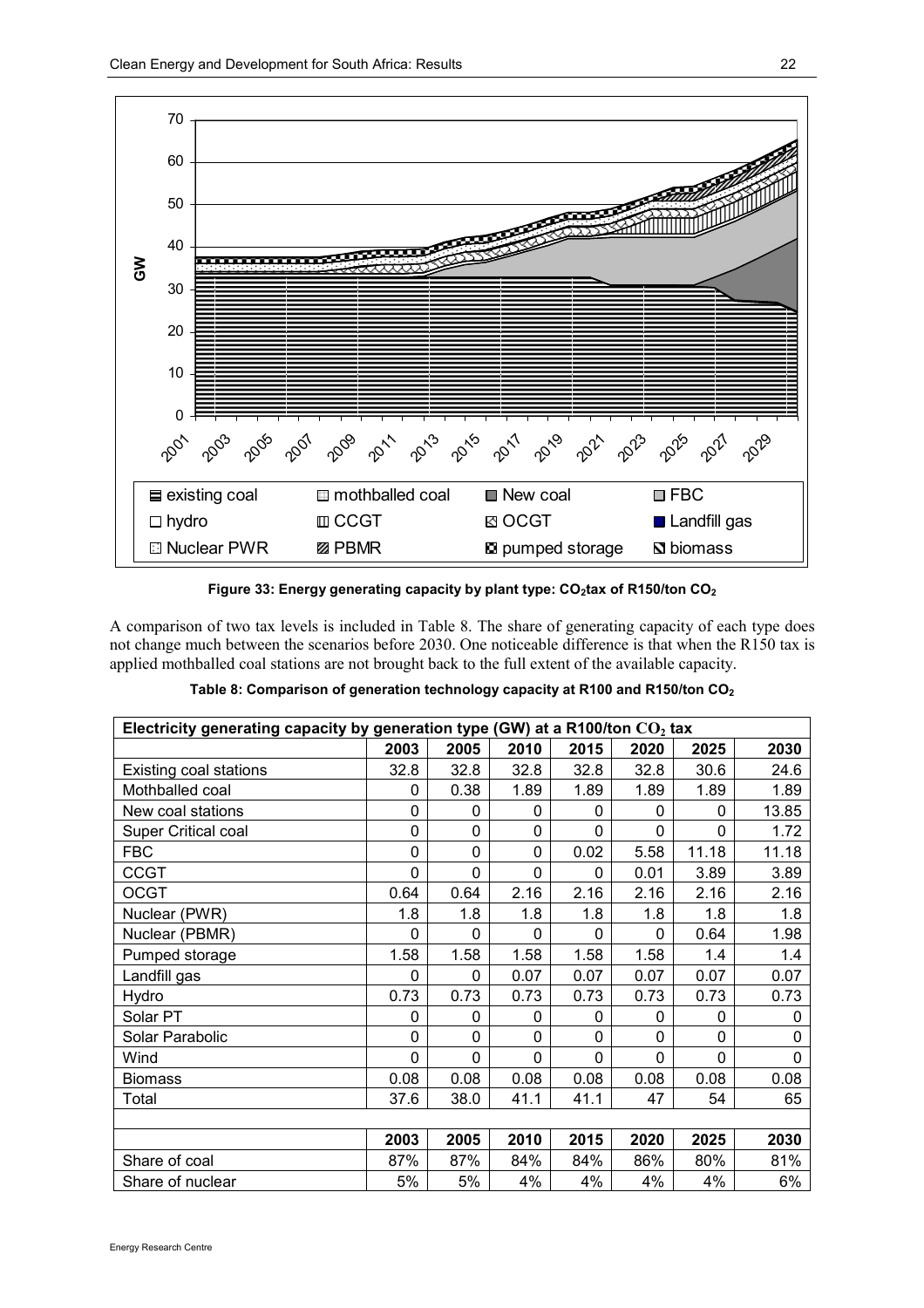| Share of gas                                                                    | 2%          | 2%          | 5%          | 5%           | 5%           | 11%      | 9%       |
|---------------------------------------------------------------------------------|-------------|-------------|-------------|--------------|--------------|----------|----------|
| Electricity generating capacity by generation type (GW) at a R150/ton $CO2$ tax |             |             |             |              |              |          |          |
|                                                                                 | 2003        | 2005        | 2010        | 2015         | 2020         | 2025     | 2030     |
| <b>Existing coal stations</b>                                                   | 32.79       | 32.79       | 32.79       | 32.79        | 32.79        | 30.61    | 24.62    |
| Mothballed coal                                                                 | 0           | 0           | 0.17        | 0.17         | 0.17         | 0.17     | 0.17     |
| New coal stations                                                               | $\mathbf 0$ | 0           | 0           | $\mathbf{0}$ | 0            | 0.31     | 17.25    |
| Super Critical coal                                                             | $\mathbf 0$ | 0           | 0           | $\Omega$     | $\mathbf{0}$ | 0        | $\Omega$ |
| <b>FBC</b>                                                                      | $\pmb{0}$   | 0           | 0           | 3.32         | 8.92         | 11.18    | 11.18    |
| <b>CCGT</b>                                                                     | $\mathbf 0$ | $\mathbf 0$ | $\mathbf 0$ | $\Omega$     | 0.01         | 3.89     | 3.89     |
| <b>OCGT</b>                                                                     | 0.64        | 0.64        | 2.16        | 2.16         | 2.16         | 2.16     | 2.16     |
| Nuclear (PWR)                                                                   | 1.8         | 1.8         | 1.8         | 1.8          | 1.8          | 1.8      | 1.8      |
| Nuclear (PBMR)                                                                  | $\mathbf 0$ | $\Omega$    | 0           | $\Omega$     | $\mathbf 0$  | 1.98     | 1.98     |
| Pumped storage                                                                  | 1.58        | 1.58        | 1.58        | 1.58         | 1.58         | 1.4      | 1.4      |
| Landfill gas                                                                    | $\mathbf 0$ | 0           | 0.07        | 0.07         | 0.07         | 0.07     | 0.07     |
| Hydro                                                                           | 0.73        | 0.73        | 0.73        | 0.73         | 0.73         | 0.73     | 0.73     |
| Solar PT                                                                        | 0           | 0           | 0           | 0            | 0            | 0        | 0        |
| Solar Parabolic                                                                 | $\mathbf 0$ | 0           | 0           | 0            | $\mathbf 0$  | 0        | 0        |
| Wind                                                                            | $\mathbf 0$ | 0           | 0           | 0            | $\mathbf 0$  | $\Omega$ | $\Omega$ |
| <b>Biomass</b>                                                                  | 0.08        | 0.08        | 0.08        | 0.08         | 0.08         | 0.08     | 0.08     |
| Total                                                                           | 37.62       | 37.62       | 39.38       | 42.7         | 48.31        | 54.38    | 65.33    |
|                                                                                 |             |             |             |              |              |          |          |
|                                                                                 | 2003        | 2005        | 2010        | 2015         | 2020         | 2025     | 2030     |
| Share of coal                                                                   | 87%         | 87%         | 84%         | 85%          | 87%          | 78%      | 81%      |
| Share of nuclear                                                                | 5%          | 5%          | 5%          | 4%           | 4%           | 7%       | 6%       |
| Share of gas                                                                    | 2%          | 2%          | 5%          | 5%           | 4%           | 11%      | 9%       |

The reduction in  $CO<sub>2</sub>$  is seen in Figure 34 for the entire system and Figure 35 for the power sector only. The tax results in a maximum CO<sub>2</sub> saving of 13 percent when the R150 tax is applied in 2008. Towards the end of the period the reduction in  $CO<sub>2</sub>$  levels is very similar and 82 percent of base case  $CO<sub>2</sub>$  emissions.



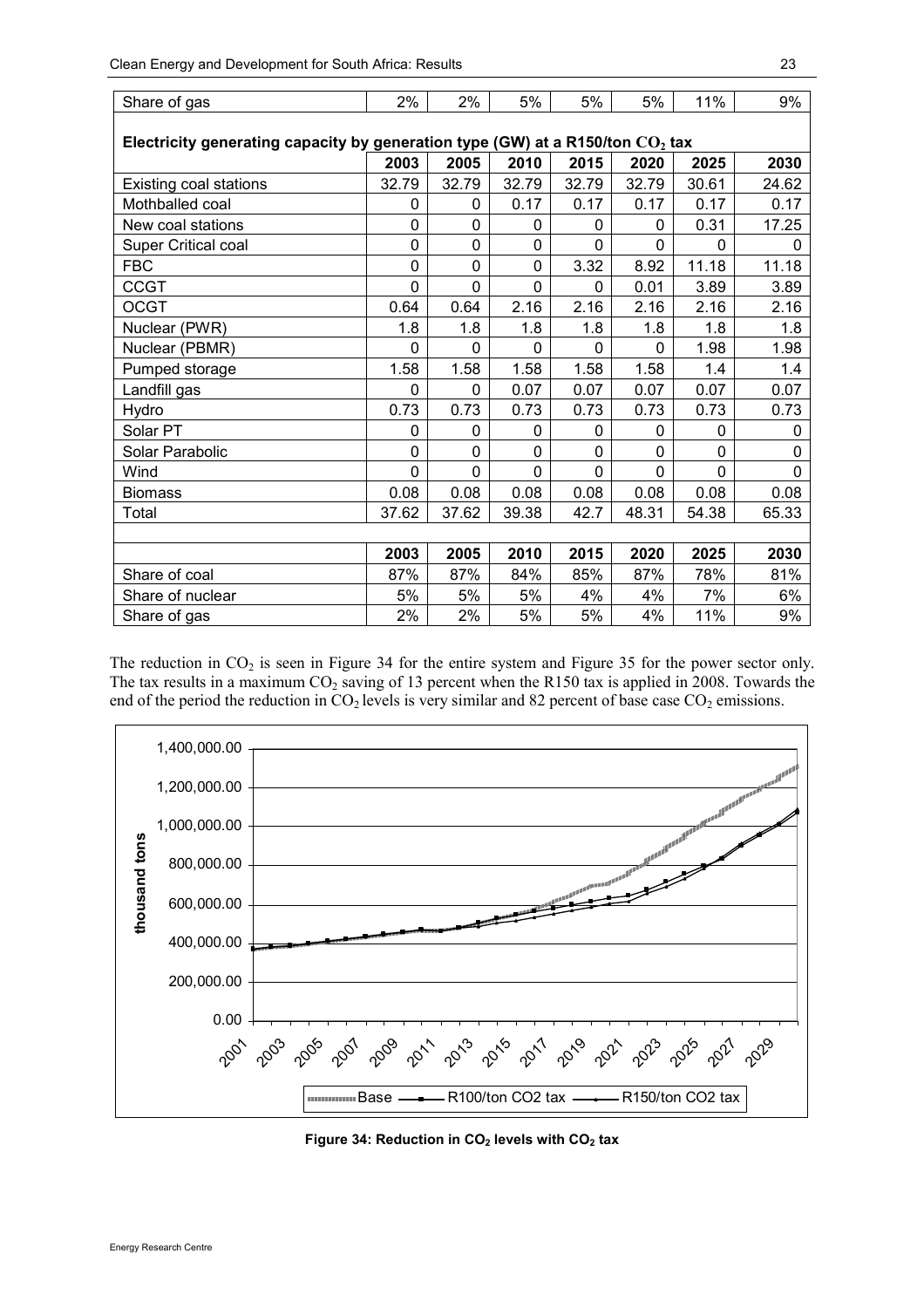Figure 35 shows the CO2 emissions reduction in the power sector. The dips in emissions in 2012 and 2020 are most likely due to an initial investment in a cleaner technology that has lower emissions.



Figure 35: Reduction in power sector  $CO<sub>2</sub>$  emissions

### 3.8 Forced penetration of renewable electricity generating technologies

In this scenario, renewables must provide 10 000GWh (36PJ) of electricity by 2014, this is increased to 15% of electricity (247PJ) in 2030. This scenario sees the introduction of solar power towers, hydro, landfill gas, wind and additional biomass by 2030. The extent to which each is introduced can be seen in Figure 36. Again, the power tower comes through strongly and is the main source of additional renewable generating capacity. Each of these technologies has an upper limit of capacity that can be built over the period, and an upper limit, per plant type is also applied to the amount of capacity that can be built per year.



Figure 36: Electricity generating capacity by plant type: forced renewables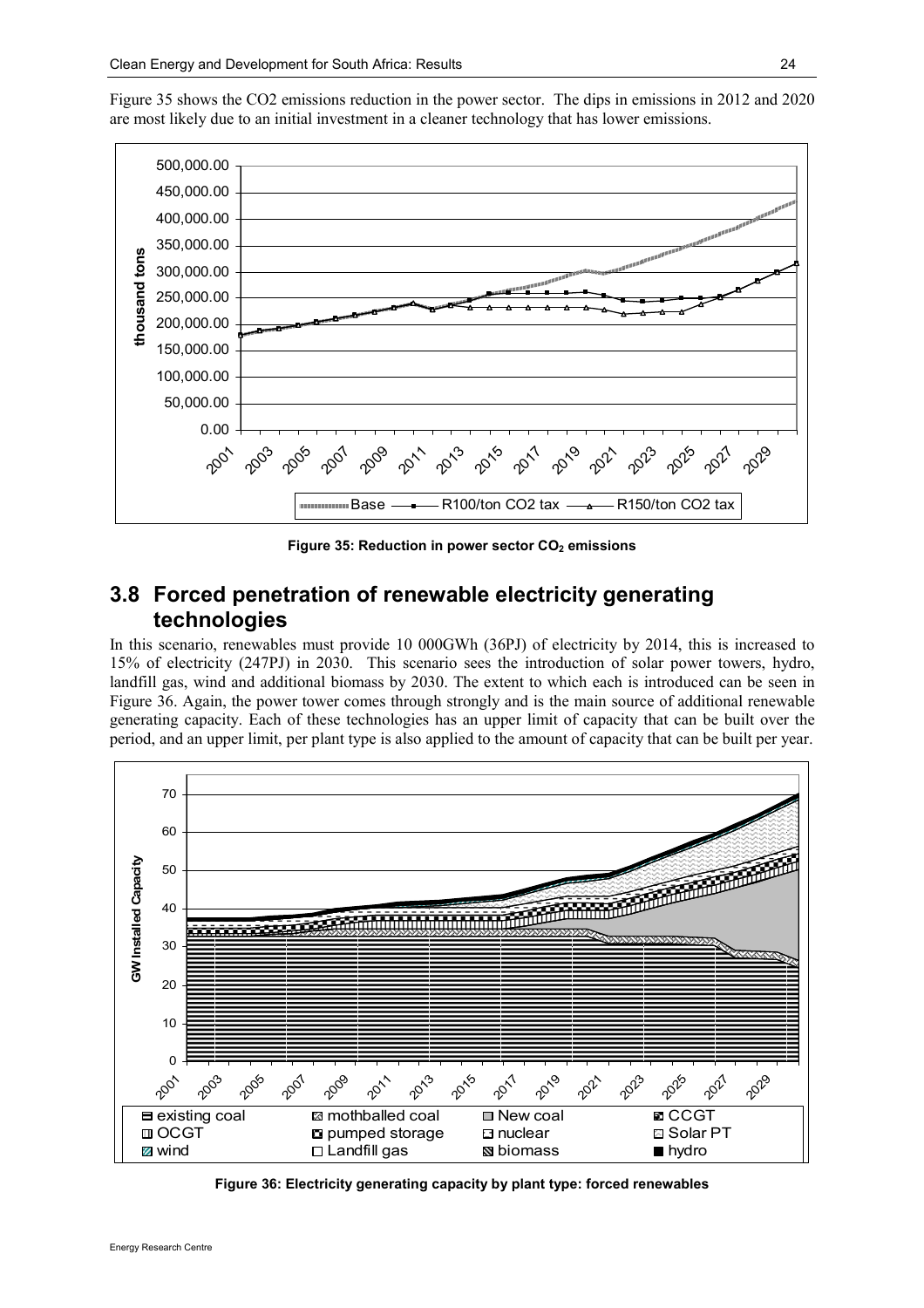The model makes use of most of the renewable technologies available due to the bounds set on each technology. For instance, if bounds on the solar power tower were raised, we may see more solar and less wind in the mix. The addition of renewable technologies to meet the target does not delay the building of the first coal fired power station. Although it does significantly reduce the amount of new coal capacity introduced by 2030.

When renewables such as wind are introduced into the generation mix it is anticipated that additional peaking plant will be needed as renewables are traditionally a non-dispatchable technology, ie you can not run them when you need them and therefore they can not be relied on to meet peak demand and additional "backup" capacity that can be dispatched to meet peak demand must be installed. In this case, large amounts of Solar are built, which has the ability to store energy to meet peak demand and thus the additional OCGT or capacity is not needed.

|                               | Electricity generating capacity by generation type (GW) |              |      |          |          |          |          |  |  |  |
|-------------------------------|---------------------------------------------------------|--------------|------|----------|----------|----------|----------|--|--|--|
|                               | 2003                                                    | 2005         | 2010 | 2015     | 2020     | 2025     | 2030     |  |  |  |
| <b>Existing coal stations</b> | 32.8                                                    | 32.8         | 32.8 | 32.8     | 32.8     | 30.6     | 24.6     |  |  |  |
| Mothballed coal               | 0                                                       | 0.38         | 1.89 | 1.89     | 1.89     | 1.89     | 1.89     |  |  |  |
| New coal stations             | 0                                                       | $\mathbf 0$  | 0    | 0        | 2.7      | 10.18    | 23.78    |  |  |  |
| <b>Super Critical coal</b>    | 0                                                       | $\mathbf 0$  | 0    | 0        | $\Omega$ | $\Omega$ | 0        |  |  |  |
| <b>FBC</b>                    | 0                                                       | $\mathbf{0}$ | 0    | 0        | $\Omega$ | $\Omega$ | $\Omega$ |  |  |  |
| <b>CCGT</b>                   | 0                                                       | $\mathbf 0$  | 0    | 0        | 0.01     | 0.02     | 0.02     |  |  |  |
| <b>OCGT</b>                   | 0.64                                                    | 0.64         | 2.16 | 2.16     | 2.16     | 2.16     | 2.16     |  |  |  |
| Nuclear (PWR)                 | 1.8                                                     | 1.8          | 1.8  | 1.8      | 1.8      | 1.8      | 1.8      |  |  |  |
| Nuclear (PBMR)                | $\Omega$                                                | $\mathbf{0}$ | 0    | $\Omega$ | $\Omega$ | $\Omega$ | $\Omega$ |  |  |  |
| Pumped storage                | 1.58                                                    | 1.58         | 1.58 | 1.58     | 1.84     | 2.01     | 2.01     |  |  |  |
| Landfill gas                  | 0                                                       | $\mathbf 0$  | 0.07 | 0.07     | 0.07     | 0.07     | 0.07     |  |  |  |
| Hydro                         | 0.73                                                    | 0.73         | 0.73 | 0.73     | 0.73     | 0.73     | 0.73     |  |  |  |
| Solar PT                      | 0                                                       | $\mathbf{0}$ | 0    | 1.5      | 4.01     | 7.5      | 12.17    |  |  |  |
| Solar Parabolic               | 0                                                       | $\mathbf 0$  | 0    | $\Omega$ | $\Omega$ | $\Omega$ | $\Omega$ |  |  |  |
| Wind                          | 0                                                       | $\mathbf 0$  | 0    | 0.61     | 0.61     | 0.61     | 0.72     |  |  |  |
| <b>Biomass</b>                | 0.08                                                    | 0.08         | 0.08 | 0.08     | 0.08     | 0.08     | 0.08     |  |  |  |
| Total                         | 37.6                                                    | 38.0         | 41.1 | 43.2     | 49       | 58       | 70       |  |  |  |
|                               |                                                         |              |      |          |          |          |          |  |  |  |
|                               | 2003                                                    | 2005         | 2010 | 2015     | 2020     | 2025     | 2030     |  |  |  |
| Share of coal                 | 87%                                                     | 87%          | 84%  | 80%      | 77%      | 74%      | 72%      |  |  |  |
| Share of coal + nuclear       | 92%                                                     | 92%          | 89%  | 84%      | 80%      | 77%      | 74%      |  |  |  |
| Share of gas                  | 2%                                                      | 2%           | 5%   | 5%       | 4%       | 4%       | 3%       |  |  |  |
| Share of renewables           | 2%                                                      | 2%           | 2%   | 7%       | 11%      | 16%      | 20%      |  |  |  |

| Table 9: Electricity generating capacity by generation type (GW): Renewable energy scenario |  |  |  |
|---------------------------------------------------------------------------------------------|--|--|--|
|                                                                                             |  |  |  |

The avoided  $CO<sub>2</sub>$  in the base and renewables scenario for the period are shown in Figure 37 on the following page. Whilst the target at the beginning of the period differs from that of nuclear technologies as the options available can be commissioned sooner, at the end of the period the percentage of electricity to be supplied by renewables is the same: 15% of total electricity demand. The dips in emissions in about 2012 and 2020 are most likely due to rapid initial investments in cleaner technologies with lower emissions.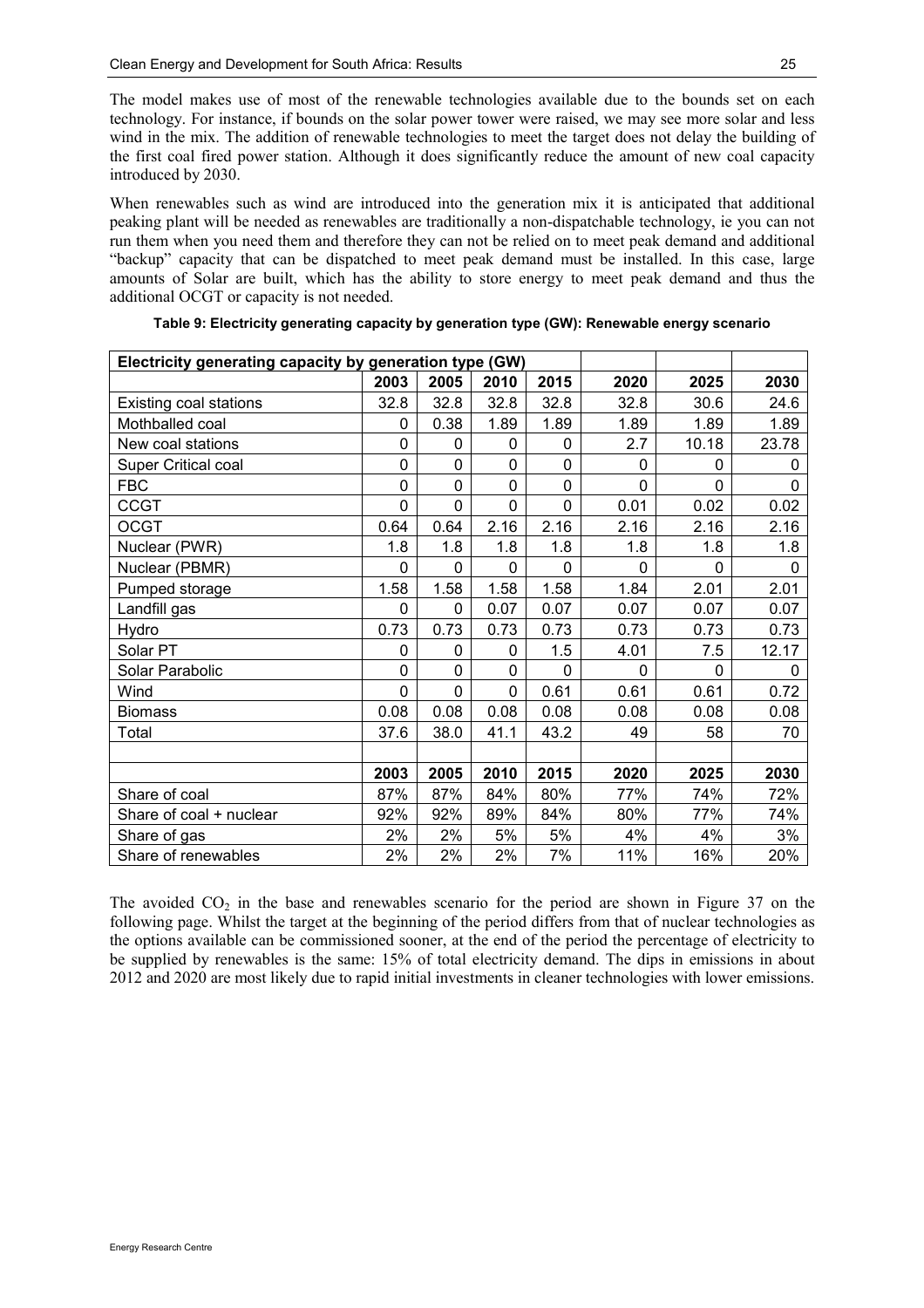

Figure 37: CO<sub>2</sub> emissions in the Base and Renewable energy scenarios

Sustainability indicators for this scenario are shown in Table 10. Indicators 1, 4, 5 and 8 change in this scenario. All indicators show an improvement over the indicators in the base case.

| <b>Indicator</b> | <b>Description</b>                    | 2001 value | <b>2030 Value</b> |
|------------------|---------------------------------------|------------|-------------------|
|                  | Global impacts: energy C/capita       | 2.35       | 7.50              |
| 2                | Local impacts: local energy pollutant | 2.050      | 1.484             |
| 3                | Households with access to electricity | 0.3212     | 0.04              |
| 4                | Investment in clean energy            |            | 0.444             |
| 5                | Resilience to trade impacts           | 0.216      | 0.19              |
| 6                | Public investments in NRE             |            | 0.77              |
|                  | Energy intensity                      | 5.51       | 3.33              |
| 8                | RE as a share of total energy supply  | 1.070      | 1.028             |
|                  |                                       |            |                   |

Table 10: Sustainability indicators for the renewable energy scenario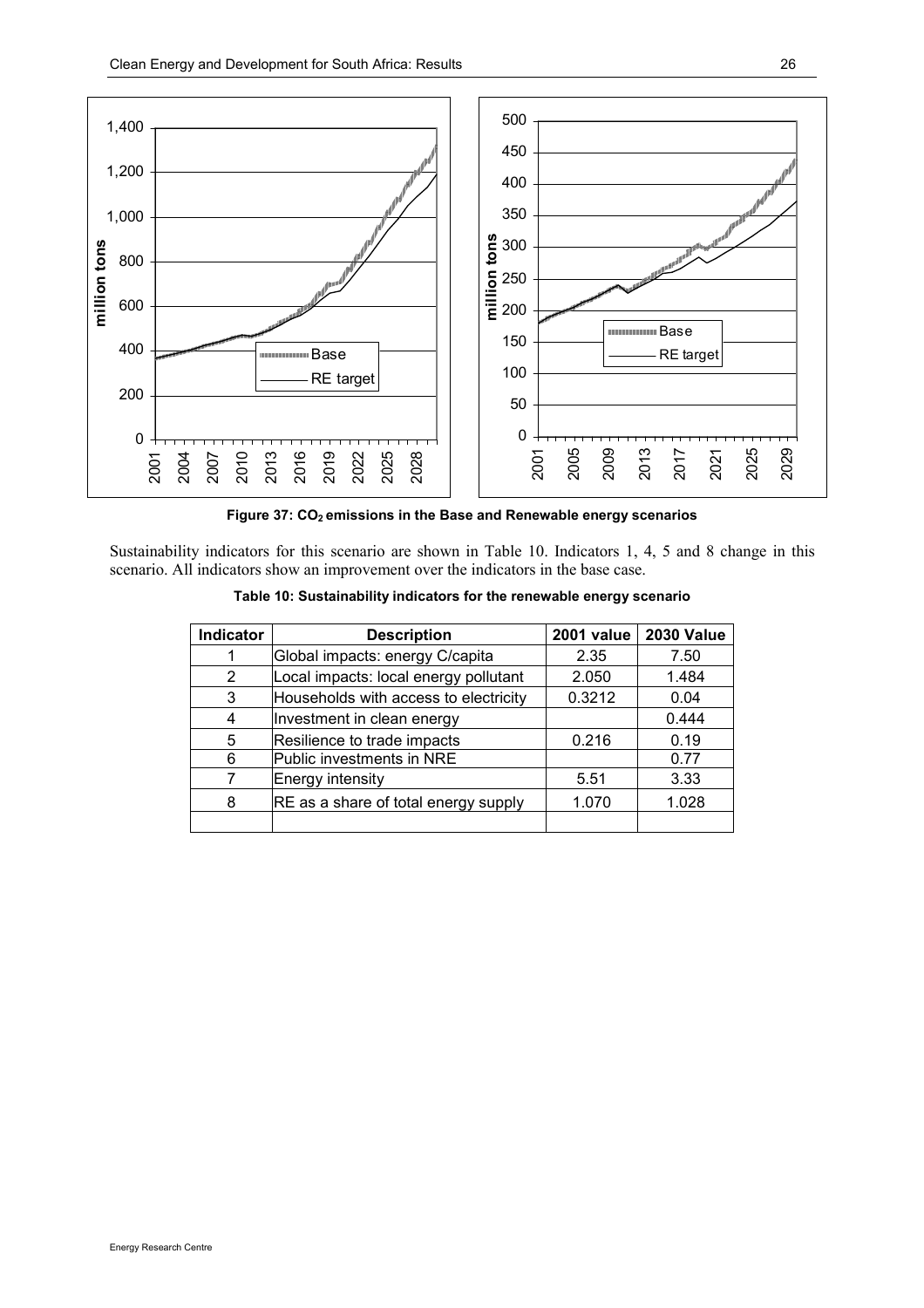

#### South Africa's snowflake for 2030: RE target

## 3.9 Forced penetration of nuclear electricity generating technologies

In this scenario, either the Pebble Bed Modular Reactor, or new PWR nuclear plants must provide 15% of electricity by 2030. No new nuclear capacity can be commissioned before 2015. In this scenario the PBMR is introduced first, and when that reaches the upper limit of capacity allowed for PBMR plants, the PWR is introduced.



Figure 38: Electricity generating capacity by generation type (GW): Nuclear scenario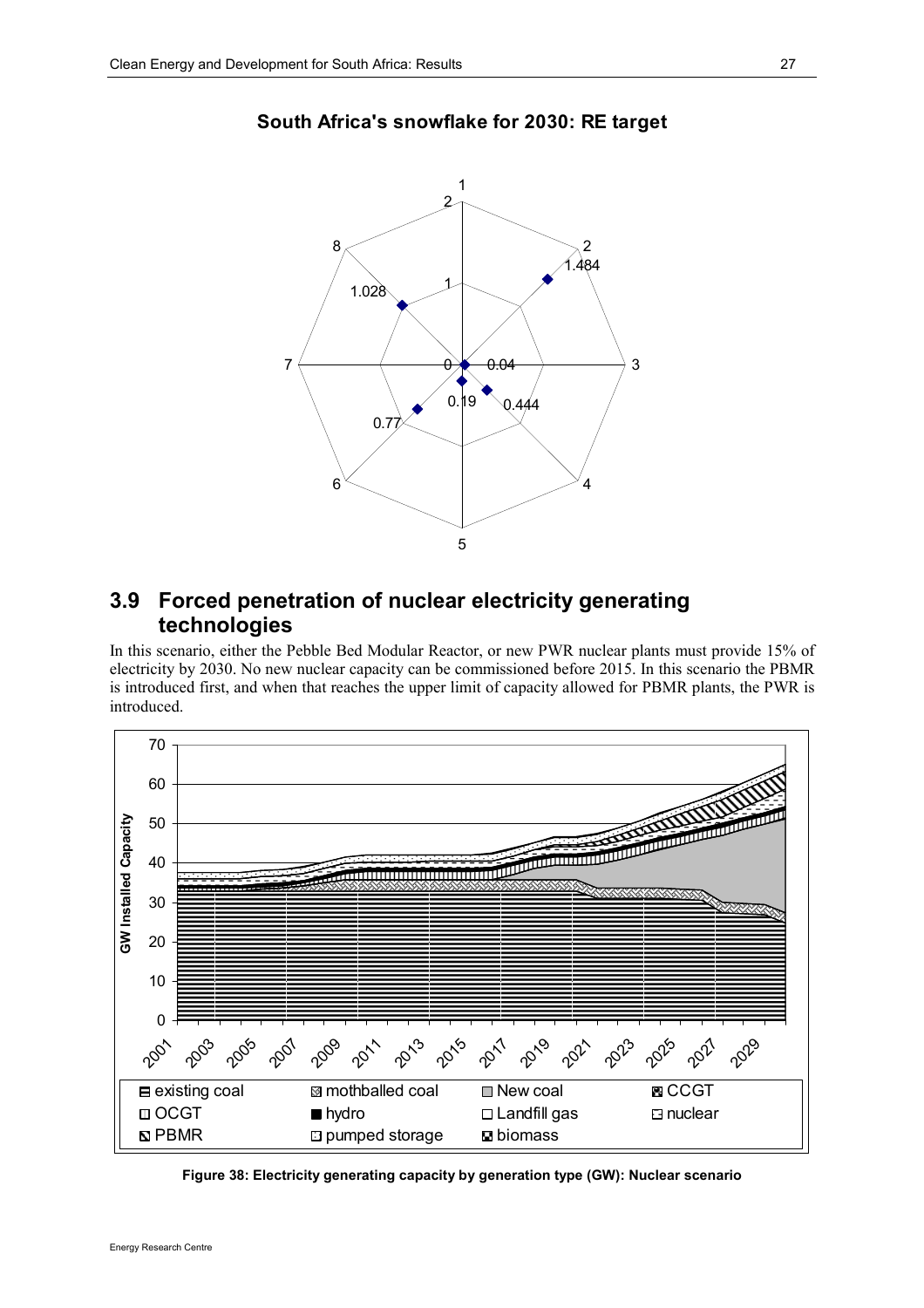| Electricity generating capacity by generation type (GW) |             |          |      |             |      |          |             |
|---------------------------------------------------------|-------------|----------|------|-------------|------|----------|-------------|
|                                                         | 2003        | 2005     | 2010 | 2015        | 2020 | 2025     | 2030        |
| Existing coal stations                                  | 32.8        | 32.8     | 32.8 | 32.8        | 32.8 | 30.6     | 24.6        |
| Mothballed coal                                         | 0           | 0.38     | 2.76 | 2.76        | 2.76 | 2.76     | 2.76        |
| New coal stations                                       | 0           | 0        | 0    | 0           | 3.8  | 11.2     | 23.87       |
| <b>Super Critical coal</b>                              | 0           | 0        | 0    | $\mathbf 0$ | 0    | 0        | 0           |
| <b>FBC</b>                                              | 0           | $\Omega$ | 0    | $\mathbf 0$ | 0    | $\Omega$ | $\Omega$    |
| <b>CCGT</b>                                             | 0           | $\Omega$ | 0    | 0           | 0.01 | 0.02     | 0.02        |
| <b>OCGT</b>                                             | 0.64        | 0.64     | 2.16 | 2.16        | 2.16 | 2.16     | 2.16        |
| Nuclear (PWR)                                           | 1.8         | 1.8      | 1.8  | 1.8         | 1.8  | 1.8      | 4.49        |
| Nuclear (PBMR)                                          | $\mathbf 0$ | 0        | 0    | $\mathbf 0$ | 0.56 | 3.13     | 4.44        |
| Pumped storage                                          | 1.58        | 1.58     | 1.58 | 1.58        | 1.84 | 1.83     | 1.83        |
| Landfill gas                                            | $\mathbf 0$ | 0        | 0    | 0.07        | 0.07 | 0.07     | 0.07        |
| Hydro                                                   | 0.73        | 0.73     | 0.73 | 0.73        | 0.73 | 0.73     | 0.73        |
| Solar PT                                                | 0           | 0        | 0    | 0           | 0    | 0        | $\mathbf 0$ |
| Solar Parabolic                                         | 0           | $\Omega$ | 0    | 0           | 0    | 0        | $\Omega$    |
| Wind                                                    | 0           | $\Omega$ | 0    | 0           | 0    | $\Omega$ | $\Omega$    |
| <b>Biomass</b>                                          | 0.08        | 0.08     | 0.08 | 0.08        | 0.08 | 0.08     | 0.08        |
| Total                                                   | 37.6        | 38.0     | 41.9 | 42.0        | 47   | 54       | 65          |
|                                                         |             |          |      |             |      |          |             |
|                                                         | 2003        | 2005     | 2010 | 2015        | 2020 | 2025     | 2030        |
| Share of coal                                           | 87%         | 87%      | 85%  | 85%         | 84%  | 82%      | 79%         |
| Share nuclear                                           | 5%          | 5%       | 4%   | 4%          | 5%   | 9%       | 14%         |
| Share of gas                                            | 2%          | 2%       | 5%   | 5%          | 5%   | 4%       | 3%          |
| Share of renewables                                     | 2%          | 2%       | 2%   | 2%          | 2%   | 2%       | $1\%$       |

| Table 11: Electricity generating capacity by generation type (GW): Nuclear scenario |  |
|-------------------------------------------------------------------------------------|--|
|-------------------------------------------------------------------------------------|--|

The reduction in  $CO<sub>2</sub>$  emissions which result from this scenario can be seen in Figure 39. The total reduction in CO<sub>2</sub> in 2030 is 103 million tons, with a cumulative reduction of 595 million tons between 2015 and 2030.



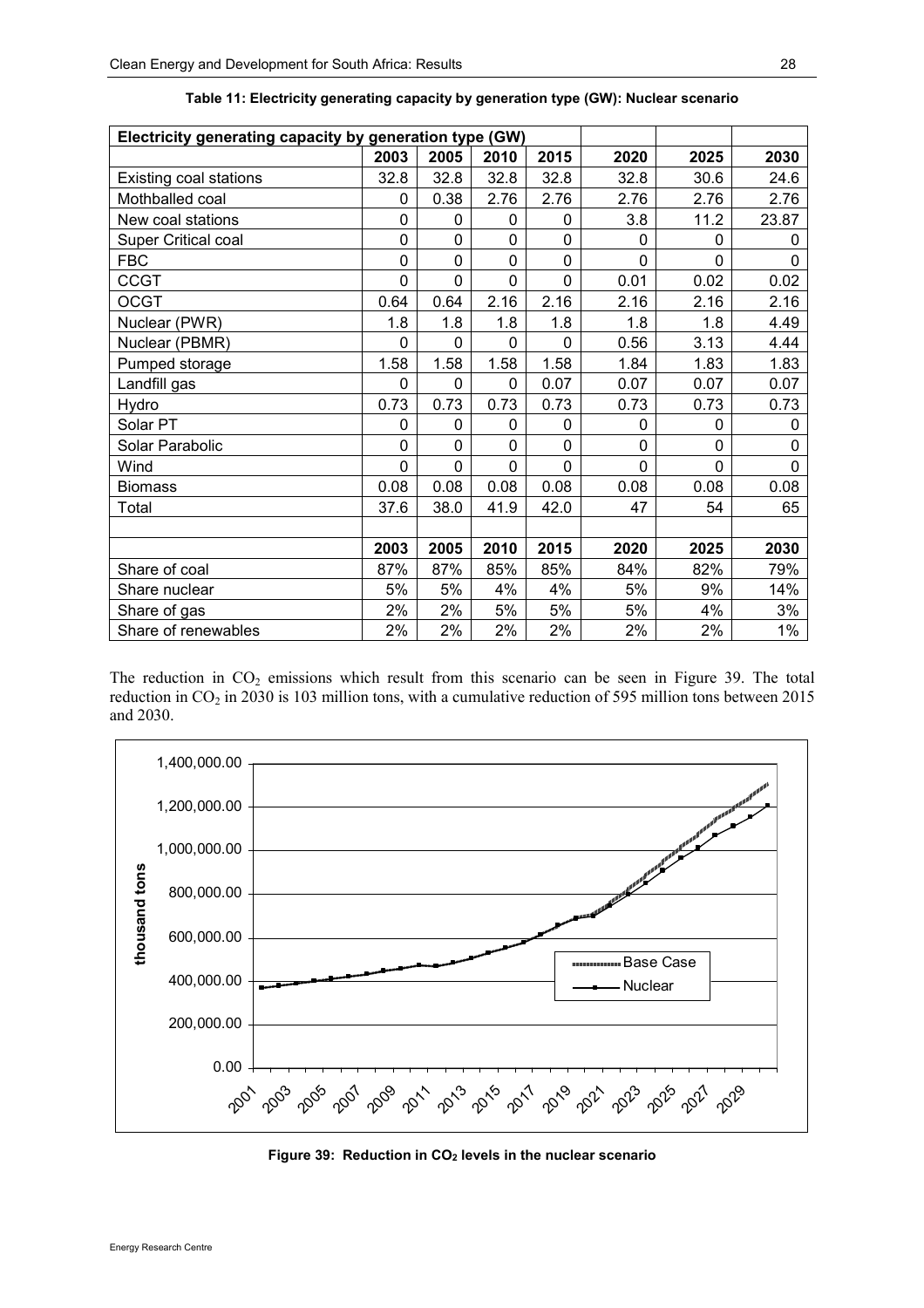The sustainability indicators calculated for this scenario are shown below in Table 12. In this scenario, only sustainability indicators 1 and 4 are calculated as the rest will remain unchanged. It is debated whether nuclear technologies are a source of clean energy, and this is reflected in the indicator. Indicator 1 shows an improvement over that of the base case.

| <b>Indicator</b> | <b>Description</b>                       | 2001   | 2030  |
|------------------|------------------------------------------|--------|-------|
|                  | Global impacts: energy C/capita          | 2.45   | 7.59  |
| 2                | Local impacts: local energy pollutant    | 2.126  | 1.540 |
| 3                | Households with access to<br>electricity | 0.3212 | 0.04  |
|                  | Investment in clean energy               |        | 0.999 |
| 5                | Resilience to trade impacts              | 0.216  | 0.19  |
| 6                | Public investments in NRE                |        | 0.55  |
|                  | Energy intensity                         | 5.51   | 3.49  |
|                  |                                          |        |       |
| 8                | RE as a share of total energy supply     | 1.070  | 1.059 |

Table 12: Sustainability indicators for the nuclear scenario

#### South Africa's snowflake for 2030: Nuclear



### 3.10 Low GDP growth

The low growth scenario is included as a sensitivity analysis. In this case the growth rate is reduced to an average GDP growth rate of 3.9% between 2001 and 2030. GDP growth and demand in the commercial, transport and industrial sector are linked with elasticities, therefore lowering the GDP growth, lowers demand in these sectors. Demand in the residential sector is driven by population growth and therefore remains unchanged.

Sectoral demand reaches a maximum of 5300PJ in the low GDP growth analysis. In the base case sectoral demand reaches 6600PJ. Demand for each sector is shown in Figure 40. The lower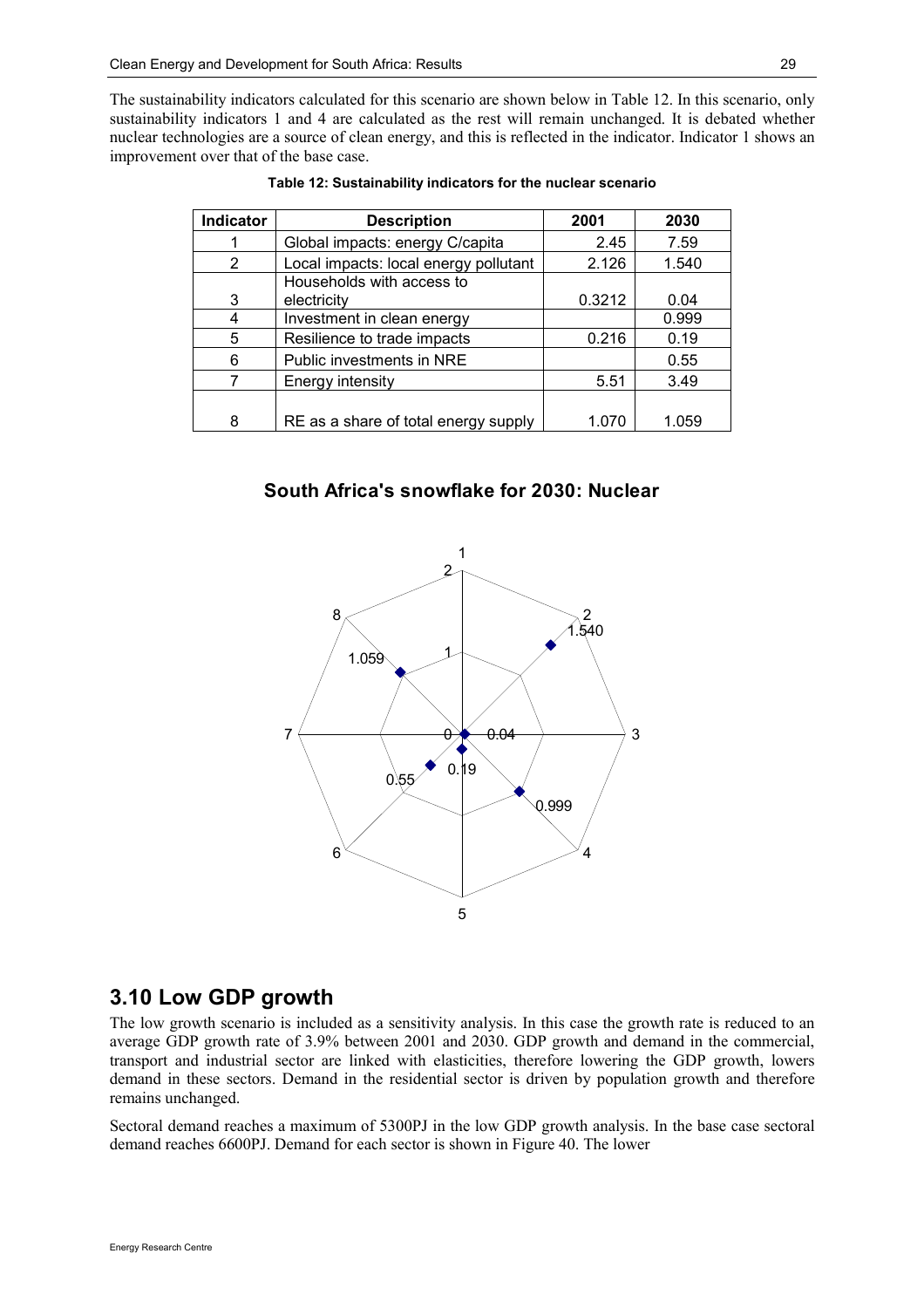

Figure 40: Fuel consumption by major energy demand sectors: low GDP

Electricity demand by sector is shown in Figure 41. Here demand in 2030 reaches 1355PJ, versus that of the base case at 1616PJ.



Figure 41: Projected electricity demand by sector: low GDP

The lower electricity demand results in less power station capacity being built over the period. In the base case supercritical coal plants are commissioned towards the end of the period, this capacity is not needed here.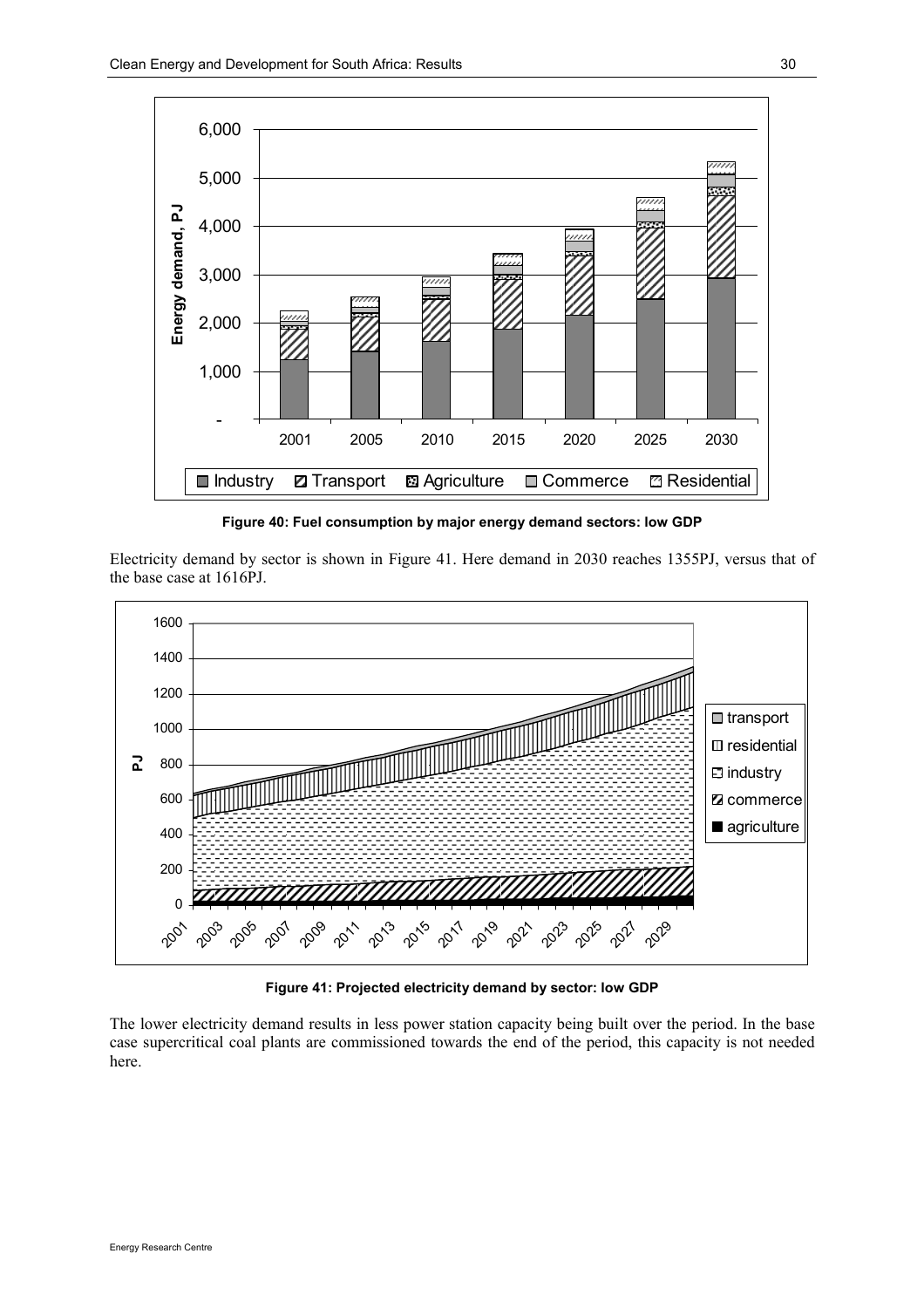

Figure 42: Electricity generating capacity by plant type: low GDP

|                            | 2003        | 2005     | 2010     | 2015     | 2020     | 2025     | 2030  |
|----------------------------|-------------|----------|----------|----------|----------|----------|-------|
| Existing coal stations     | 32.8        | 32.8     | 32.8     | 32.8     | 32.8     | 30.6     | 24.6  |
| Mothballed coal            | 0           | 0.38     | 2.49     | 2.49     | 2.49     | 2.49     | 2.49  |
| New coal stations          | 0           | 0        | 0        | 0        | 1.74     | 8.01     | 20.53 |
| <b>Super Critical coal</b> | 0           | 0        | 0        | 0        | 0        | 0        | 0     |
| <b>FBC</b>                 | 0           | 0        | 0        | 0        | 0        | 0        | 0     |
| <b>CCGT</b>                | 0           | 0        | 0        | 0        | 0        | 0        | 0.02  |
| <b>OCGT</b>                | 0.64        | 0.64     | 2.16     | 2.16     | 2.16     | 2.16     | 2.16  |
| Nuclear (PWR)              | 1.8         | 1.8      | 1.8      | 1.8      | 1.8      | 1.8      | 1.8   |
| Nuclear (PBMR)             | 0           | 0        | 0        | 0        | 0        | 0        | 0     |
| Pumped storage             | 1.58        | 1.58     | 1.58     | 1.58     | 1.94     | 2.1      | 2.1   |
| Landfill gas               | 0           | 0        | $\Omega$ | 0.07     | 0.07     | 0.07     | 0.07  |
| Hydro                      | 0.73        | 0.73     | 0.73     | 0.73     | 0.73     | 0.73     | 0.73  |
| Solar PT                   | 0           | 0        | 0        | 0        | 0        | 0        | 0     |
| Solar Parabolic            | $\mathbf 0$ | 0        | $\Omega$ | $\Omega$ | 0        | $\Omega$ | 0     |
| Wind                       | $\Omega$    | $\Omega$ | $\Omega$ | $\Omega$ | $\Omega$ | $\Omega$ | 0     |
| <b>Biomass</b>             | 0.08        | 0.08     | 0.08     | 0.08     | 0.08     | 0.08     | 0.08  |
| Total                      | 37.6        | 38.0     | 41.6     | 41.7     | 44       | 48       | 55    |

Table 13: Electricity generating capacity by generation type (GW): Low GDP growth

The lower demand also results in a lower output of  $CO<sub>2</sub>$  emissions over the period. Figure 43 on the following page shows the marked reduction in total CO2 emissions in a case where a lower GDP growth is assumed. At the end of the period, the CO2 emissions level from the lower GDP scenario is 78% of the emissions from the base case.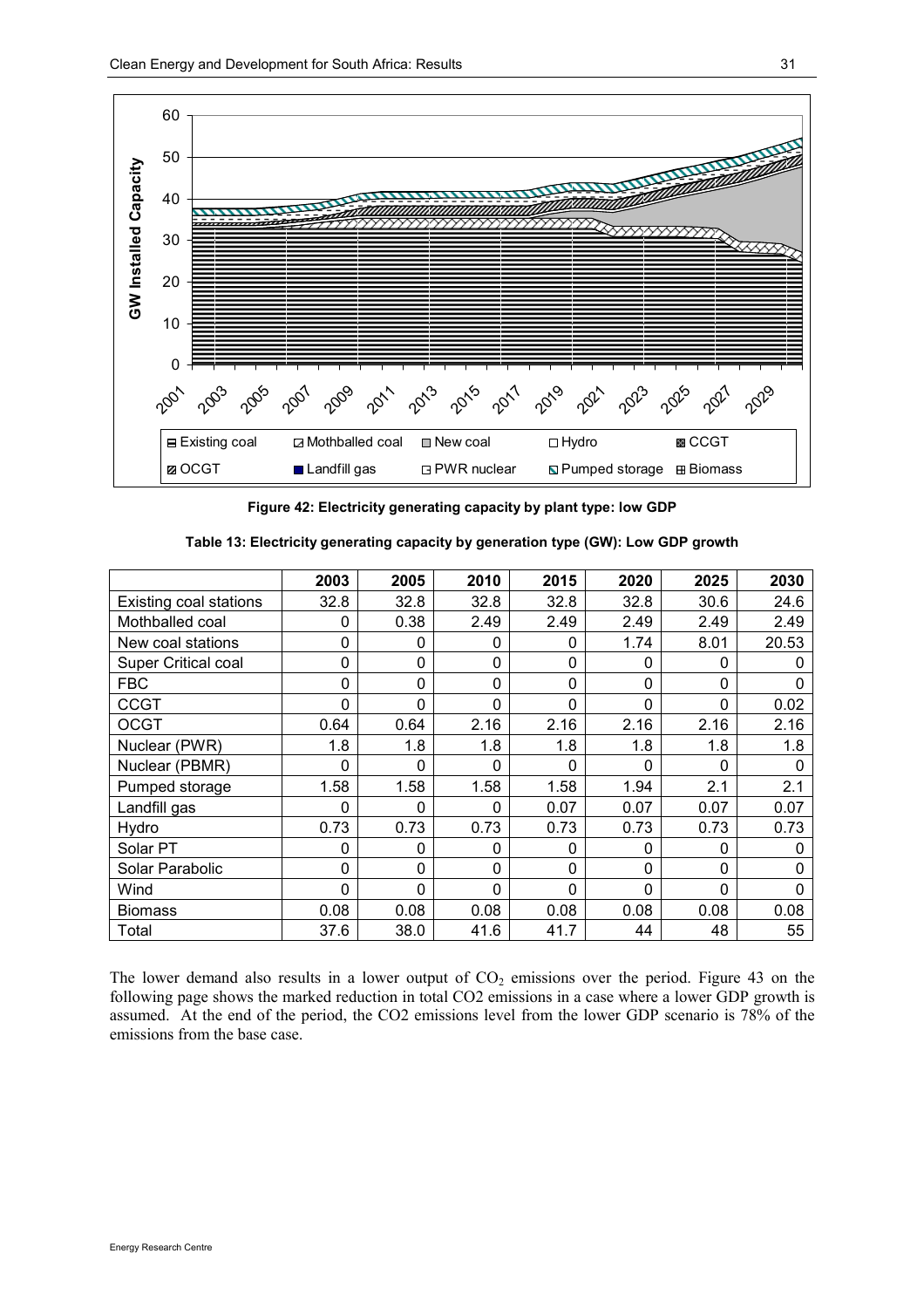

Figure 43: Reduction in CO2 levels with lower GDP

#### 3.11 Exchange rate

In this scenario the exchange rate is raised slightly each year over the period. The exchange rate affects the price of oil and the investment cost of new electricity generation technologies. Initially the change in exchange rate was to be included in the base case. When the results were seen (over a 50 year period) it was decided to exclude it as it was felt that the results were unrealistic. One of the reasons is that the exchange rate was only applied to the investment costs and not to the transmission and distribution costs of the technologies. The investment into additional generating technology using the base case assumptions and the changing exchange rate can be seen in Figure 44. Over this period there is no significant change compared to the base case, however if the timeline is extended, technologies such as OCGT begin to be used as baseload plants.



Figure 44: Electricity generating technology by plant type with changing exchange rate.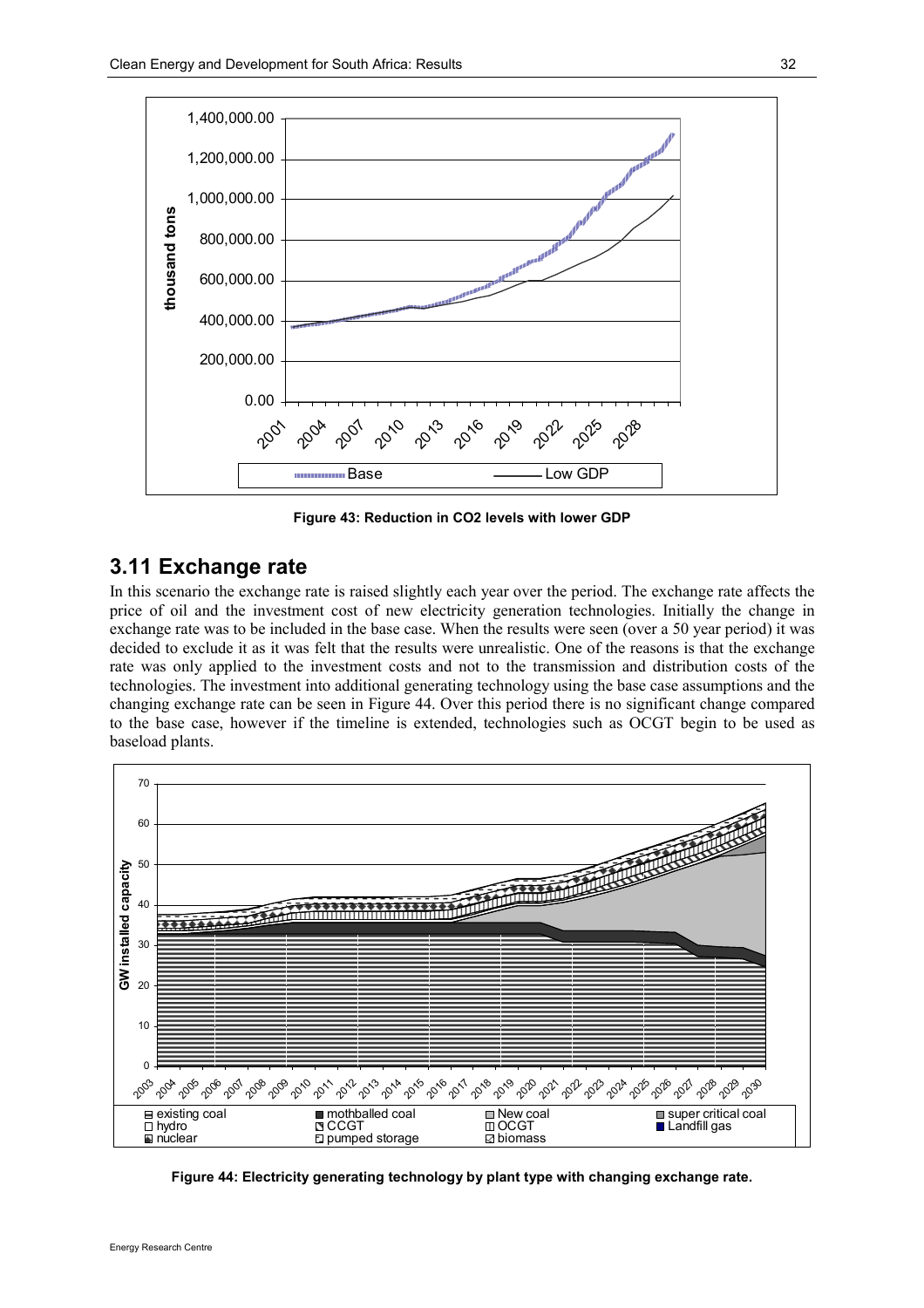## 4. Scenario comparisons

A summary of the sustainability indicators is shown below in Table 14. In all cases, the indicator for households with access to electricity remains unchanged. This is because this indicator is an input assumption to the model. In almost all indicators energy efficiency showed the largest improvement, the exception being the share of total energy supply from renewables and investment in clean energy. Nuclear energy was not considered an investment in clean energy in the indicators.

| <b>Indicator</b> | <b>Description</b>                          | <b>Base Case</b> | <b>Efficiency</b><br>measures | <b>RE</b><br>target | <b>Nuclear</b><br>target |
|------------------|---------------------------------------------|------------------|-------------------------------|---------------------|--------------------------|
| 1                | Global impacts:<br>energy C/capita          | 8.287            | 6.936                         | 7.503               | 7.59                     |
| 2                | Local impacts:<br>local energy<br>pollutant | 1.484            | 1.384                         | 1.484               | 1.54                     |
| 3                | Households<br>with access to<br>electricity | 0.041            | 0.041                         | 0.041               | 0.04                     |
| 4                | Investment in<br>clean energy               | 0.999            | 0.999                         | 0.444               | 0.999                    |
| 5                | Resilience to<br>trade impacts              | 0.185            | 0.222                         | 0.194               | 0.19                     |
| 6                | Public<br>investments in<br>NRE             | 0.481            | 0.761                         | 0.768               | 0.55                     |
| $\overline{7}$   | Energy intensity                            | 3.494            | 3.122                         | 3.335               | 3.49                     |
| 8                | RE as a share<br>of total energy<br>supply  | 1.059            | 1.045                         | 1.028               | 1.059                    |

Table 14: Summary of sustainability indicators

Figure 45 on the following page shows a summary of the CO2 emissions reductions for all major scenarios. The most effective way in reducing CO2 emissions is by placing a heavy tax on CO2 emissions. The energy efficiency scenario also shows a significant reduction in CO2 emissions while the renewable and nuclear scenarios show less of a marked difference in total CO2 emissions reduction. A similar pattern is visible in Figure 46 which shows the reduction in CO2 emissions from electrical generation. The CO2 tax scenarios show a greater percent reduction since the tax is only placed on emissions from power stations so this sector is where all the savings take place.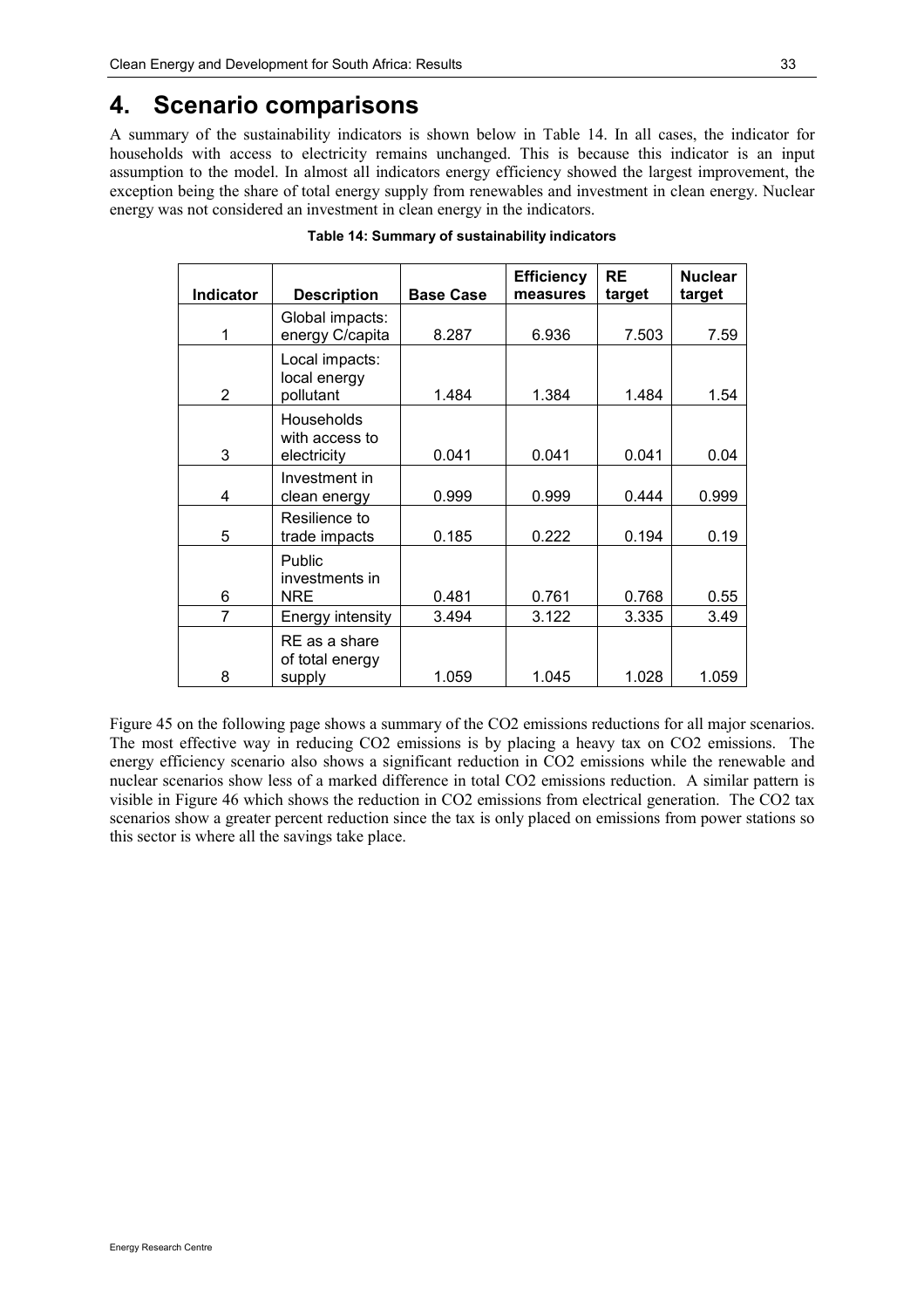

Figure 45: Total CO2 emissions reduction for all major scenarios



Figure 46: CO2 emissions from the power sector for all major scenarios

Table 15 on the following page gives a summary of the savings in energy and financially in each sector in the energy efficiency scenario. The most energy can be saved in the industrial sector however, the most money can be saved in the transport sector. This is largely due to an increase in efficiency in vehicles that results in a decrease in fuel use. A move to higher occupancy vehicles also reduces costs.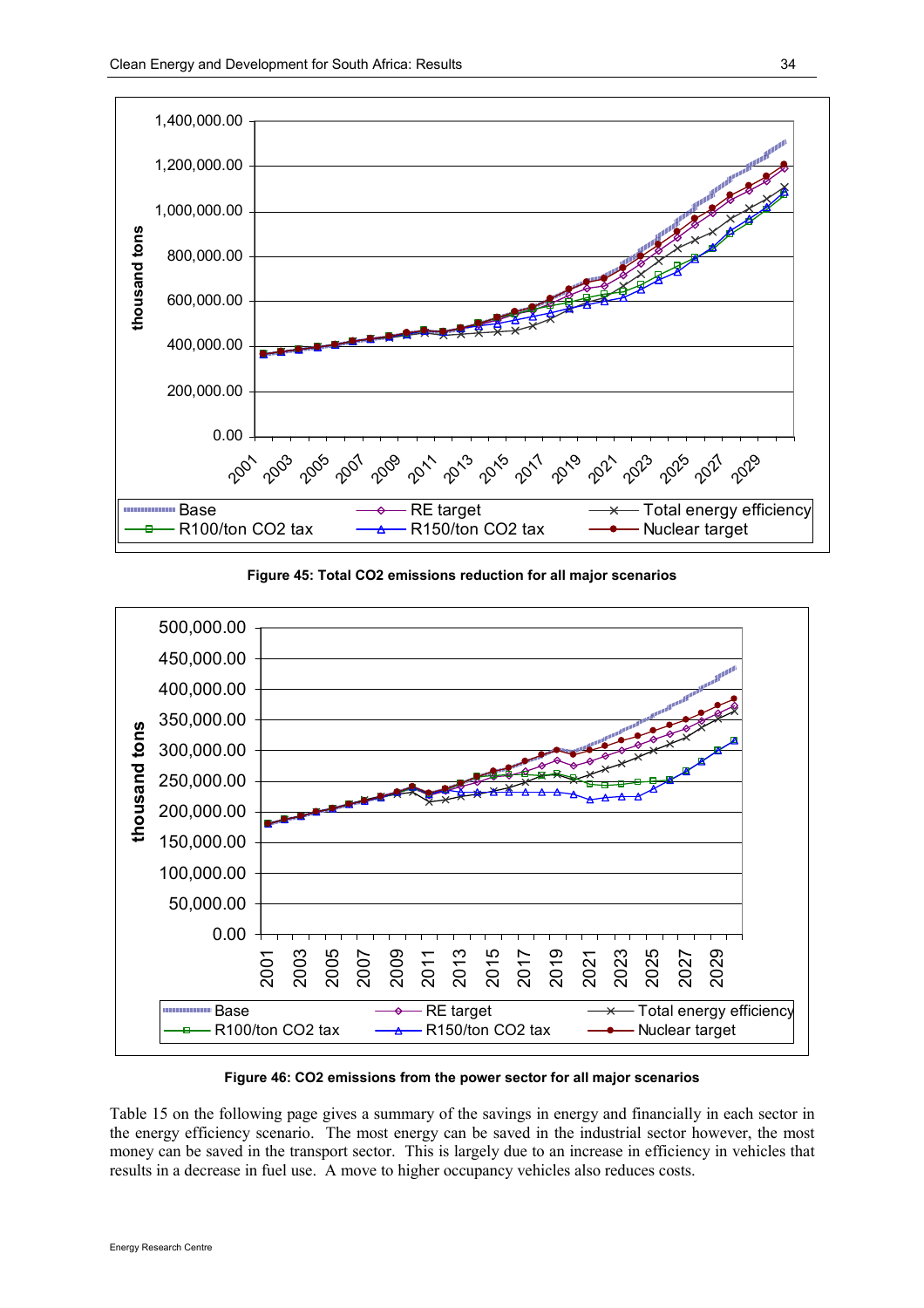|                    | energy<br>savings | money<br>saved |                               |
|--------------------|-------------------|----------------|-------------------------------|
|                    | [PJ]              | [million R]    | [million R<br>saved/PJ saved] |
| <b>Base</b>        | 0                 |                | 0                             |
| <b>Agriculture</b> | ი                 |                | 0                             |
| <b>Commercial</b>  | 1395.39           | 6,406.20       | 4.59                          |
| <b>Industry</b>    | 44341.91          | 18,018.60      | 0.41                          |
| <b>Residential</b> | 1535.18           | 9,130.90       | 5.95                          |
| Transport          | 18496.57          | 235,556.20     | 12.74                         |
|                    |                   |                |                               |
| <b>TOTAL</b>       | 64901.98          | 268,900.80     | 4.14                          |

Table 15: Summary of energy and financial savings in the energy efficiency scenario

The cost for each scenario is an important measure of determining the most appropriate energy policies for development planning. While exact costs are unlikely to be accurate given the many assumptions made about costs now and in the future, it is useful to calculate the additional cost of a scenario, over and above the cost of the base case. Table 16 below gives a summary of the additional discounted total system costs for each scenario from 2001-2030 in millions of 2003 Rand.

|  | Table 16: Summary of total additional costs for each scenario |  |
|--|---------------------------------------------------------------|--|
|--|---------------------------------------------------------------|--|

| <b>RE</b> target                     |           | 23,769.70   [2003 million Rand] |  |
|--------------------------------------|-----------|---------------------------------|--|
| R100 CO2 tax                         |           | 5,689.90   [2003 million Rand]  |  |
| R <sub>150</sub> CO <sub>2</sub> tax | 12.399.50 | [2003 million Rand]             |  |
| Nuclear target                       | 4,510.20  | [2003 million Rand]             |  |

The most expensive scenario is the Renewable target scenario while the nuclear scenario shows the lowest additional cost. As mentioned above, the energy efficiency scenario shows a savings in total system cost.

## 5. Conclusions and Recommendations

This project has attempted to achieve three main goals, firstly to update base year data and develop LEAP and MARKAL models for South Africa with the data. Secondly, to review base case results and scenarios with the use of sustainability indicators develop sustainable pathways for energy supply in South Africa and thirdly to develop additional modelling capacity in South Africa.

Background data is reported in the first report. There are many areas where data is lacking and in some cases although references appear recent, data collection took place in the nineties. It became apparent during the study that there is a need for primary data collection in South Africa and a documented database. Whilst modelling itself cannot achieve this, it does highlight areas where data is most needed, for instance, the industrial sector is a large user of energy and will remain so in the future. This is a sector however, where data is scarce and therefore disaggregation into demand end uses is difficult. The model would gain accuracy if detailed sectoral studies were undertaken to update base year data.

We have attempted during this study to create a referenced dataset for all data collected and all model inputs and assumptions. If additional data collection was to take place with the view to using it for national models, these could be used as templates.

The scenarios examined looked at the use of additional renewables and nuclear generating technologies, as well as an aggressive programme to improve energy efficiency in the sectors. Energy efficiency improvements are savings of both energy and money, whereas the other scenarios tend to add costs to the system. Energy efficiency also has significant impact on local and indoor air pollution.

The sectors with the most to gain from energy efficiency are transport and industry. Transport benefits in two ways, firstly additional coal to liquid capacity is introduced early on in the base case. These plants have